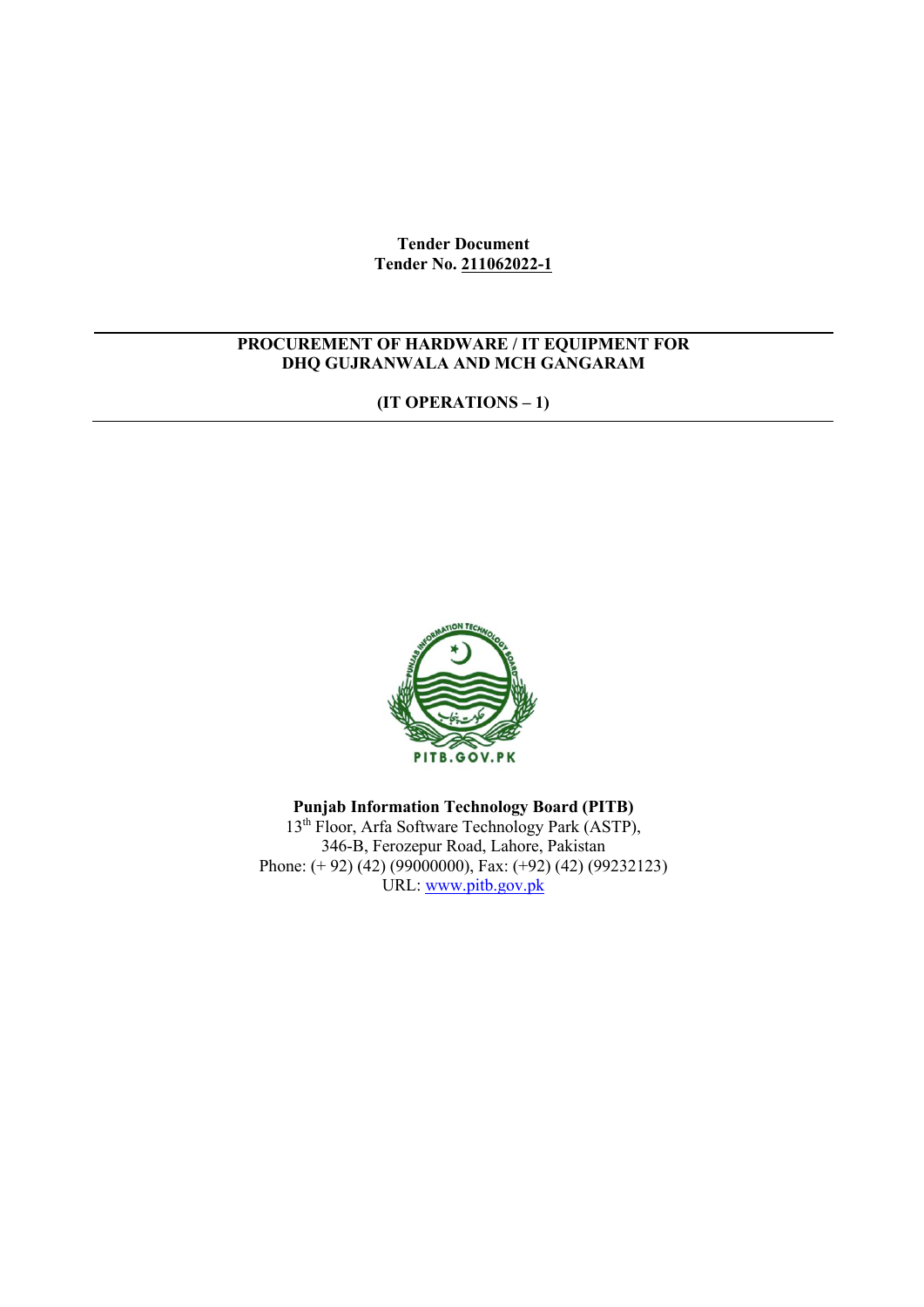### **Table of Contents**

| 1.         |  |
|------------|--|
| 2.         |  |
|            |  |
| 3.         |  |
| 4.         |  |
| 5.         |  |
| 6.         |  |
| 7.         |  |
| 8.         |  |
| 9.         |  |
| 10.        |  |
| 11.        |  |
|            |  |
|            |  |
| <b>14.</b> |  |
|            |  |
| 16.        |  |
| 17.        |  |
| 18.        |  |
|            |  |
|            |  |
| 21.        |  |
| 22.        |  |
|            |  |
|            |  |
|            |  |
|            |  |
|            |  |
|            |  |
|            |  |
|            |  |
|            |  |
|            |  |
| <b>32.</b> |  |
|            |  |
|            |  |
|            |  |
| 36.        |  |
| 37.        |  |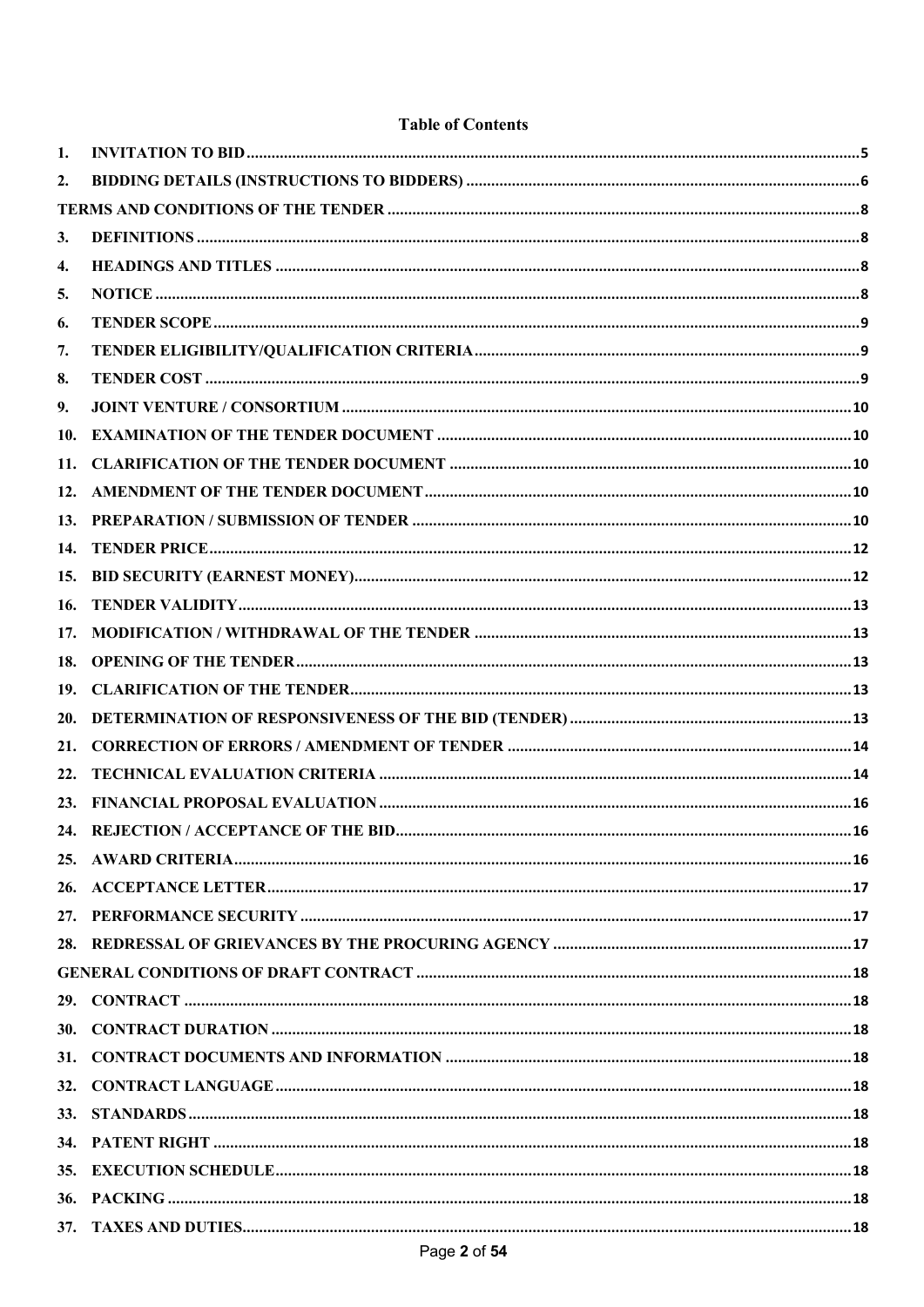| 41. |                                                                         |  |  |  |
|-----|-------------------------------------------------------------------------|--|--|--|
| 42. |                                                                         |  |  |  |
| 43. |                                                                         |  |  |  |
|     |                                                                         |  |  |  |
| 45. |                                                                         |  |  |  |
|     |                                                                         |  |  |  |
|     |                                                                         |  |  |  |
| 48. |                                                                         |  |  |  |
|     |                                                                         |  |  |  |
| 50. | EXTENSIONS IN TIME FOR PERFORMANCE OF OBLIGATIONS UNDER THE CONTRACT 21 |  |  |  |
|     |                                                                         |  |  |  |
| 52. |                                                                         |  |  |  |
|     |                                                                         |  |  |  |
| 54. |                                                                         |  |  |  |
|     |                                                                         |  |  |  |
| 55. |                                                                         |  |  |  |
| 56. |                                                                         |  |  |  |
| 57. |                                                                         |  |  |  |
| 58. |                                                                         |  |  |  |
| 59. |                                                                         |  |  |  |
| 60. |                                                                         |  |  |  |
| 61. |                                                                         |  |  |  |
|     |                                                                         |  |  |  |
|     |                                                                         |  |  |  |
|     |                                                                         |  |  |  |
|     |                                                                         |  |  |  |
|     |                                                                         |  |  |  |
|     |                                                                         |  |  |  |
|     |                                                                         |  |  |  |
|     |                                                                         |  |  |  |
|     |                                                                         |  |  |  |
|     |                                                                         |  |  |  |
|     |                                                                         |  |  |  |
|     |                                                                         |  |  |  |
|     |                                                                         |  |  |  |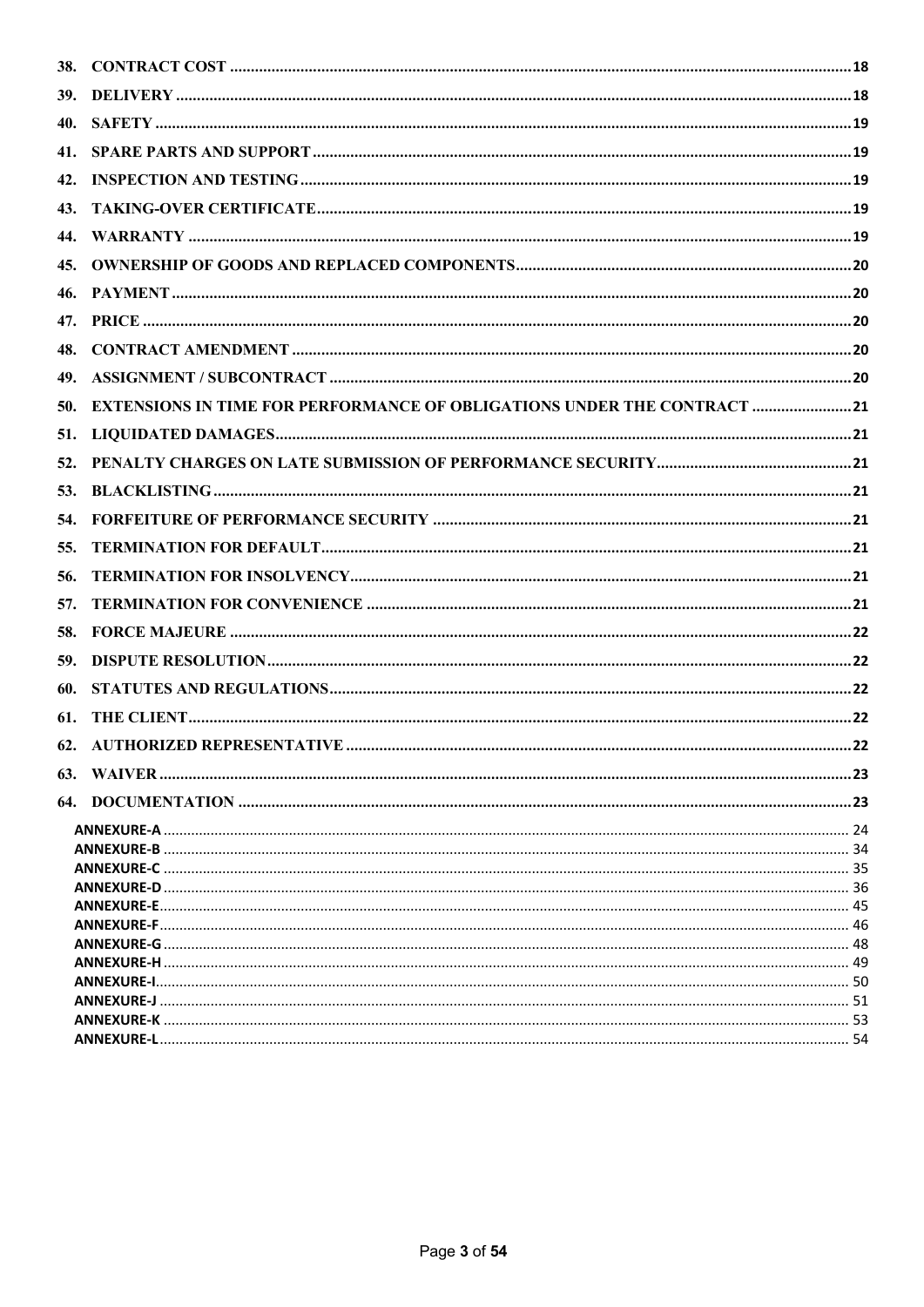### **IMPORTANT NOTE:**

Bidders must ensure that they submit all the required documents indicated in the Bidding Documents without fail. Bids received without, undertakings, valid documentary evidence, supporting documents and the manner for the various requirements mentioned in the Bidding Documents or test certificates are liable to be rejected at the initial stage itself. The data sheets, valid documentary evidences for the critical components as detailed hereinafter should be submitted by the Bidder for scrutiny.

#### **APPLICABILITY OF PUNJAB PROCUREMENT RULES, 2014**

This Bidding Process will be governed under Punjab Procurement Rules, 2014, as amended from time to time and instructions of the Government of the Punjab received during the completion of the project.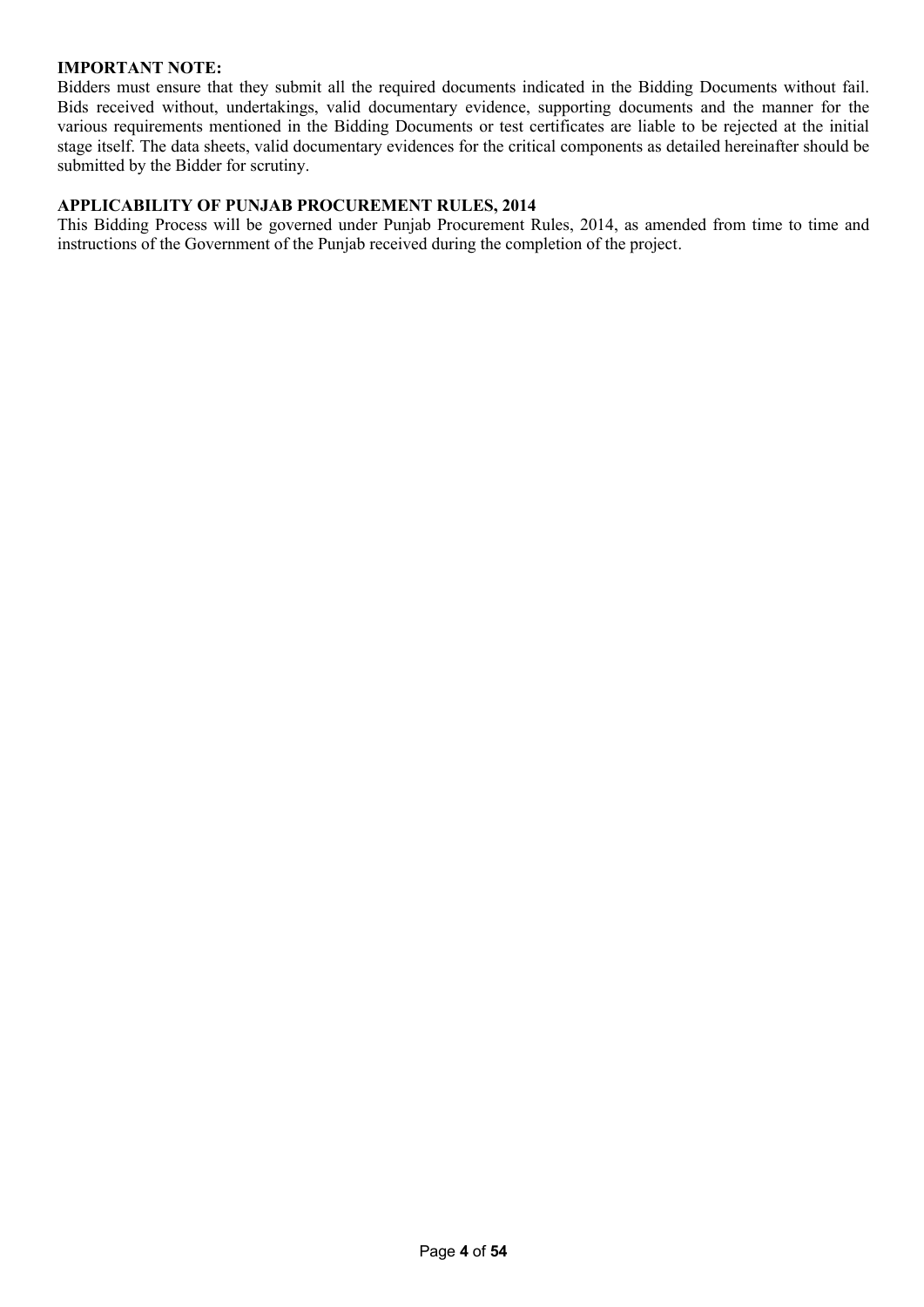## **1. INVITATION TO BID**

#### **1.1 PPRA Rules to be followed**

Punjab Procurement Rules, 2014 will be strictly followed. These may be obtained from PPRA's website. In this document, unless otherwise mentioned to the contrary, "Rule" means a Rule under the Punjab Procurement Rules, 2014.

#### **1.2 Mode of Advertisement(s)**

As per Rule 12(2), this Tender is being placed online at websites of the Purchaser and PPRA, as well as being advertised in print media.

The tender document is available in the office of Punjab Information Technology Board, 13<sup>th</sup> Floor, Arfa Software Technology Park, 346-B, Ferozepur Road, Lahore & the same may be obtained subject to the payment of cost of printing and provision of the document which is Rs. 1,000/-. Tender Document is also available at www.pitb.gov.pk and www.ppra.punjab.gov.pk and may be downloaded free of cost.

All prospective bidders are required to collect a Challan Form from the Procurement Assistant, PITB at above given address; to submit an amount of Rs. 1,000/- in PITB's account. The deposit slip / Challan Form must accompany respective bid.

### **1.3 Type of Open Competitive Bidding**

As per Rule 38(2)(a), Single Stage - Two Envelope Bidding Procedure shall be followed. The said procedure is reproduced as follows:

- (i) The bid shall be a single package consisting of two separate envelopes, containing separately the financial and the technical proposals;
- (ii) The envelopes shall be marked as "Financial Proposal" and "Technical Proposal";
- (iii) In the first instance, the "Technical Proposal" shall be opened and the envelope marked as "Financial Proposal" shall be retained unopened in the custody of the procuring agency;
- (iv) The procuring agency shall evaluate the technical proposal in the manner prescribed in advance, without reference to the price and shall reject any proposal which does not conform to the specified requirements;
- (v) During the technical evaluation no amendments in the technical proposal shall be permitted;
- (vi) After the evaluation and approval of the technical proposals, the procuring agency shall open the financial proposals of the technically accepted bids, publicly at a time, date and venue announced and communicated to the bidders in advance, within the bid validity period;
- (vii) The financial proposal of the bids found technically non-responsive shall be retained unopened and shall be returned on the expiry of the grievance period or the decision of the complaint, if any, filed by the non-responsive bidder, whichever is later; provided that the procuring agency may return the sealed financial proposal earlier if the disqualified or non-responsive bidder, contractor or consultant submits an affidavit, through an authorized representative, to the effect that he is satisfied with the proceedings of the procuring agency; and
- (viii) The lowest evaluated bidder shall be awarded the contract.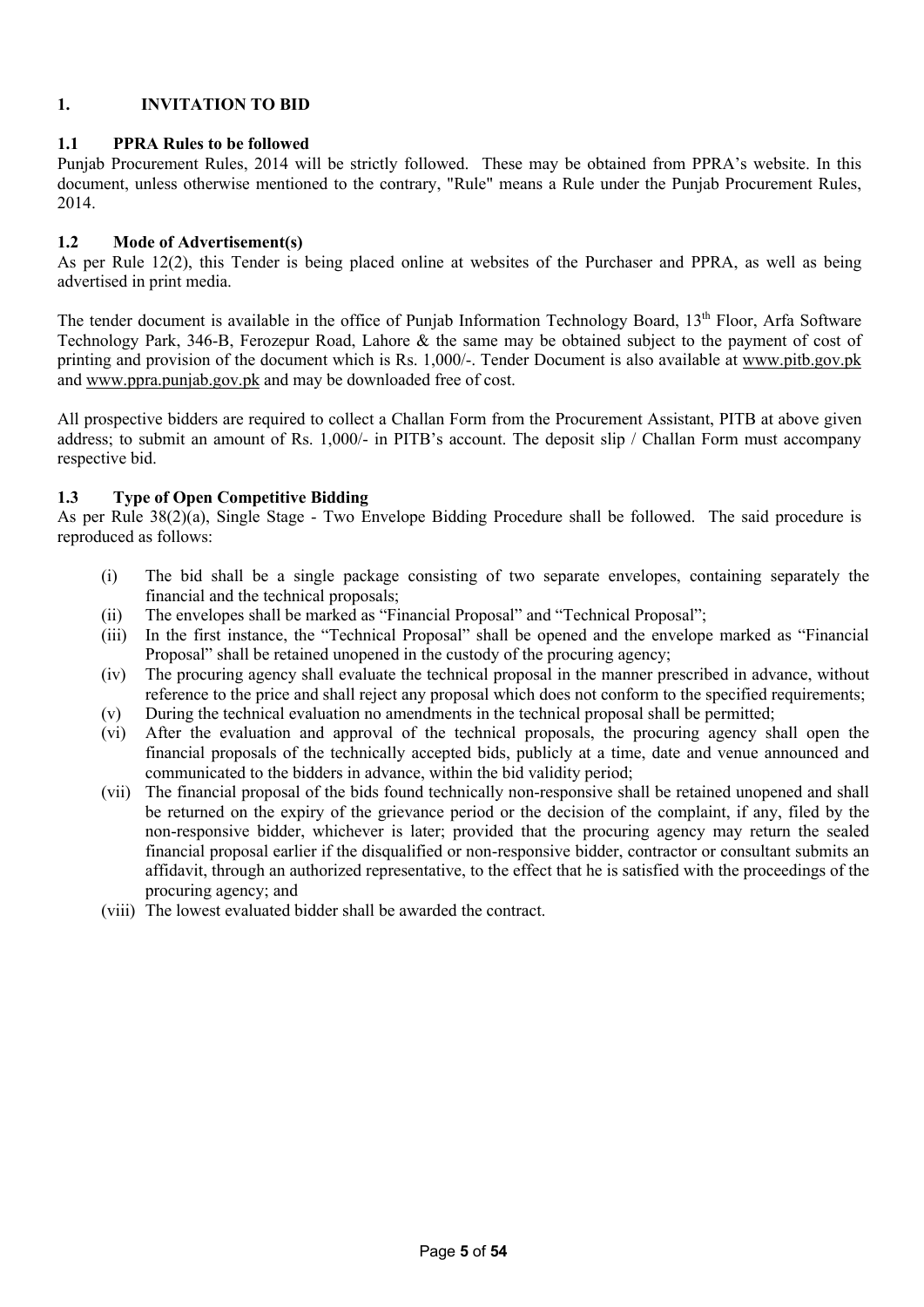## **2. BIDDING DETAILS (INSTRUCTIONS TO BIDDERS)**

All bids must be accompanied by Bid Security (Earnest Money), as part of Financial Bid and as per provisions of the clause "Bid Security" of this document in favor of **"Punjab Information Technology Board"**. The complete bids as per required under this tender document, must be delivered into the Tender Box, placed at reception of Punjab Information Technology Board, Lahore, not later than **1200 hours** on last date of submission of bids i.e., **30 June, 2022,** late bids shall not be considered. The Technical bids shall be publicly opened in the Committee Room of Punjab Information Technology Board, 13<sup>th</sup> Floor, Arfa Software Technology Park, 346-B, Ferozepur Road, Lahore, at **1230 hours** on **30 June, 2022**. In case the last date of bid submission falls in / within the official holidays / weekends of the Purchaser, the last date for submission of the bids shall be the next working day.

Queries of the Bidders (if any) for seeking clarifications regarding the specifications of Hardware / IT Equipment must be received in writing to the Purchaser till **20 June, 2022.** Any query received after said date may not be entertained. All queries shall be responded to within due time. PITB will host a pre-bid meeting at **1100 hours** on **21 June, 2022,** at PITB premises (13<sup>th</sup> Floor, Arfa Software Technology Park, 346-B, Ferozepur Road, Lahore).

The bidder shall submit bids which comply with the Bidding Document. **Alternative bids and options shall not be considered**. The attention of bidders is drawn to the provisions of this tender document Clause regarding **"Determination of Responsiveness of Bid" and "Rejection / Acceptance of the Tender"** for making their bids substantially responsive to the requirements of the Bidding Document.

It will be the responsibility of the Bidder that all factors have been investigated and considered while submitting the Bid and no claim whatsoever including those of financial adjustments to the contract awarded under this Bid Process will be entertained by the Purchaser. Neither any time schedule, nor financial adjustments arising thereof shall be permitted on account of failure by the Bidder.

It must be clearly understood that the Terms and Conditions and Specifications are intended to be strictly enforced. No escalation of cost except arising from increase in quantity by the Bidder on the demand and approval of the Purchaser will be permitted throughout the period of completion of the contract.

The Bidder should be fully and completely responsible for all the deliveries and deliverables to the Purchaser.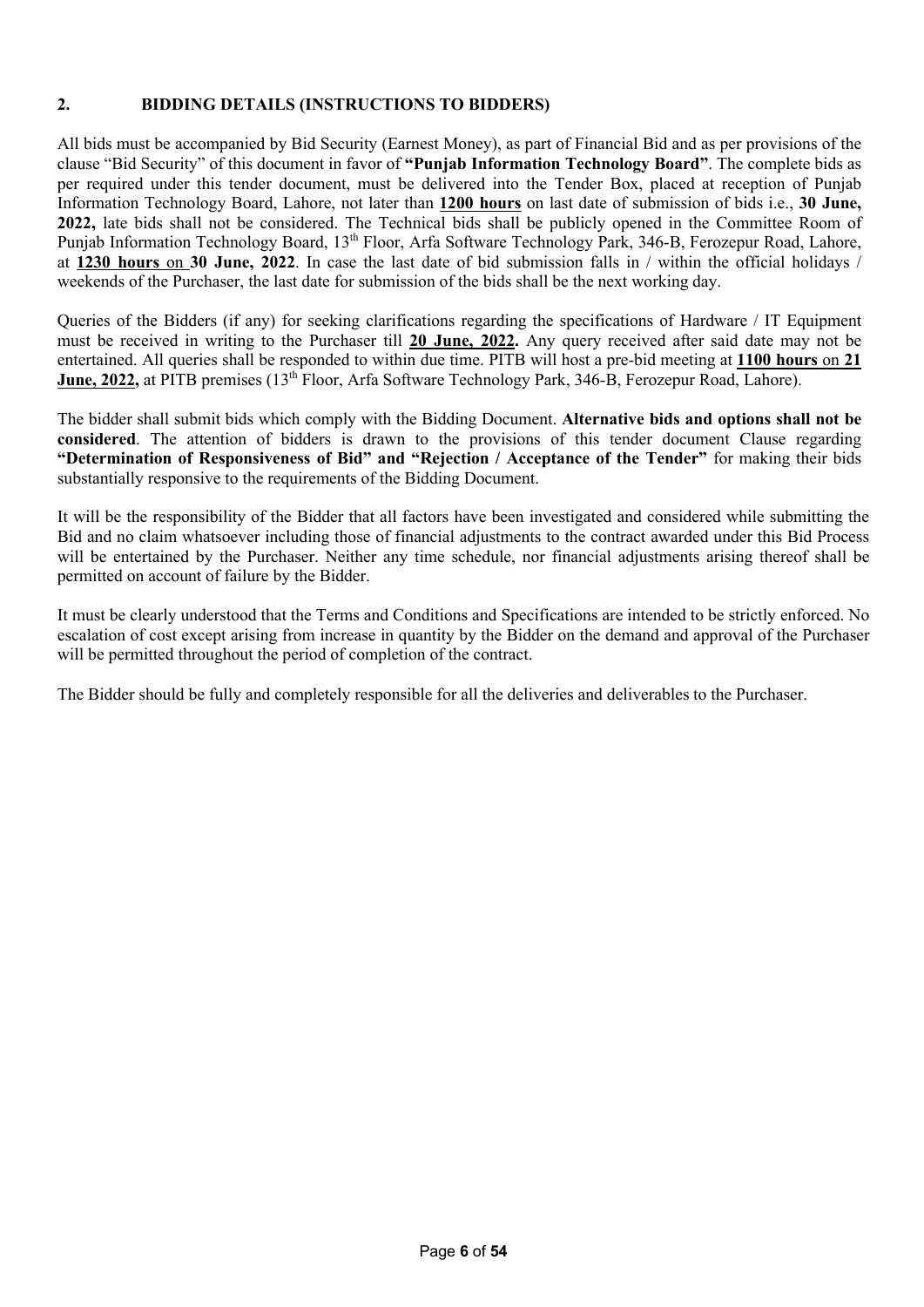The Primary Contact & Secondary Contact for all correspondence in relation to this bid is as follows:

### **Primary Contact**

**Muhammad Ali Asif** Project Coordinator **Email:** aliasif@pitb.gov.pk 13th floor Arfa Software Technology Park, 346-B, Ferozepur Road, Lahore, Pakistan.

#### **Secondary Contact**

**M. Shaukat Qureshi** Joint Director (Procurement) **Email**: muhammad.qureshi@pitb.gov.pk 13th Floor, Arfa Software Technology Park, 346-B, Ferozepur Road, Lahore, Pakistan.

Bidders should note that during the period from the receipt of the bid and until further notice from the Primary Contact, all queries should be communicated via the Primary Contact and in writing (e-mail) only. In the case of an urgent situation where the Primary Contact cannot be contacted, the bidder may alternatively direct their enquiries through the Secondary Contact.

Bidders are also required to state, in their proposals, the name, title, contact number (landline, mobile), fax number and e-mail address of the bidder's authorized representative through whom all communications shall be directed until the process has been completed or terminated.

The Purchaser will not be responsible for any costs or expenses incurred by bidders in connection with the preparation or delivery of bids.

Failure to supply required items/services within the specified time period will invoke penalty as specified in this document.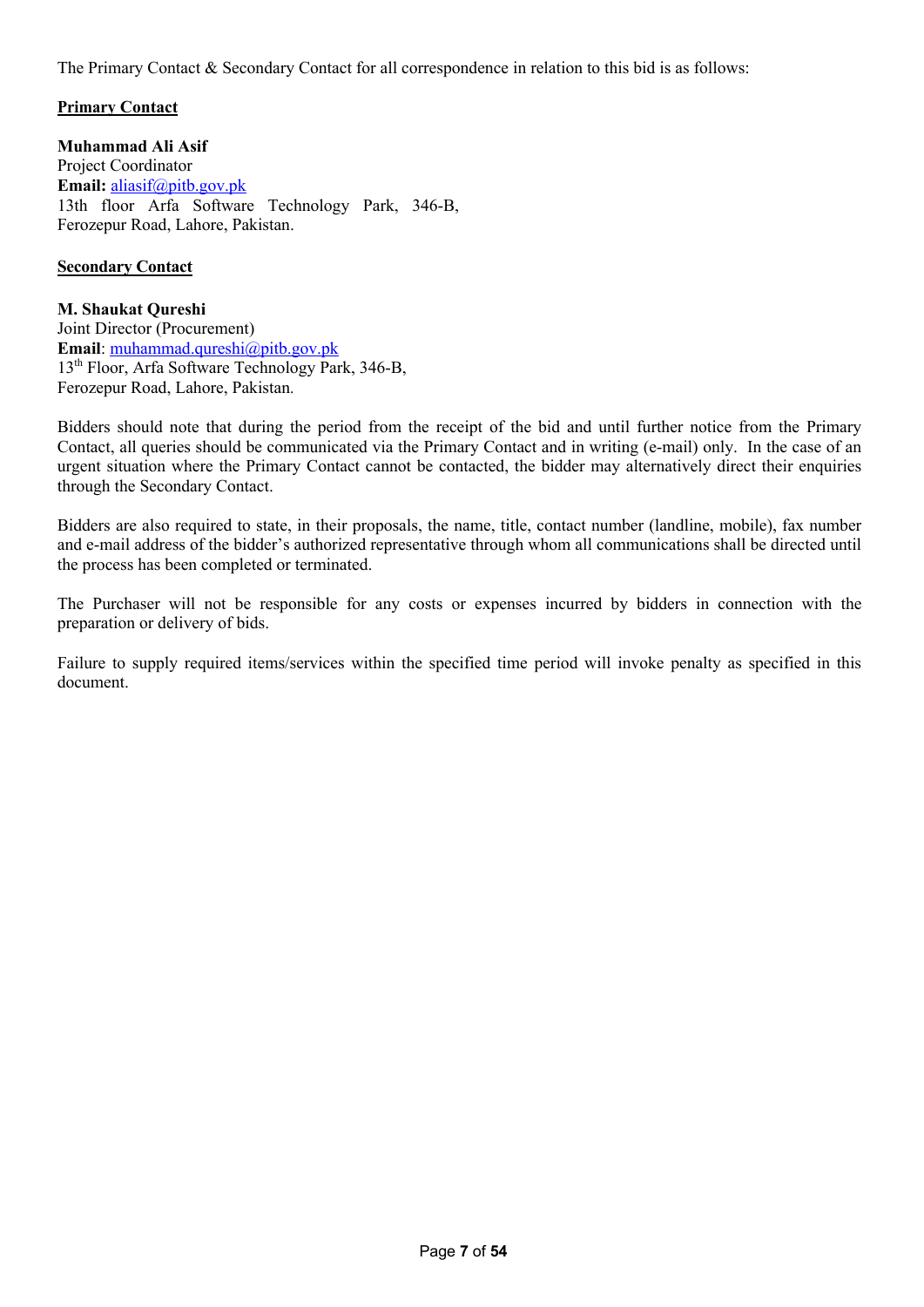## **TERMS AND CONDITIONS OF THE TENDER**

## **3. Definitions**

In this document, unless there is anything repugnant in the subject or context:

- 3.1 "Authorized Representative" means any representative appointed, from time to time, by the Client, the Purchaser or the Contractor.
- 3.2 "Availability and Reliability" means the probability that a component shall be operationally ready to perform its function when called upon at any point in time.
- 3.3 "Client" means the Project lead of technical wing of the Purchaser for whose' particular project the Goods / Services have been procured or any other person, duly appointed in writing, by the Client, for the time being or from time to time, to act as Client for the purposes of the Contract.
- 3.4 "Bidder" means the interested Firm/Company/Supplier/Distributors that may provide or provides the Hardware / IT Equipment etc., and related services to any of the public/private sector organization under the contract and have registered for the relevant business thereof.
- 3.5 "Commencement Date of the Contract" means the date of signing of the Contract between the Purchaser and the Contractor.
- 3.6 "Contract" means the agreement entered into between the Purchaser and the Contractor, as recorded in the Contract Form signed by the parties, including all Schedules and Attachments thereto and all documents incorporated by reference therein.
- 3.7 "Contractor / Vendor" means the Bidder whose bid has been accepted and awarded Letter of Intent for a specific item followed by the signing of Contract.
- 3.8 "Contract Price" means the price payable to the Contractor under the Contract for the full and proper performance of its contractual obligations.
- 3.9 "Contract Value" means that portion of the Contract Price adjusted to give effect to such additions or deductions as are provided for in the Contract which is properly apportion-able to the Goods or Services in question.
- 3.10 "Day" means calendar day.
- 3.11 "Force majeure shall mean any event, act or other circumstances not being an event, act or circumstances under the control of the purchaser or of the contractor. Non-availability of materials/supplies or of import license or of export permit shall not constitute Force majeure.
- 3.12 "Goods" means hardware, equipment, machinery, furniture and/or other materials which the Contractor is required to supply to the Purchaser under the Contract against each relevant Lot.
- 3.13 "Person" includes individual, association of persons, firm, company, corporation, institution and organization, etc., having legal capacity.
- 3.14 "Prescribed" means prescribed in the Tender Document.
- 3.15 "Purchaser" means the Punjab Information Technology Board (PITB) or any other person for the time being or from time to time duly appointed in writing by the Purchaser to act as Purchaser for the purposes of the Contract.
- 3.16 "Origin" shall be considered to be the place where the Goods are produced or from where the Services are provided. Goods are produced when, through manufacturing, processing or assembling of components, a commercially recognized product results that is substantially different in basic characteristics or in purpose or utility from its components. The origin of Goods and Services is distinct from the nationality of the Contractor.
- 3.17 "Services" means installation, configuration, deployment, commissioning, testing, training, support, after sale service, etc. of Goods and other such obligations which the Contractor is required to provide to the Purchaser under the Contract.
- 3.18 "Taking-Over Certificate" means the certificate to be issued by the Client to the Contractor, in accordance with the Contract.
- 3.19 "Works" means work to be done by the Contractor under the Contract.
- 3.20 "Eligible" is defined as any country or region that is allowed to do business in Pakistan by the law of Government of Pakistan

## **4. Headings and Titles**

In this document, headings and titles shall not be construed to be part thereof or be taken into consideration in the interpretation of the document and words importing the singular only shall also include the plural and vice versa where the context so requires.

## **5. Notice**

5.1 In this document, unless otherwise specified, wherever provision is made for exchanging notice, certificate,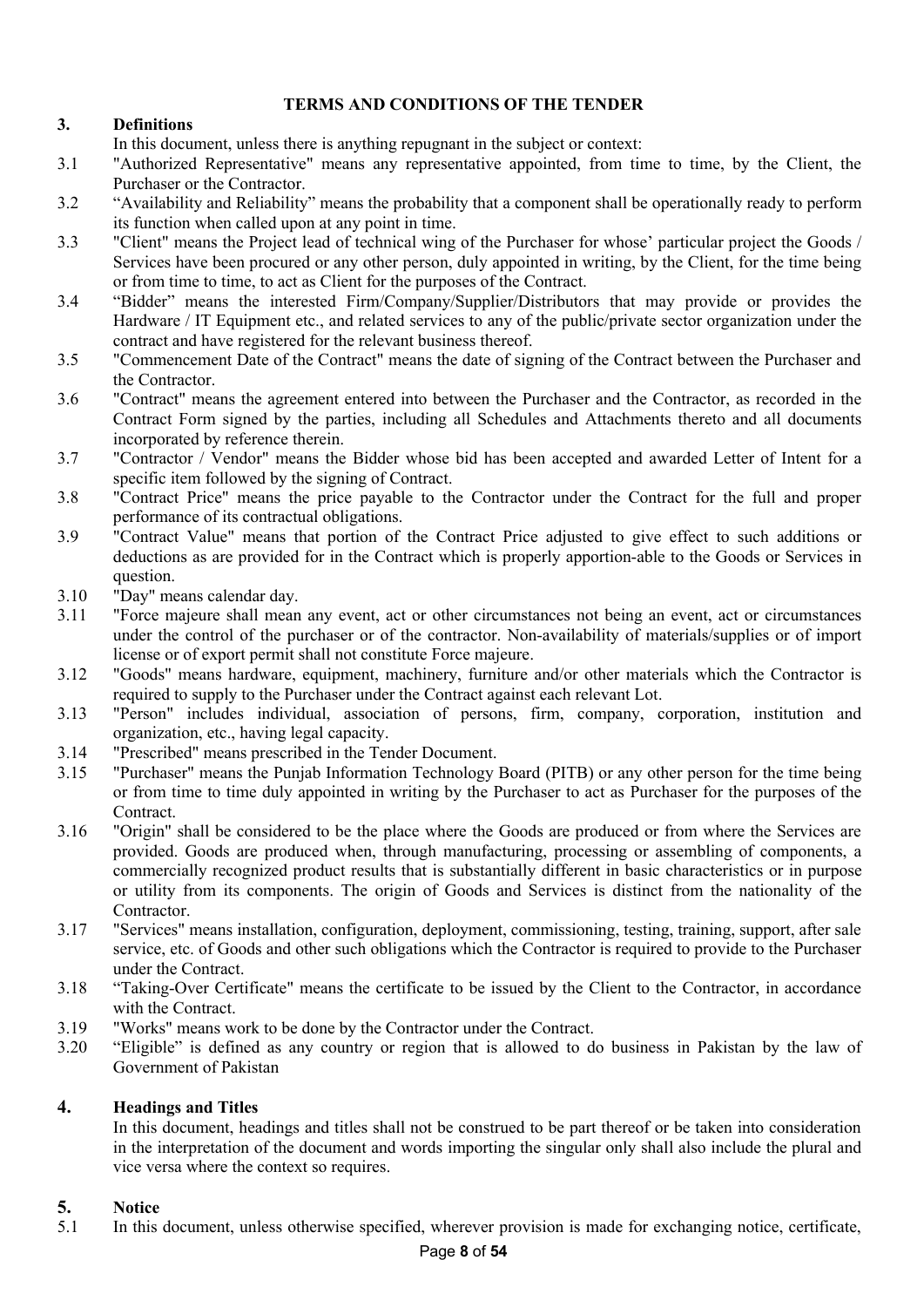order, consent, approval or instructions amongst the Contractor, the Purchaser and the Client, the same shall be:

- 5.1.1 in writing;
- 5.1.2 issued within reasonable time;
- 5.1.3 served by sending the same by courier or registered post to their principal office in Pakistan or such other address as they shall notify for the purpose; and
- 5.1.4 The words "notify", "certify", "order", "consent", "approve", "instruct", shall be construed accordingly.

## **6. Tender Scope**

- 6.1 Punjab Information Technology Board (PITB), (hereinafter referred to as "the Purchaser") invites / requests Proposals (hereinafter referred to as "the Tenders") for Supply of Hardware / IT Equipment (hereinafter referred to as "the Goods") including installation, configuration, deployment, commissioning, testing, aftersale support, of said Goods (hereinafter referred to as "the Services") for DHQ GUJRANWALA AND MCH GANGARAM (IT Operations - 1).
- 6.2 The Hardware / IT Equipment etc. will be delivered and deployed at various locations in Punjab, **OR** Punjab Information Technology Board, Lahore, as specified by the Purchaser at the time of delivery. Detail requirements and specifications are attached at **Annexure-A.**

## 7. **Tender Eligibility/Qualification Criteria**

- 7.1 Eligible Bidder is a Bidder who:
	- 7.1.1 Has a registered / incorporated company / firm in Pakistan with relevant business experience of **last three (03) years for Lot No. 01, two (02) years for Lot No. 02, and one (01) year for remaining lots**;
	- 7.1.2 Has valid Registration of General Sales Tax (GST) & National Tax Number (NTN);
	- 7.1.3 Authorization Certificate / document from the principal / manufacturer for
		- **Lot No. 01;**
		- **Lot No. 02;**
		- **Lot No. 03;**
	- 7.1.4 Authorization Certificate / document from the principal / manufacturer/Authorized dealer (in case of dealer, authorization document from principal to dealer and certificate from dealer to the bidder is required) for;
		- **Lot No. 04**;
		- **Lot No. 05**;
		- **Lot No. 06**;
		- **Lot No. 08**;
	- 7.1.5 Has submitted bid for complete Lot(s) and relevant bid security against each Lot separately; Noncompliance of the same shall cause rejection of the bid;
	- 7.1.6 Has not been blacklisted by any of Provincial or Federal Government Department, anywhere in Pakistan (Submission of undertaking), for each Lot; Blacklisting status of bidders, as publicized on PPRA's website, on the day of Bid Opening, will be considered final for the determination of eligibility;
	- 7.1.7 Conforms to the clause of "Responsiveness of Bid" given herein this tender document.
	- 7.1.8 Goods and Services can only be supplied / sourced / routed from "origin" in "eligible" member countries.
		- a. Eligible" is defined as any country or region that is allowed to do business in Pakistan by the law of Government of Pakistan.
		- b. "Origin" shall be considered to be the place where the Goods are produced or from which the Services are provided. Goods are produced when, through manufacturing, processing or substantial and major assembling of components, a commercially recognized product results that is substantially different in basic characteristics or in purpose or utility from its components.

**Note:** Verifiable documentary proof for all above requirements is a mandatory requirement, noncompliance will lead to disqualification.

## **8. Tender Cost**

The Bidder shall bear all costs / expenses associated with the preparation and submission of the Tender(s) and the Purchaser shall in no case be responsible / liable for those costs / expenses.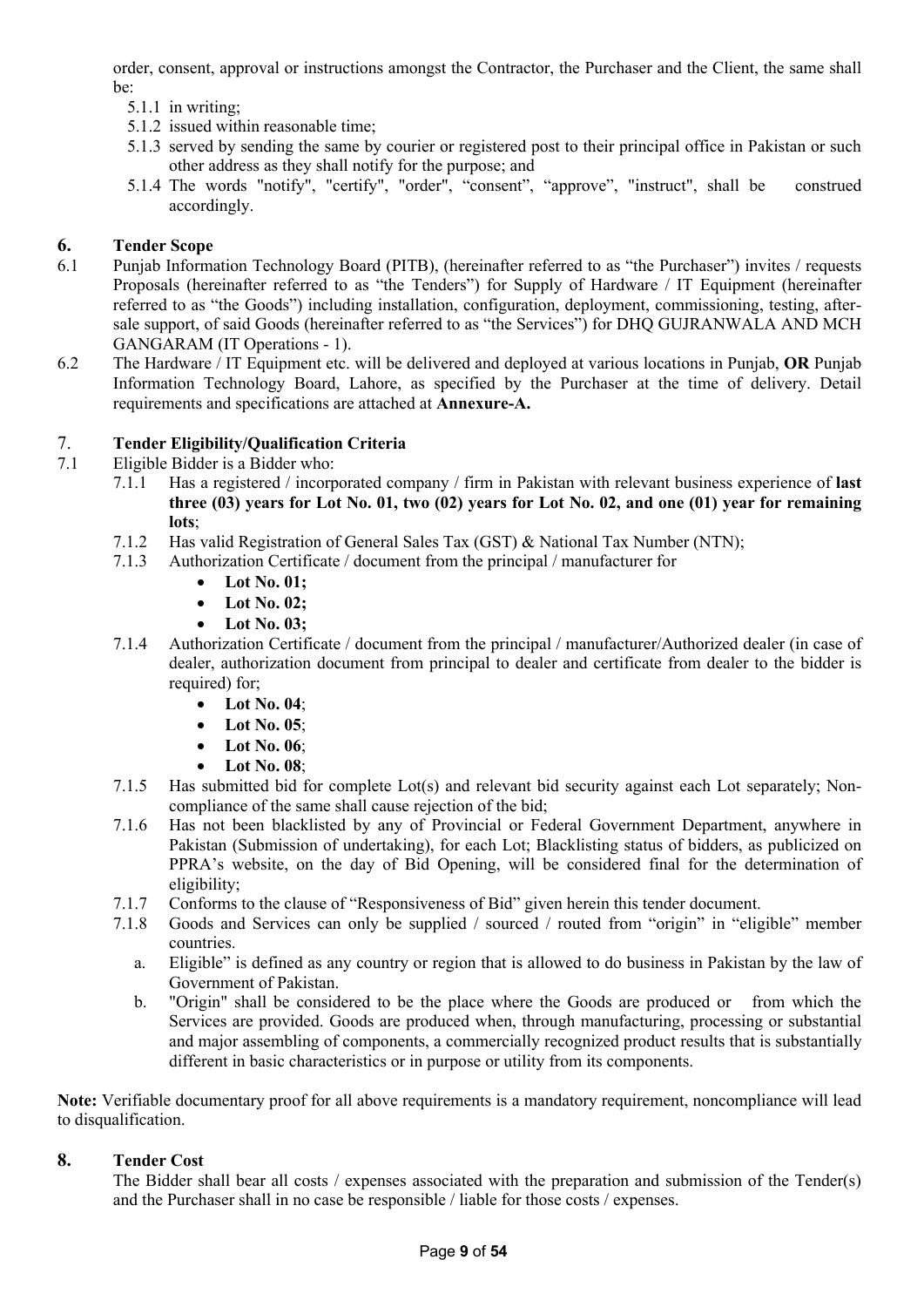## **9. Joint Venture / Consortium**

Joint ventures / Consortiums are not eligible for this tender.

### **10. Examination of the Tender Document**

The Bidder is expected to examine the Tender Document, including all instructions and terms and conditions.

### **11. Clarification of the Tender Document**

The Bidder may require further information or clarification of the Tender Document, within **five (05)** calendar days of issuance of tender in writing. The clarification and its replies will be shared with all prospective bidders.

Bidders should note that during the period from the receipt of the bid and until further notice from the Primary Contact given herein this document, all queries should be communicated via the Primary Contact and in writing (e.g., e-mail & letter) only. In the case of an urgent situation where the Primary Contact cannot be contacted, the bidder may alternatively direct their enquiries through the Secondary Contact.

### **12. Amendment of the Tender Document**

- 12.1 The Purchaser may, at any time prior to the deadline for submission of the Tender, at its own initiative or in response to a clarification requested by the Bidder(s), amend the Tender Document, on any account, for any reason. All amendment(s) shall be part of the Tender Document and binding on the Bidder(s).
- 12.2 The Purchaser shall notify the amendment(s) in writing to the prospective Bidders as per Rule-25(4) of Punjab Procurement Rules, 2014.
- 12.3 The Purchaser may, at its exclusive discretion, amend the Tender Document to extend the deadline for the submission of the Tender as per Rule-29 of Punjab Procurement Rules, 2014.

### **13. Preparation / Submission of Tender**

- 13.1 The Bidder is allowed to bid for any or all Lots separately.
- 13.2 The Tender and all documents relating to the Tender, exchanged between the Bidder and the Purchaser, shall be in English. Any printed literature furnished by the Bidder in another language shall be accompanied by an English translation which shall govern for purposes of interpretation of the Tender.
- 13.3 The Tender shall be filed in / accompanied by the prescribed Forms, Annexes, Schedules, Documents, Brochures, Literature, etc. which shall be typed, completely filled in, stamped and signed by the Bidder or his Authorized Representative. In case of copies, signed and stamped photocopies may be submitted. If volume of the bid contains various set(s) of documents the same must be properly numbered and tagged in binding shape
- 13.4 The Tender shall be in two parts i.e., the technical proposal and the financial proposal. Each proposal shall be in two sets i.e., the original and the copy. In the event of any discrepancy between the original and the duplicate, the original shall govern.
- 13.5 Technical Proposal shall comprise the following, **without quoting the price**:
	- 13.5.1 Technical Proposal Form (**Annexure-B**)
	- 13.5.2 Undertaking (All terms & conditions and qualifications listed anywhere in this tender document have been satisfactorily vetted) and Affidavit (Integrity Pact) (**Annexure-G&H**)
	- 13.5.3 Covering letter duly signed and stamped by authorized representative. (**Annexure-E**)
	- 13.5.4 Authorization Certificate / document from the principal / manufacturer for
		- **Lot No. 01;**
		- **Lot No. 02;**
		- **Lot No. 03;**
	- 13.5.5 Authorization Certificate / document from the principal / manufacturer/Authorized dealer (in case of dealer, authorization document from principal to dealer and certificate from dealer to the bidder is required) for:
		- **Lot No. 04**;
		- **Lot No. 05**;
		- **Lot No. 06**;
		- **Lot No. 08**;
	- 13.5.6 Evidence of eligibility of the Bidder and the Goods / Services.
	- 13.5.7 Evidence of conformity of the Goods / the Services to the Tender Document
	- 13.5.8 Undertaking and Evidence that the quoted Goods are genuine, brand new, non- refurbished, un-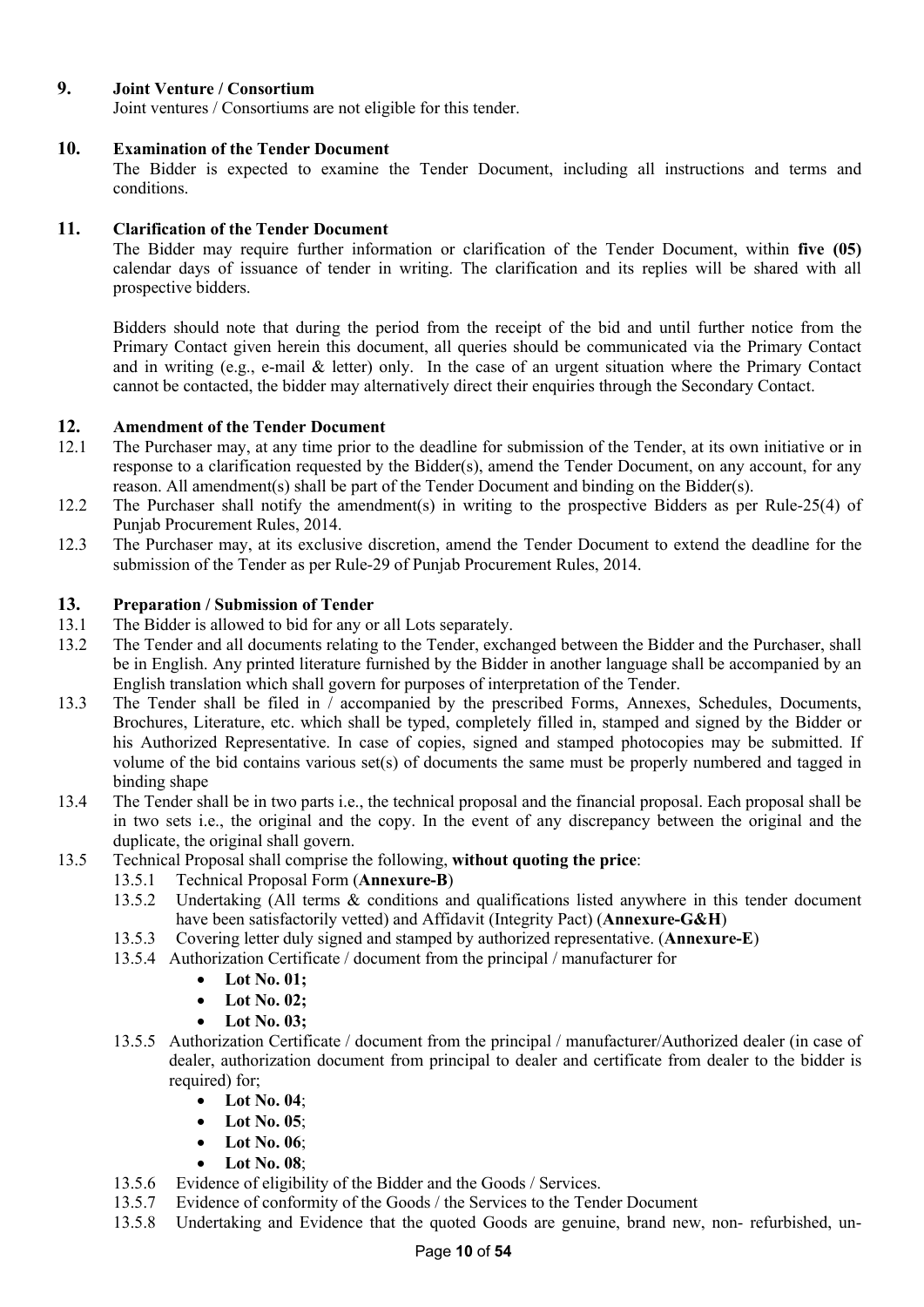altered in any way, of the most recent / current model, imported through proper channel, and incorporate all recent improvements in design and materials

- 13.5.9 Technical Brochures / Literature
- 13.5.10 Details of Warranty and After-Sale Service
- 13.5.11 Submission of undertaking that the firm is not blacklisted by any of Provincial or Federal Government Department, anywhere in Pakistan.
- 13.5.12 Valid Registration Certificate for Income Tax & Sales Tax
- 13.5.13 Power of Attorney, if an authorized representative is appointed (**Annexure-F**)
- 13.6 The Financial Proposal shall comprise the following:
	- 13.6.1 Financial Proposal Form **(Annexure-C)**
	- 13.6.2 Price Schedule (**Annexure-D**)
	- 13.6.3 Bid Security **(Earnest Money),** as per provisions of the clause Bid Security of this document.
- 13.7 The Bidder shall seal the Original Technical Proposal in an envelope duly marked as under:

Original Technical Tender for Tender Name. [Name of Tender] **Tender No. XXXXXXX Lot No.**

[Name of the Purchaser] [Address of the Purchaser]

[Name of the Bidder] [Address of the Bidder] [Phone No. of the Bidder]

13.8 The Bidder shall seal the Duplicate Technical Tender in an envelope duly marked as under:

Duplicate Technical Proposal for Tender Name. [Name of Tender] **Tender No. XXXXXXX Lot No.**

[Name of the Purchaser] [Address of the Purchaser]

[Name of the Bidder] [Address of the Bidder] [Phone No. of the Bidder]

- 13.9 The Bidder shall follow the same process for the Financial Tender.
- 13.10 The Bidder shall again seal the sealed envelopes of Original Technical Proposal and the Original Financial Proposal in an outer envelope, duly marking the envelope as under:

Original Tender for Tender Name. [Name of Tender] **Tender No. XXXXXXX Lot No. Strictly Confidential**

[Name of the Purchaser] [Address of the Purchaser]

[Name of the Bidder] [Address of the Bidder] [Phone No. of the Bidder]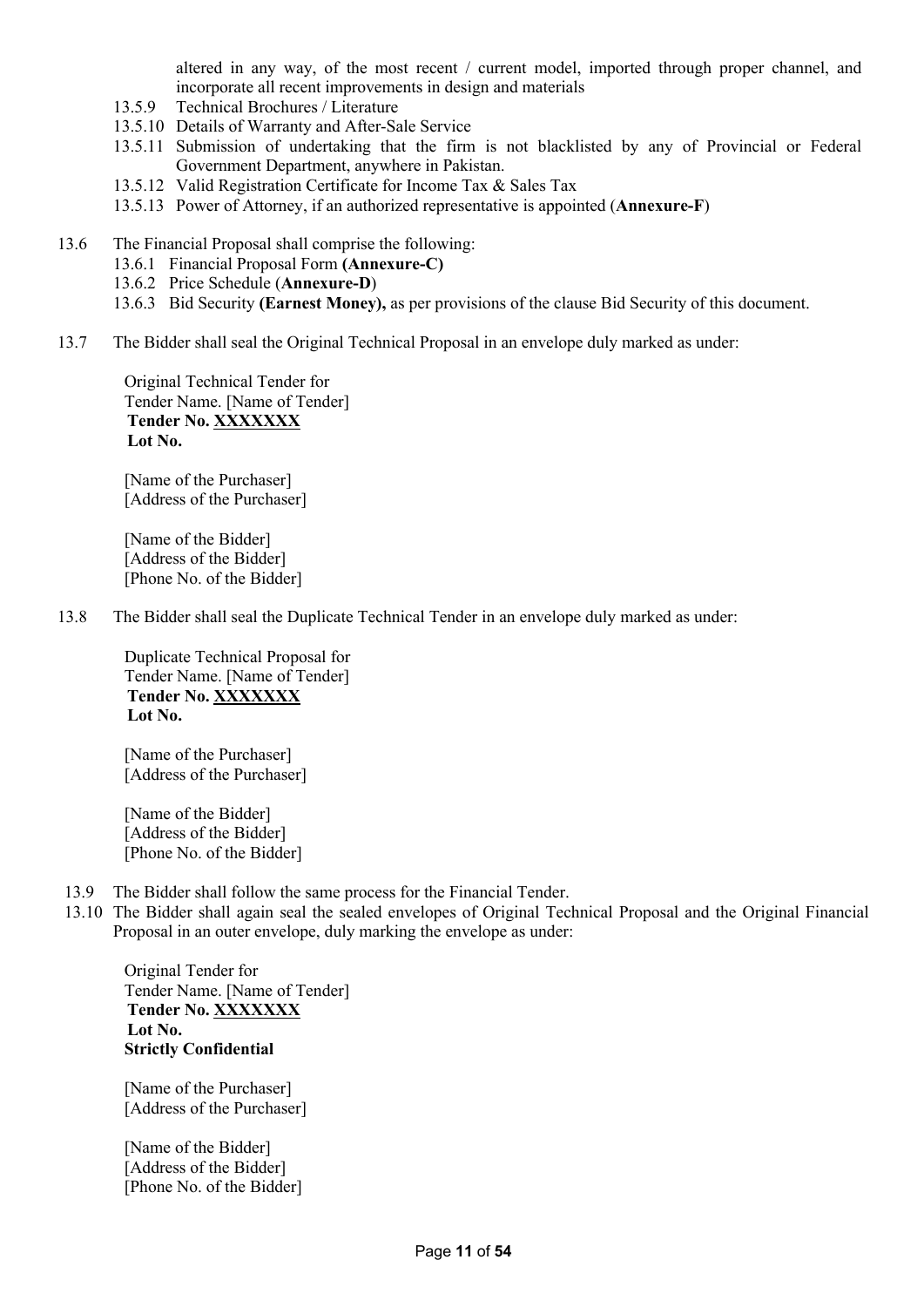13.11 The Bidder shall again seal the sealed envelopes of Duplicate Technical Proposal and the Duplicate Financial Proposal in an outer envelope, duly marking the envelope as under:

Duplicate Tender for Tender Name. [Name of Tender] **Tender No. XXXXXXX Lot No. Strictly Confidential**

[Name of the Purchaser] [Address of the Purchaser]

[Name of the Bidder] [Address of the Bidder] [Phone No. of the Bidder]

- 13.12 The Bidder may enclose soft copies of the Technical Proposal, including all Forms, Annexes, Schedules, Documents, Brochures, Literature, etc., in the form of PDF and Scanned images, with the hard copies.
- 13.13 The Tender shall be dropped in the prescribed Tender Box placed at the Reception of the Purchaser's office, not later than **1200 hours** on last date of submission of bids. No late bid shall be accepted.
- 13.14 This is made obligatory to affix authorized signatures with official seal on all original and duplicate (copies) documents, annexures, copies, certificates, brochures, literature, letters, forms and all relevant documents as part of the bids submitted by the Bidder.

## **14. Tender Price**

- 14.1 The quoted price shall be:
	- 14.1.1 best / final / fixed and valid until completion of all obligations under the Contract i.e., not subject to variation / escalation;
	- 14.1.2 in Pak Rupees;
	- 14.1.3 inclusive of all taxes, duties, levies, insurance, freight, etc.;
	- 14.1.4 Including all charges up to the delivery point at various locations in Punjab, **OR** Punjab Information Technology Board, Lahore, as specified by the Purchaser at the time of delivery.
- 14.2 If not specifically mentioned in the Tender(s), it shall be presumed that the quoted price is as per the above requirements.
- 14.3 Where no prices are entered against any item(s), the price of that item shall be deemed be free of charge, and no separate payment shall be made for that item(s).
- 14.4 In case of locally produced Equipment/Service, the price shall include all customs duties and sales and other taxes already paid or payable on the components and raw materials used in the manufacture or assembly of the item. In case of Contract of imported Equipment/Services offered Ex-Warehouse/Off-the-Shelf from within the Purchaser's country, import duties and sales and other taxes already paid shall be shown separately (if required by the Purchaser).

## **15. Bid Security (Earnest Money)**

15.1 The bid security amount has been calculated as per provisions of Rule-27 "Bid Security" of PPRA Rules, 2014 (i.e., not exceeding five percent of the estimated cost), the Bidder shall furnish the Bid Security (Earnest Money) as under:

|  | 15.1.1 for fixed amounts as mentioned in following table against different Lots: |  |  |  |  |
|--|----------------------------------------------------------------------------------|--|--|--|--|
|--|----------------------------------------------------------------------------------|--|--|--|--|

| Lot<br><b>No.</b> | <b>Description</b>          | <b>Estimated Cost</b> | Bid Security $(2\%)$ |
|-------------------|-----------------------------|-----------------------|----------------------|
|                   | Desktops and UPS            | 69,190,000            | 1,383,800            |
| 2                 | Laptops                     | 11,270,000            | 225,400              |
| 3                 | Printers                    | 9,080,000             | 181,600              |
| 4                 | <b>Scanners</b>             | 600,000               | 12,000               |
| 5                 | <b>Thermal Printer</b>      | 1,350,000             | 27,000               |
| 6                 | Label Printer and QR Reader | 1,501,000             | 30,020               |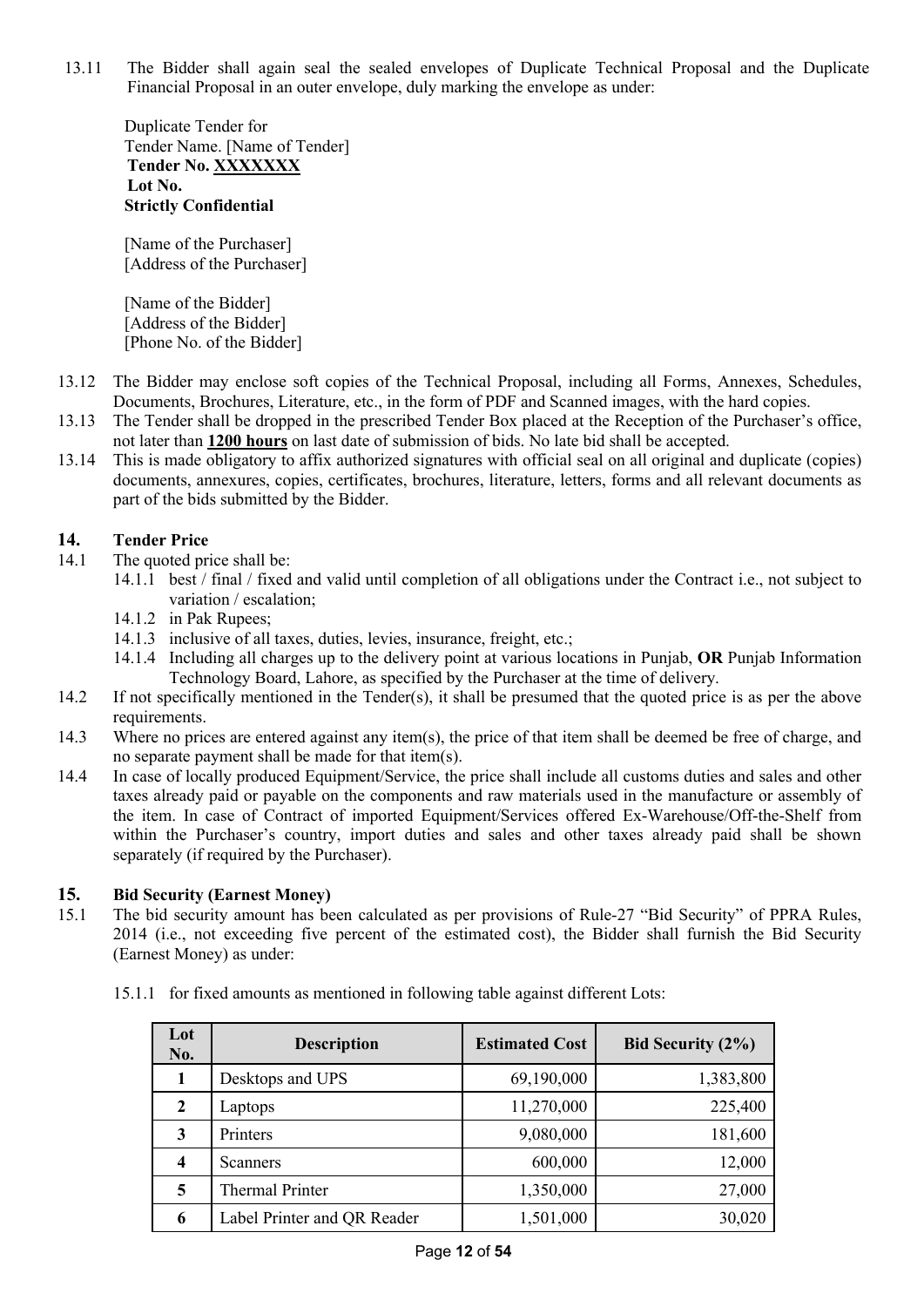| Lot<br>No. | <b>Description</b>     | <b>Estimated Cost</b> | Bid Security $(2\%)$ |
|------------|------------------------|-----------------------|----------------------|
| 7          | LED                    | 1,960,000             | 39,200               |
| 8          | <b>OMS</b>             | 5,255,000             | 105,100              |
| 9          | Laptop Carrying Trolly | 3,065,000             | 61,100               |

- 15.1.2 denominated in Pak Rupees;
- 15.1.3 separately against each Lot given in this tender document;
- 15.1.4 As part of financial bid envelope;
- 15.1.5 in the form of Bank Guarantee / Demand Draft / Pay Order / Call Deposit Receipt in the name of the Purchaser;
- 15.1.6 have a minimum validity period of **one hundred and twenty (120) days** from the last date for submission of the Tender or until furnishing of the Performance Security, whichever is later.
- 15.2 The Bid Security shall be forfeited by the Purchaser, on the occurrence of any / all of the following conditions:
	- 15.2.1 If the Bidder withdraws the Tender during the period of the Tender validity specified by the Bidder on the Tender Form; or
	- 15.2.2 If the Bidder does not accept the corrections of its Total Tender Price; or
	- 15.2.3 If the Bidder, having been notified of the acceptance of the Tender by the Purchaser during the period of the Tender validity, fails or refuses to furnish the Performance Security, in accordance with the Tender Document.
- 15.3 The Bid security shall be returned to the technically unsuccessful bidder/s with unopened / sealed financial bid. Whereas the financially unsuccessful bidder/s will be returned the Bid Security only after the award of contract. The Bid Security shall be returned to the successful Bidder upon furnishing of the Performance Security.

## **16. Tender Validity**

The Tender shall have a minimum validity period of **ninety (90) days** from the last date for submission of the Tender. The Purchaser may solicit the Bidder's consent to an extension of the validity period of the Tender. The request and the response thereto shall be made in writing. If the Bidder agrees to extension of validity period of the Tender, the validity period of the Bid Security shall also be suitably extended. The Bidder may refuse extension of validity period of the Tender, without forfeiting the Bid security.

## **17. Modification / Withdrawal of the Tender**

- 17.1 The Bidder may, by written notice served on the Purchaser, modify or withdraw the Tender after submission of the Tender, prior to the deadline for submission of the Tender.
- 17.2 The Tender, withdrawn after the deadline for submission of the Tender and prior to the expiration of the period of the Tender validity, shall result in forfeiture of the Bid Security.

## **18. Opening of the Tender**

- 18.1 Tenders (Technical Bids) shall be opened at **1230 hours** on the last date of submission of bids i.e., **30 June, 2022** in the presence of the Bidder(s) for which they shall ensure their presence without further invitation, as per provision of Rule-30 of PPRA Rules, 2014. In case the last date of bid submission falls in / within the official holidays / weekends of the Purchaser, the last date for submission of the bids shall be the next working day.
- 18.2 The Bidder's name, modifications, withdrawal, security, attendance of the Bidder and such other details as the Purchaser may, at its exclusive discretion, consider appropriate, shall be announced and recorded.
- 18.3 No Bidder or its representative will be allowed to keep any digital device (camera, audio recorder, cell phone etc.) during tender opening meeting at given time and location.

## **19. Clarification of the Tender**

The Purchaser shall have the right, at his exclusive discretion, to require, in writing, further information or clarification of the Tender, from any or all the Bidder(s). No change in the price or substance of the Tender shall be sought, offered or permitted except as required to confirm the corrections of arithmetical errors discovered in the Tender. Acceptance of any such correction is sole discretion of the purchaser.

## **20. Determination of Responsiveness of the Bid (Tender)**

20.1 The Purchaser shall determine the substantial responsiveness of the Tender to the Tender Document, prior to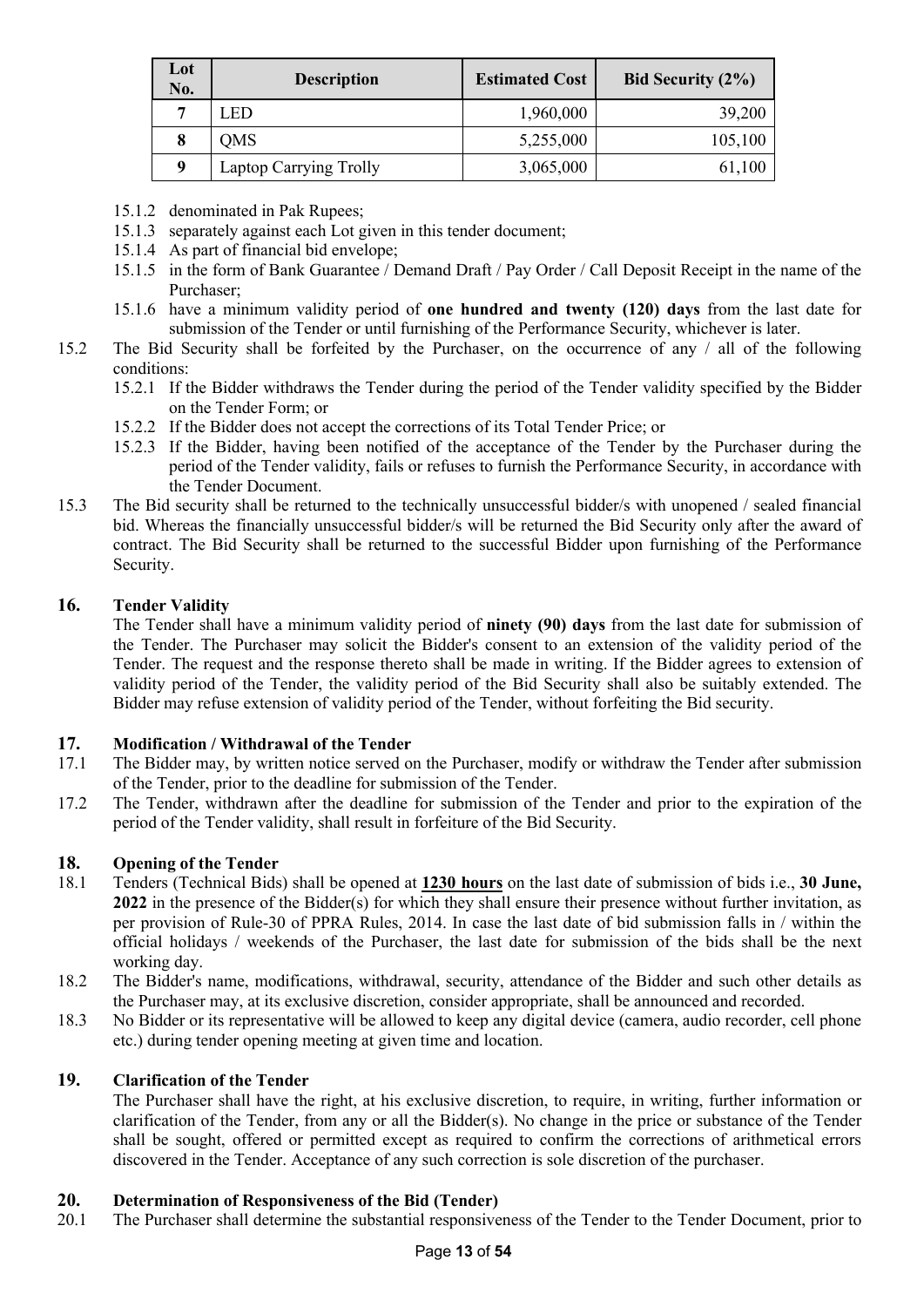the Tender evaluation, on the basis of the contents of the Tender itself without recourse to extrinsic evidence. For each Lot a substantially responsive Tender is one which:

- 20.1.1 meets the eligibility criteria given herein this tender document/ the Goods / the Services against each lot;
- 20.1.2 meets the Technical Specifications for the Goods / the Services for each Lot;
- 20.1.3 meets the delivery period / point for the Goods / the Services for each Lot:
- 20.1.4 in compliance with the rate and limit of liquidated damages for each Lot;
- 20.1.5 offers fixed price quotations for the Goods / the Services for each Lot, whereby no optional offer / bid or price is allowed;
- 20.1.6 is accompanied by the required Bid Security as part of financial bid envelope for each Lot;
- 20.1.7 The original receipt of tender fee submitted, attached with technical bid envelope;
- 20.1.8 In compliance with the Preparation/Submission of Tender in a manner prescribed in this tender document clause-13;
- 20.1.9 Conforms to all terms and conditions of the Tender Document, without material deviation or reservation.
- 20.2 A material deviation or reservation is one which affects the scope, quality or performance of the Goods or limits the Purchaser's rights or the Bidder's obligations under the Contract.
- 20.3 The Tender determined as not substantially responsive shall not subsequently be made responsive by the Bidder by correction or withdrawal of the material deviation or reservation.

### **21. Correction of errors / Amendment of Tender**

- 21.1 The Tender shall be checked for any arithmetic errors which shall be rectified, as follows:
	- 21.1.1 If there is a discrepancy between the amount in figures and the amount in words for the Total Tender Price entered in the Tender Form, the amount which tallies with the Total Tender Price entered in the Price Schedule, shall govern.
	- 21.1.2 if there is a discrepancy between the unit rate and the total price entered in the price Schedule, resulting from incorrect multiplication of the unit rate by the quantity, the unit rate as quoted shall govern and the total price shall be corrected, unless there is an obvious and gross misplacement of the decimal point in the unit rate, in which case the total price as quoted shall govern and the unit rate shall be corrected.
	- 21.1.3 If there is a discrepancy in the actual sum of the itemized total prices and the total tender price quoted in the Price Schedule, the actual sum of the itemized total prices shall govern.
- 21.2 The Tender price as determined after arithmetic corrections shall be termed as the Corrected Total Tender Price which shall be binding upon the Bidder.
- 21.3 Adjustment shall be based on corrected Tender Prices. The price determined after making such adjustments shall be termed as Evaluated Total Tender Price.
- 21.4 No credit shall be given for offering delivery period earlier than the specified period.

## **22. TECHNICAL EVALUATION CRITERIA**

The Bidders who have duly complied with the Eligibility/Qualification and Evaluation Criteria for each Lot will be eligible for further processing. The Bids which do not conform to the Technical Specifications or Bid conditions or the Bids from the Bidders without adequate capabilities for supply and maintenance / warranty services will be rejected. The Technical proposals shall be evaluated by the technical evaluation committee in the light of following evaluation criteria:

| <b>Category</b>      | <b>Description</b>                                                                                                                                                      | <b>Points</b> |
|----------------------|-------------------------------------------------------------------------------------------------------------------------------------------------------------------------|---------------|
| Legal<br>(Mandatory) | Valid Income Tax Registration *Registered for at least last three (03)<br>years for Lot No. 01, two (02) years for Lot No. 02, and one (01) year<br>for remaining lots; | Required      |
|                      | Valid General Sales Tax Registration (Status = Active with FBR)                                                                                                         | Required      |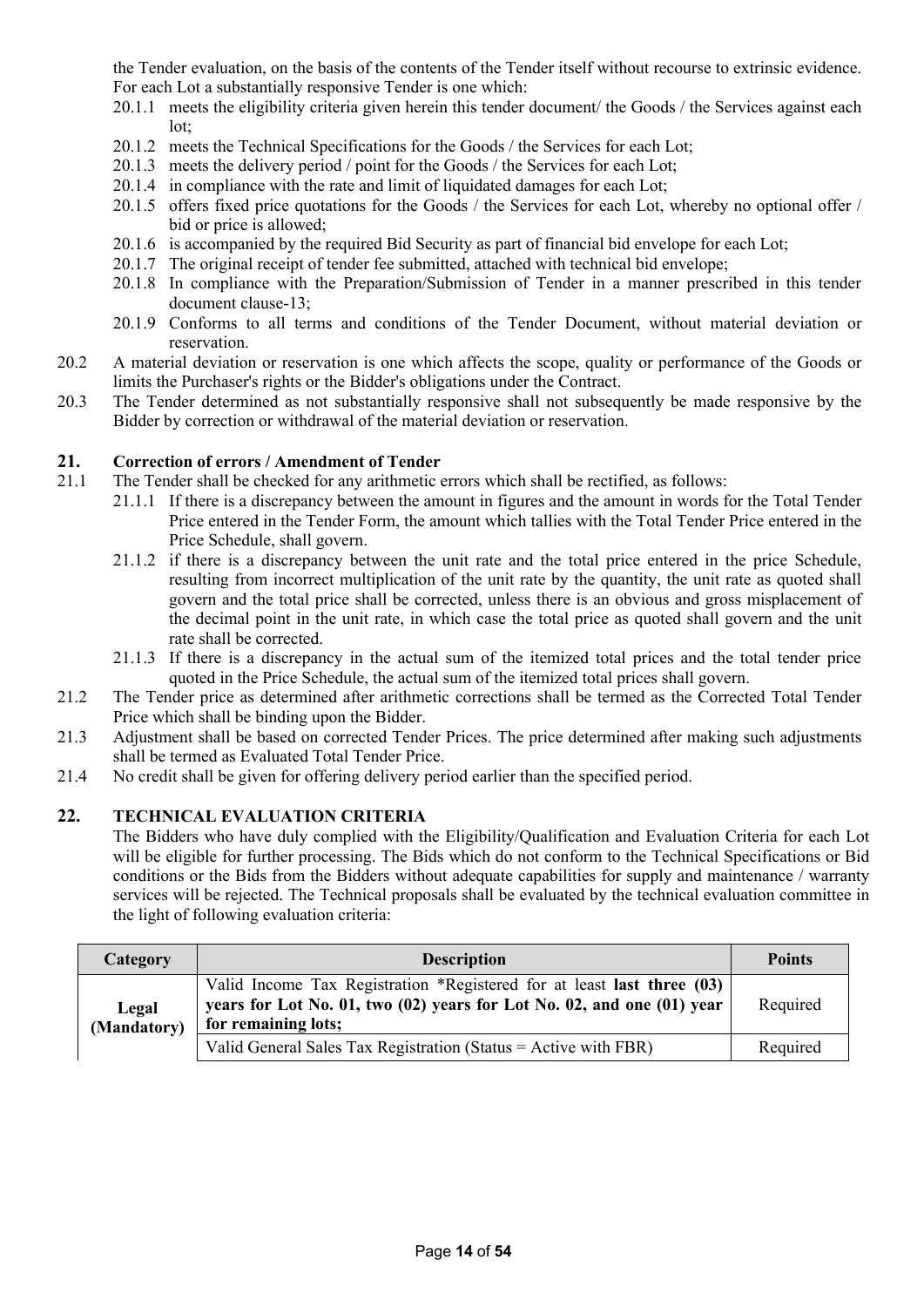| Category                                                                                                                                                                                                                                                                                                                                                                                                                      | <b>Description</b> |                                                                                                                                                                                                                                                                                                                                                                                                                                                                                                                                                                                                                                         |          |
|-------------------------------------------------------------------------------------------------------------------------------------------------------------------------------------------------------------------------------------------------------------------------------------------------------------------------------------------------------------------------------------------------------------------------------|--------------------|-----------------------------------------------------------------------------------------------------------------------------------------------------------------------------------------------------------------------------------------------------------------------------------------------------------------------------------------------------------------------------------------------------------------------------------------------------------------------------------------------------------------------------------------------------------------------------------------------------------------------------------------|----------|
|                                                                                                                                                                                                                                                                                                                                                                                                                               | Pakistan.          | <b>Single Undertaking covering following aspects:</b><br>i. Submission of undertaking that the firm is not blacklisted by any<br>of Provincial or Federal Government Department anywhere in<br>ii. In full compliance of the Execution Schedule and Delivery Period<br>mentioned in tender document.<br>iii. Compliance to the technical specifications of Hardware / IT<br>Equipment (all items) to be procured mentioned vide Annexure-A<br>of this document and product technical Brochure that should<br>include specific make and model with clarity of offered<br>specifications must be enclosed with the bid (where applicable) | Required |
| Authorization Certificate / document from the principal / manufacturer for<br>Lot No. $01$ ;<br>Lot No. 02;<br>Lot No. 03;<br>Authorization<br>Certificate<br>document<br>from<br>the<br>principal<br>manufacturer/Authorized dealer (in case of dealer,<br>authorization<br>document from principal to dealer and certificate from dealer to the bidder<br>is required) for;<br>Lot No. 04;<br>Lot No. $05$ ;<br>Lot No. 06; |                    |                                                                                                                                                                                                                                                                                                                                                                                                                                                                                                                                                                                                                                         | Required |
|                                                                                                                                                                                                                                                                                                                                                                                                                               |                    | Lot No. 08;<br>The quoted brand of Desktops and Laptops must be among the top five<br>(05) selling brands as per the latest Gartner/IDC report, for;<br>Lot No. 01;<br>Lot No. 02;                                                                                                                                                                                                                                                                                                                                                                                                                                                      | Required |
|                                                                                                                                                                                                                                                                                                                                                                                                                               | contracts)         | Worth of projects similar in nature that includes Hardware / IT Equipment<br>etc., in last three (03) years. (Verifiable through relevant purchase orders /                                                                                                                                                                                                                                                                                                                                                                                                                                                                             |          |
| Past                                                                                                                                                                                                                                                                                                                                                                                                                          | Lot No.            | <b>Amount in PKR</b>                                                                                                                                                                                                                                                                                                                                                                                                                                                                                                                                                                                                                    |          |
| <b>Experience</b>                                                                                                                                                                                                                                                                                                                                                                                                             | 01                 | 28 million and above                                                                                                                                                                                                                                                                                                                                                                                                                                                                                                                                                                                                                    | Required |
| (Mandatory)                                                                                                                                                                                                                                                                                                                                                                                                                   | 02                 | 4.5 million and above                                                                                                                                                                                                                                                                                                                                                                                                                                                                                                                                                                                                                   |          |
|                                                                                                                                                                                                                                                                                                                                                                                                                               | 03                 | 3.5 million and above                                                                                                                                                                                                                                                                                                                                                                                                                                                                                                                                                                                                                   |          |
|                                                                                                                                                                                                                                                                                                                                                                                                                               | 08                 | 02 million and above                                                                                                                                                                                                                                                                                                                                                                                                                                                                                                                                                                                                                    |          |
|                                                                                                                                                                                                                                                                                                                                                                                                                               | 09                 | 01 million and above                                                                                                                                                                                                                                                                                                                                                                                                                                                                                                                                                                                                                    |          |

## **Note:**

- i. Verifiable documentary proof for all above requirements are required. Bids will be evaluated and awarded on the basis of these verifiable proofs. Bidder must include checklist for above requirements in their bid.
- ii. The result of the technical evaluation will be announced at least **one (01) day** before the opening of financial bids. Said one day time will be given for the grievance regarding technical qualification / disqualification of the bidders. However, after lapse of given time between the declaration of technical evaluation report and opening of the financial, no grievance petition would be entertained concerning the technical qualification / disqualification of the bidder. The objection after the opening of the financial bid would remain restricted to the financial bid only.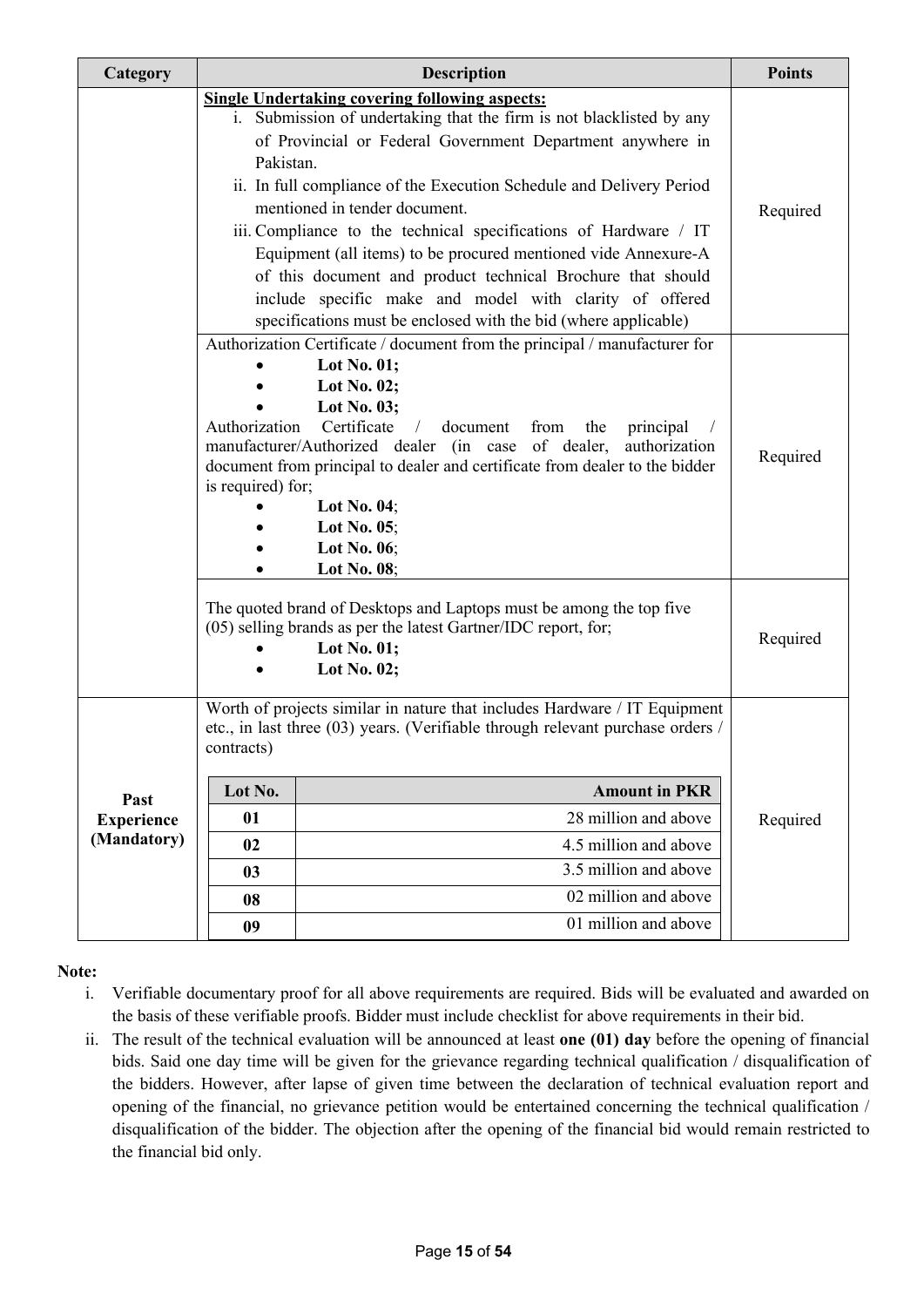## **23. FINANCIAL PROPOSAL EVALUATION**

- 23.1 Technically qualified/successful bidder(s) shall be called for opening of the Financial Proposal(s). The Financial Proposals will be opened in the presence of the Bidders at the time and venue indicated by the Purchaser accordingly. The technically Eligible/Successful Bidder(s) or their authorized representatives against each Lot shall be allowed to take part in the Financial Proposal(s) opening against their relevant Lot(s).
- 23.2 Financial Proposal evaluation will be conducted under the Punjab Procurement Rules, 2014. The Price evaluation will include all duties, taxes and expenses etc. In case of any exemption of duties and taxes made by the Government in favor of the Purchaser, the contractor shall be bound to adjust the same in the Financial Proposal.
	- 23.2.1 In cases of discrepancy between the cost/price quoted in Words and in Figures, the lower of the two will be considered.
	- 23.2.2 In evaluation of the price of an imported item, the price will be determined and considered inclusive of the customs and other import duties etc.;
	- 23.2.3 In evaluation of the price of articles/goods which are subject to excise duty, sales tax, income tax or any other tax or duty levied by the Government, the price will be determined and considered inclusive of such duties and taxes.
- 23.3 The Purchaser will not be responsible for any erroneous calculation of taxes and all differences arising out as above shall be fully borne by the Successful Bidder. All payments shall be subject to any and all taxes, duties and levies applicable under the laws of Pakistan for the whole period starting from issuance of Letter of Intent (LOI) till termination of the signed contract in this regard.

## **24. Rejection / Acceptance of the Bid**

- 24.1 The Purchaser shall have the right, at his exclusive discretion, to increase/decrease the quantity of any or all item(s) without any change in unit prices or other terms and conditions, at the time of order placement. The Purchaser may reject all bids or proposals at any time prior to the acceptance of a bid or proposal. The Purchaser shall upon request communicate to any bidder, the grounds for its rejection of all bids or proposals, but shall not be required to justify those grounds. The Purchaser shall incur no liability, solely, by virtue of its invoking sub-rule (1) of Rule-35 of Punjab Procurement Rules, 2014 towards the bidders. However, bidders shall be promptly informed about the rejection of the bids, if any (As per Rule 35 of Punjab Procurement Rules, 2014).
- 24.2 The Tender shall be rejected if it is:
	- 24.2.1 substantially non-responsive in a manner prescribed in this tender document clause-20; or
	- 24.2.2 submitted in other than prescribed forms, annexes, schedules, documents / by other than specified mode; or
	- 24.2.3 incomplete, conditional, alternative, late; or
	- 24.2.4 Bid not submitted separately against each Lot and relevant bid security is not submitted against each Lot separately; or
	- 24.2.5 subjected to interlineations / cuttings / corrections / erasures / overwriting; or
	- 24.2.6 the Bidder refuses to accept the corrected Total Tender Price; or
	- 24.2.7 the Bidder has conflict of interest with the Purchaser; or
	- 24.2.8 the Bidder tries to influence the Tender Evaluation / Contract award; or
	- 24.2.9 the Bidder engages in corrupt or fraudulent practices in competing for the Contract award;
	- 24.2.10 the Bidder fails to meet all the requirements of Tender Eligibility / Qualification Criteria (Clause-7);
	- 24.2.11 the Bidder fails to meet the evaluation criteria requirements (clause-22);
	- 24.2.12 the Bidder has been blacklisted by any public or private sector organization;
	- 24.2.13 The Bidder has mentioned any financial implication(s) in the financial proposal that is in contradiction to this document and Government rules and regulations.
	- 24.2.14 There is any discrepancy between bidding documents and bidder's proposal i.e., any nonconformity or inconsistency or informality or irregularity in the submitted bid.
	- 24.2.15 The Bidder submits any financial conditions as part of its bid which are not in conformity with tender document.
	- 24.2.16 Non-submission of verifiable proofs against the mandatory as well as general documentary, qualification and eligibility related requirements.
	- 24.2.17 If the rates quoted by vender are not workable or on higher side etc.

## **25. Award Criteria**

25.1. At first step, eligible bidder(s) as per clause-7 (Tender Eligibility) of this tender document fulfilling the qualification and technical evaluation criteria for each Lot will stand technically qualified.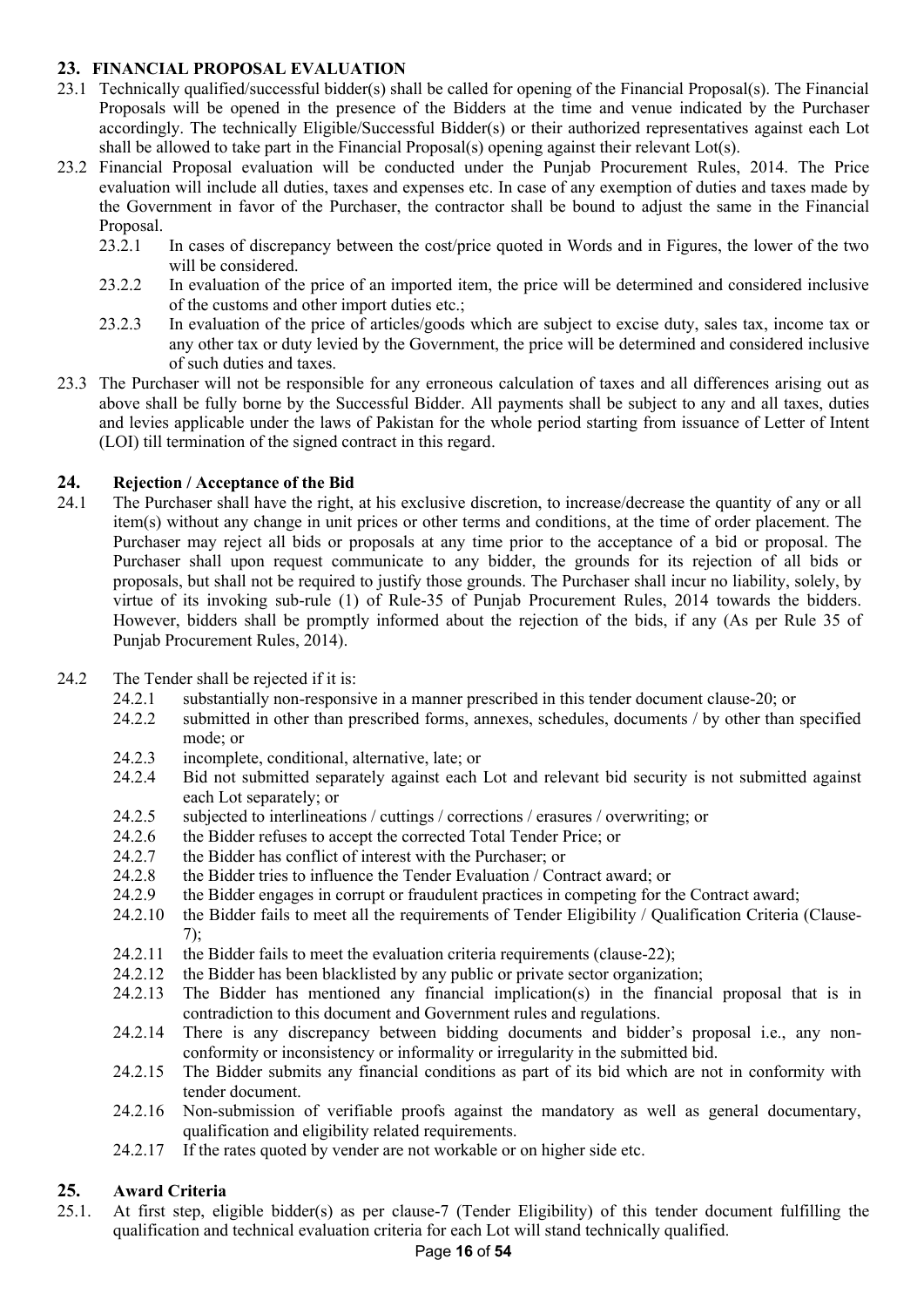25.2. At second step, technically qualified and successful bidder(s) will be evaluated in the light of all Pre-Conditions, necessary requisites and shall be selected on lowest cost quoted as per rules and fulfilling all codal formalities for each Lot, irrespective of their score in the previous step.

### **26. Acceptance Letter**

As per provisions of Rule (55) of Punjab Procurement Rules 2014, the Purchaser shall issue the Intent Letter to the successful Bidder, at least after **ten (10) days** of announcement of bid evaluation reports (Ref. Rule-37 of PPRA Rules, 2014) and prior to the expiry of the original validity period or extended validity period of the Tender, which shall constitute a contract, until execution of the formal Contract against each Lot.

### **27. Performance Security**

- 27.1 The successful Bidder/The Contractor for each Lot shall furnish Performance Security as under:
	- 27.1.1 within **twenty-eight (28) days** of the receipt of the Intent Letter from the Purchaser;
		- 27.1.2 Lot-wise performance security (Separate for each Lot, if the bidder is successful for more than one Lot) would be submitted by the Bidder;
		- 27.1.3 in the form of a Bank Guarantee, issued by a scheduled bank operating in Pakistan, as per the format provided in the Tender Document, whereas, if the individual contract amount is < PKR 3 million, performance securities in the shape of demand draft / pay order may be accepted along with undertaking regarding its renewal by the Contractor before expiry, for required time period as per signed Contract;
		- 27.1.4 for a sum equivalent to **10%** of the contract value;
		- 27.1.5 denominated in Pak Rupees;
		- 27.1.6 have a minimum validity period until the date of expiry of warranty period, support period or termination of services, or fulfillment of all obligations under the contract, whichever is later. Performance security shall not be acceptable with any validity less than the prescribed time period.
		- 27.1.7 If the Contractor fails / delays provision of Performance Security within **twenty-eight (28) days** of the receipt of the Letter of Intent from the Purchaser, a sum of money **@0.25%** of the total Performance Security, for every day beyond **twenty-eight (28) days** of the receipt of the Letter of Intent from the Purchaser, will be deducted as Penalty Charges. Provided that total amount of Penalty Charges so deducted shall not exceed, an amount equal to the value of Bid Security.
	- 27.2 Provided that partial delivery of items is allowed to the Contractor, as the case may be, according to the relevant Letter of Intent (LOI), Performance Security shall be returned upon completion of all ordered Goods/Services under the Contract.

#### **28. Redressal of grievances by the procuring agency**

- 28.1 The Purchaser has constituted a committee comprising of odd number of persons, with proper powers and authorizations, to address the complaints of bidders that may occur prior to the entry into force of the procurement contract.
- 28.2 Any bidder feeling aggrieved by any act of the Purchaser after the submission of his bid may lodge a written complaint concerning his grievances not later than **ten (10) days** after the announcement of the bid evaluation report.
- 28.3 The committee shall investigate and decide upon the complaint within **fifteen (15) days** of the receipt of the complaint.
- 28.4 Mere fact of lodging of a complaint shall not warrant suspension of the procurement process.
- 28.5 Any bidder not satisfied with the decision of the committee of the Purchaser may lodge an appeal in the relevant court of jurisdiction.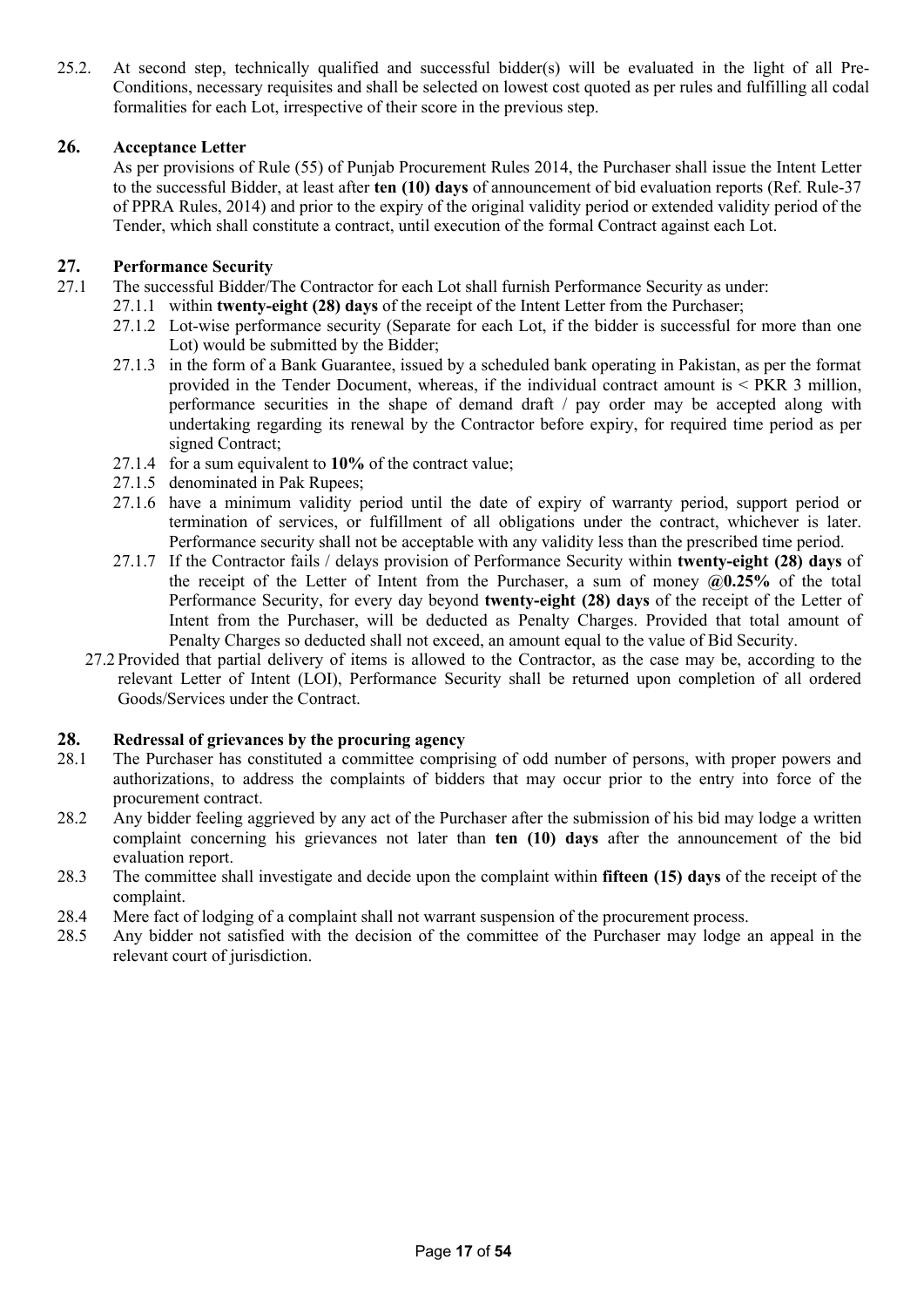## **General Conditions of Draft Contract**

### **29. Contract**

The Purchaser shall send the Contract provided in the Tender Document, to the successful Bidder along with the Letter of Intent (LOI). Within **twenty-eight (28) days** from the issuance of Letter of Intent, the successful Bidder must sign the Contract.

### **30. Contract Duration**

The Contract duration shall be for the period of **one (01) year**, starting from the date of issuance of Letter of Intent (LOI), delivery, installation & commissioning of all Hardware / IT Equipment, till end of warranty period.

### **31. Contract Documents and Information**

The Contractor shall not, without the Purchaser's prior written consent, make use of the Contract, or any provision thereof, or any document(s), specifications, pattern(s), sample(s) or information furnished by or on behalf of the Purchaser in connection therewith, except for purposes of performing the Contract or disclose the same to any person other than a person employed by the Contractor in the performance of the Contract. Disclosure to any such employed person shall be made in confidence and shall extend only as far as may be necessary for purposes of such performance.

#### **32. Contract Language**

The Contract and all documents relating to the Contract, exchanged between the Contractor and the Purchaser, shall be in English. The Contractor shall bear all costs of translation to English and all risks of the accuracy of such translation.

### **33. Standards**

The Goods supplied and the Services provided under this Contract shall conform to the authoritative latest industry standards.

### **34. Patent Right**

The Contractor shall indemnify and hold the Purchaser harmless against all third-party claims of infringement of patent, trademark or industrial design rights arising from use of the Goods / the Service or any part thereof.

#### **35. Execution Schedule**

The Contractor shall deliver Hardware / IT Equipment **within Sixteen (16) weeks**, starting from the date of issuance of Letter of Intent (LOI)**.**

#### **36. Packing**

The Contractor shall provide such packing of the Goods as is sufficient to prevent their damage or deterioration during storage / transit to their final destination as indicated in the Contract. Packing case size and weights shall take into consideration, where appropriate, the remoteness of the final destination and withstand, without limitation, rough handling, exposure to extreme temperatures, salt and precipitation at all points in storage / transit. The Contractor shall arrange and pay for the packing of the Goods to the place of destination, as specified in the Contract, and the cost thereof shall be included in the Contract Price.

#### **37. Taxes and Duties**

The Contractor shall be entirely responsible for all taxes, duties and other such levies imposed by Income Tax and Sales Tax Department, Government of Pakistan. Any change in taxes will be mutually agreed between the Purchaser and the Contractor.

## **38. Contract Cost**

The Contractor shall bear all costs / expenses associated with the preparation of the Contract and the Purchaser shall in no case be responsible / liable for those costs / expenses. The successful bidder shall provide legal stamp papers of relevant value according to Govt. rules and regulations for signing of the formal contract.

#### **39. Delivery**

- 39.1 Partial delivery of items, as the case may be, according to the relevant LOI, will be allowed to the Contractor.
- 39.2 The Contractor shall indicate his delivery approach clearly specifying the requirements for packing, shipping and unpacking of deliverable items with any associated/relevant software and its documentation. The approach shall address shipment of deliverables to the various designated (installation) sites. The approach shall also specify any special shipping constraints such as custom requirements, security requirements, access arrangement or loading dock requirements. The Contractor shall deliver the Goods at various locations in Punjab, **OR** Punjab Information Technology Board, Lahore, as specified by the Purchaser at the time of delivery.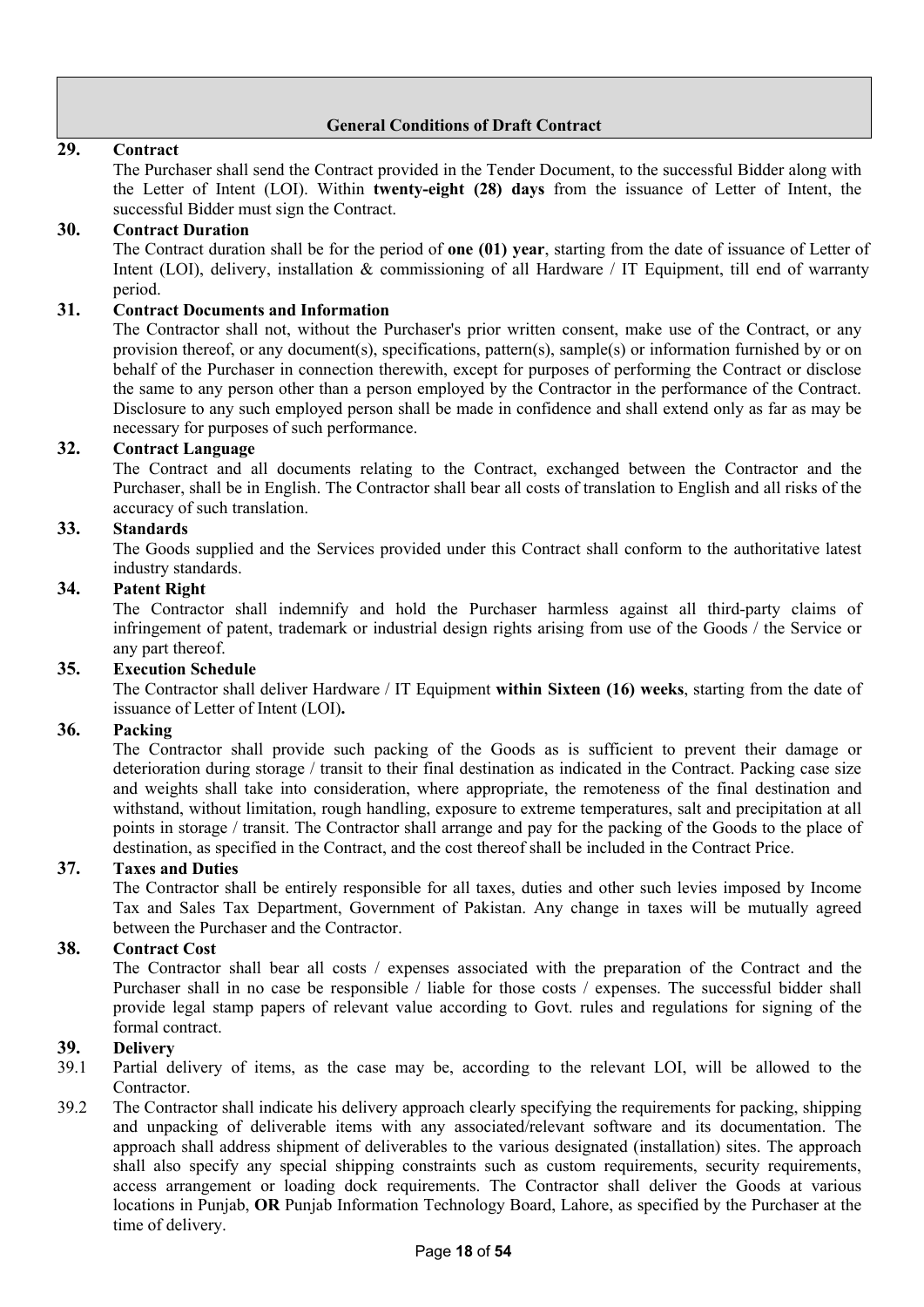- 39.3 The Goods shall remain at the risk and under the physical custody of the Contractor until the delivery, testing and taking over of the Goods is completed.
- 39.4 The Contractor shall ensure that the Goods delivered (in parts or full), or any portion thereof, as the case may be, shall be complete for their intended purposes, and to enable the testing and training to proceed without interruption. If it shall appear to the Client that the Goods have been or are likely to be delayed by reason of incomplete delivery or for any other reasons, he may require the Contractor at the expense of the Contractor to dispatch the missing items of the Goods or suitable replacements thereof to the site of delivery by the fastest available means including air freight.
- 39.5 In any circumstances changing of brand will not be acceptable. However, higher/latest model of the same brand can be delivered after approval of the purchaser.

## **40. Safety**

- 40.1 The Contractor shall be responsible for the embedding of safety features in the inherent design of the equipment, for elimination of identified hazards, including but not limited to high voltage, electromagnetic radiation, sharp points and edges, etc., and reduction of associated risk to personnel and equipment.
- 40.2 The Contractor shall be responsible for the addition of bilingual warnings and caution notices, where hazards cannot be eliminated or risks cannot be reduced.
- 40.3 The Contractor shall be responsible for the protection of the power sources, controls, and critical components of the redundant systems and subsystems by shielding or physical separation when possible.

### **41. Spare Parts and Support**

- 41.1 The Contractor shall ensure that the Goods provided by the Contractor, under the Contract are standard and of exact nature, and incorporate all recent improvements in design and materials, unless provided otherwise in the Contract.
- 41.2 The Contractor shall further ensure that the Goods provided by the Contractor, under the Contract shall have no defect, arising from design, materials, installation, configuration, or from any act or omission of the Contractor that may develop under normal use of the provided Goods.
- 41.3 The Contractor shall maintain sufficient backup stock of spare parts and tools locally at sites, for the maintenance of the supplied Goods, during the warranty period.

### **42. Inspection and Testing**

- 42.1 The Client shall inspect and test the Goods supplied, the Services provided or the Works carried out, under the Contract, to verify their conformity to the Technical Specifications.
- 42.2 The inspections and tests shall be conducted at the premises of the Contractor OR at the final destination. Where conducted at the premises of the Contractor, the Contractor shall provide all-reasonable facilities and assistance.
- 42.3 The Purchaser may reject the Goods, the Services or the Works if they fail to conform to the Technical Specifications, in any test(s) or inspection(s) and the Contractor shall either replace the rejected Goods, Services or Works or make all alterations necessary to meet the Technical Specifications, within three (03) working days, free of cost to the Purchaser.
- 42.4 The Purchaser's post-delivery right to inspect, test and, where necessary, reject the Goods shall in no way be limited or waived by reason of pre-delivery inspection, testing or passing of the Goods.
- 42.5 Nothing contained in this document shall, in any way, release the Contractor from any Warranty or other obligations under the Contract.

## **43. Taking-Over Certificate**

- 43.1 The Contractor shall, by written notice served on the Client with a copy to the Purchaser, apply for a Taking-Over Certificate.
- 43.2 The Client shall, within **seven (07) days** of receipt of Contractor's application, either issue the Taking-Over Certificate to the Contractor with a copy to the Purchaser, stating the date of successful inspection / testing of the Goods or any portion thereof, for their intended purposes; or reject the application giving the reasons and specifying the work required to be done by the Contractor to enable the Taking-Over Certificate to be issued.
- 43.3 Nothing contained in this document shall, in any way, release the Contractor from any Warranty or other obligations under the Contract.

#### **44. Warranty**

- 44.1 The Contractor shall warrant to the Purchaser that the Goods supplied by the Contractor, under the Contract are genuine, brand new, non- refurbished, un-altered in any way, of the most recent or current model, imported through proper channel, and incorporate all recent improvements in design and materials, unless provided otherwise in the Contract.
- 44.2 The Contractor shall further warrant that the Goods/Services supplied by the Contractor, under the Contract shall have no defect, arising from design, materials, workmanship or from any act or omission of the Contractor that may develop under normal use of the supplied Goods/Services.
- 44.3 The Contractor shall provide **Manufacturer's standard warranty / support for minimum one (01) year**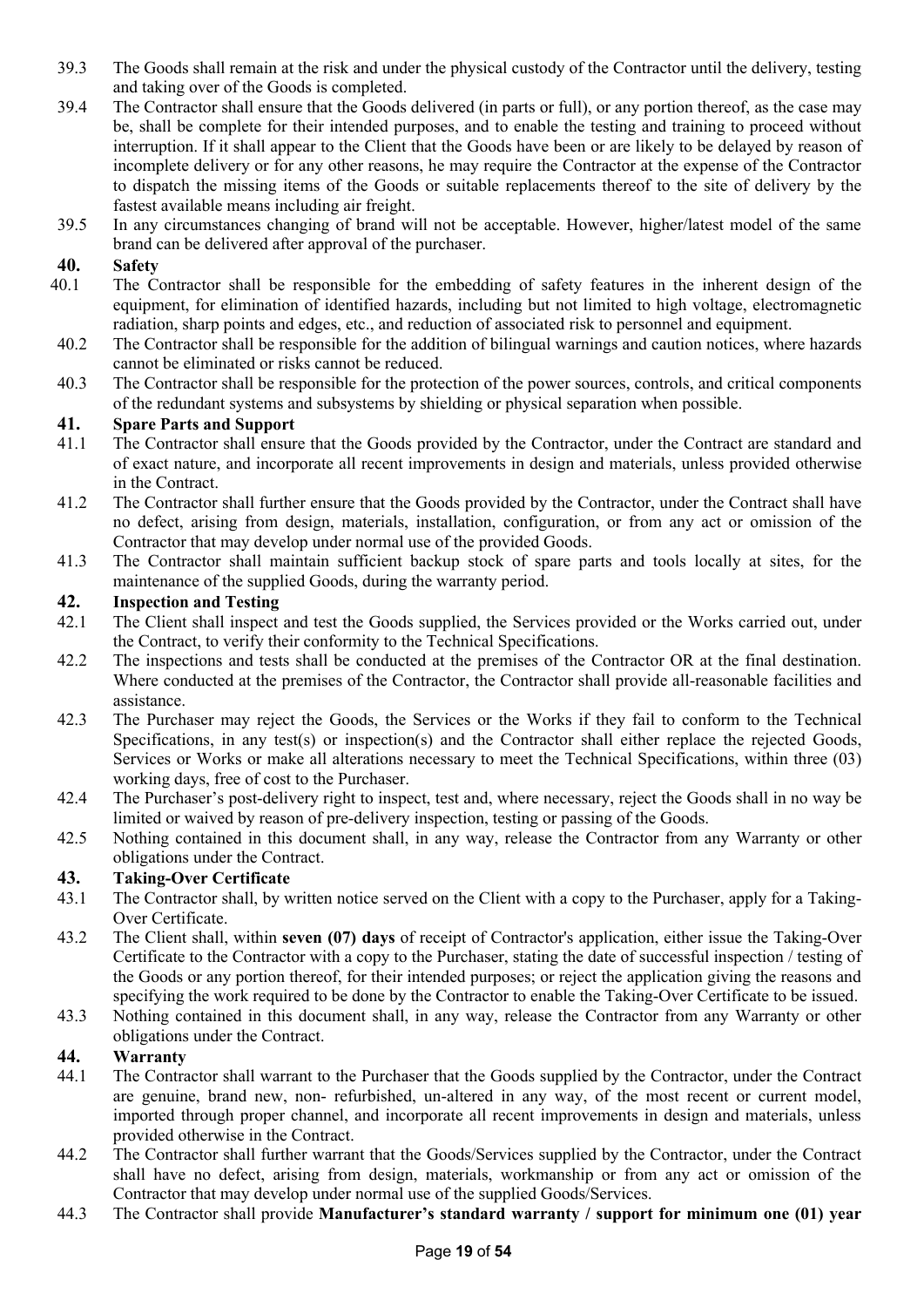**as mentioned in Annexure – A** (hereinafter referred as Warranty Period) after the issue of Taking-over Certificate in respect of Goods, the Services and the Works, or any portion thereof, as the case may be, which will include:

- 44.3.1 Free, on-site repair / replacement of defective / damaged parts and labor, within **one (01) week** of intimation in Lahore and **two (02) weeks** outside Lahore.
- 44.3.2 On site Replacement of such defective / damaged Goods will be provided, if repair of such Goods involves a duration exceeding **one (01) week** for Lahore and **two (02) weeks** outside Lahore.
- 44.4 The Warranty Period shall start from the date of installation / configuration / deployment of the Goods on site.
- 44.5 The Client shall, by written notice served on the Contractor with a copy to the Purchaser, promptly indicate any claim(s) arising under the warranty.
- 44.6 The Contractor shall, within the prescribed time period, after receipt of such notice, repair or replace the defective / damaged Goods or parts thereof on site, without any cost to the Purchaser.
- 44.7 The end user licenses, end user warranties and end user contracting support services shall be in the name of Purchaser, for the Goods supplied, the Services provided and the Works done, under the Contract.

## **45. Ownership of Goods and Replaced Components**

Goods to be supplied to the Purchaser, pursuant to the Contract, shall become the property of the Purchaser when the Goods are taken over by the Purchaser. Defective components to be replaced by the Contractor, pursuant to the Contract, shall become the property of the Contractor as and where it lies.

## **46. Payment**

- 46.1 Partial payments against partial delivery of items, as the case may be, according to relevant LOI, will be allowed to the Contractor.
- 46.2 The Contractor shall provide all necessary supporting documents along with invoice.
- 46.3 The Contractor shall submit an Application for Payment, to the Purchaser. The Application for Payment shall: be accompanied by such invoices, receipts or other documentary evidence as the Purchaser may require; state the amount claimed; and set forth in detail, in the order of the Price Schedule, particulars of the Goods supplied, the Services provided and the Works done, up to the date of the Application for Payment and subsequent to the period covered by the last preceding Payment, if any.
- 46.4 The Purchaser shall get verified the details of Goods/Services delivered against the invoice from the concerned Technical Team of PITB and Payment shall be made on partial or complete delivery of Hardware, as the case may be, and after issuance of satisfactory certificate by concerned technical team of PITB, as per details given in relevant Letter of Intent.
- 46.5 The Purchaser shall pay the amount verified within **thirty (30) days**. Payment shall not be made in advance. The Purchaser shall make payment for the Goods supplied, the Services provided and the Works done as per, to the Contractor, as per Government policy, in Pak Rupees, through treasury cheque.
- 46.6 The Contractor shall cause the validity period of the performance security to be extended for such period(s) as the contract performance may be extended.
- 46.7 All payments shall be subject to any and all taxes, duties and levies applicable under the laws of Pakistan, for the whole period starting from issuance of Intent Letter till termination of the signed contract in this regard.

## **47. Price**

The Contractor shall not charge prices for the Goods supplied, the Services provided and for other obligations discharged, under the Contract, varying from the prices quoted by the Contractor in the Price Schedule.

## **48. Contract Amendment**

- 48.1 The Purchaser may at any time, by written notice served to the Contractor, alter or amend the contract for any identified need/requirement in the light of prevailing rules and regulations.
- 48.2 The Contractor shall not execute any Change until and unless the Purchaser has allowed the said Change, by written order served on the Contractor with a copy to the Client.
- 48.3 The Change, mutually agreed upon, shall constitute part of the obligations under this Contract, and the provisions of the Contract shall apply to the said Change.
- 48.4 No variation in or modification in the Contract shall be made, except by written amendment signed by both the Purchaser and the Contractor.

## **49. Assignment / Subcontract**

- 49.1 The Contractor shall not assign or sub-contract its obligations under the Contract, in whole or in part, except with the Purchaser's prior written consent.
- 49.2 The Contractor shall guarantee that any and all assignees / subcontractors of the Contractor shall, for performance of any part / whole of the work under the contract, comply fully with the terms and conditions of the Contract applicable to such part / whole of the work under the contract.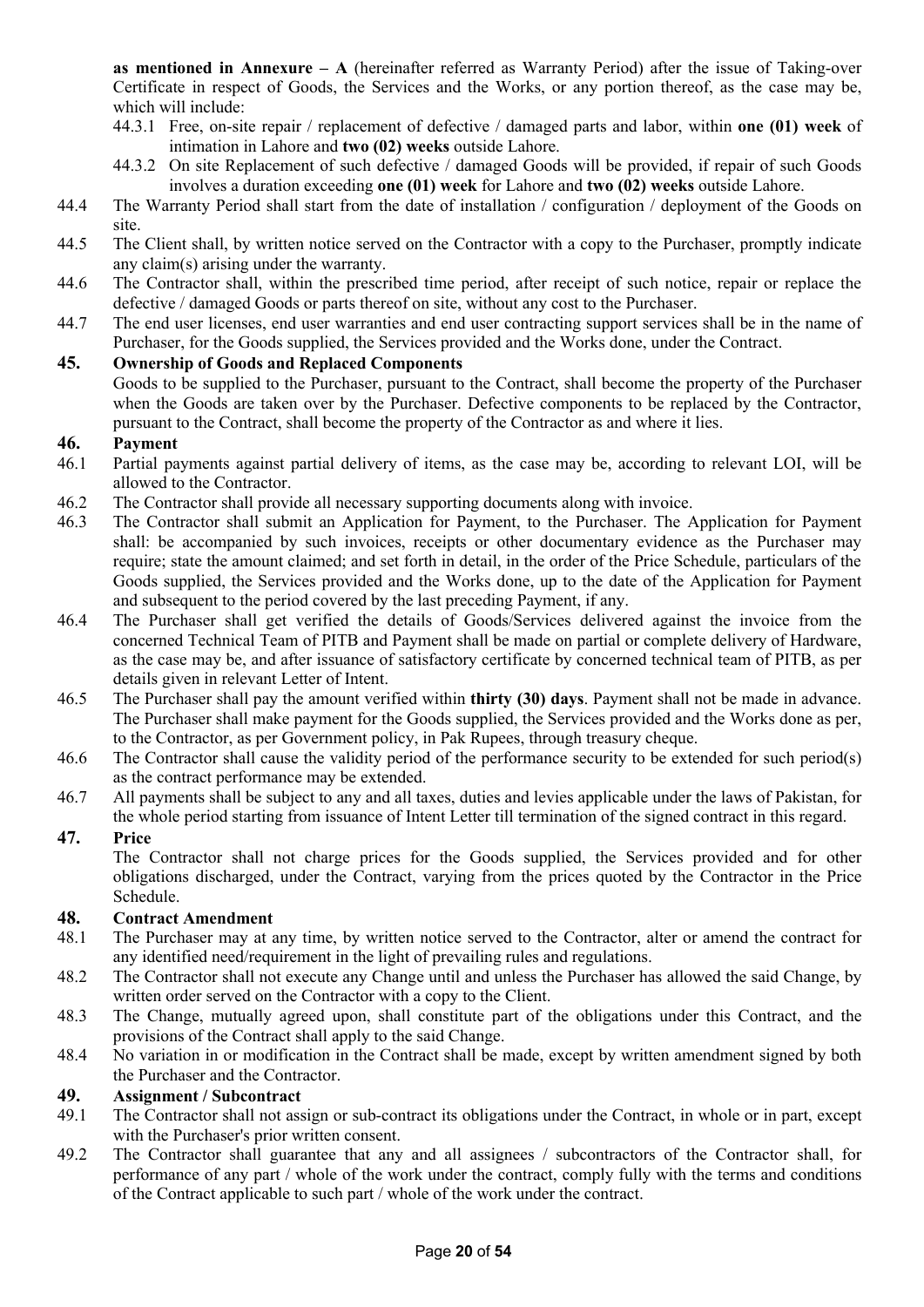## **50. Extensions in time for performance of obligations under the Contract**

If the Contractor encounters conditions impeding timely performance of any of the obligations, under the Contract, at any time, the Contractor shall, by written notice served on the Purchaser with a copy to the Client, promptly indicate the facts of the delay, its likely duration and its cause(s). As soon as practicable after receipt of such notice, the Purchaser shall evaluate the situation and may, at its exclusive discretion, without prejudice to any other remedy it may have, by written order served on the Contractor with a copy to the Client, extend the Contractor's time for performance of its obligations under the Contract.

### **51. Liquidated Damages**

If the Contractor fails / delays in performance of any of the obligations, under the Contract / violates any of the provisions of the Contract / commits breach of any of the terms and conditions of the Contract the Purchaser may, without prejudice to any other right of action / remedy it may have, deduct from the Contract Price against undelivered portion, as liquidated damages, a sum of money **@0.25%** of the Contract Price which is attributable to such part of the Goods / the Services / the Works, in consequence of the failure / delay, be put to the intended use, for every day between the scheduled delivery date(s), with any extension of time thereof granted by the Purchaser, and the actual delivery date(s). Provided that the amount so deducted shall not exceed, in the aggregate, **10%** of the Contract Price.

## **52. Penalty Charges on Late Submission of Performance Security**

If the Contractor fails / delays provision of Performance Security within **twenty-eight (28) days** of the receipt of the Letter of Intent from the Purchaser, a sum of money **@0.25%** of the total Performance Security, for every day beyond **twenty-eight (28) days** of the receipt of the Letter of Intent from the Purchaser, will be deducted as Penalty Charges. Provided that total amount of Penalty Charges so deducted shall not exceed, an amount equal to the value of Bid Security.

## **53. Blacklisting**

If the Contractor fails / delays in performance of any of the obligations, under the Contract / violates any of the provisions of the Contract / commits breach of any of the terms and conditions of the Contract or found to have engaged in corrupt or fraudulent practices in competing for the award of contract or during the execution of the contract, the Purchaser may without prejudice to any other right of action / remedy it may have, blacklist the Contractor, for a stated period, for future tenders in public sector, as per provision of Punjab Procurement Rules, 2014 and PITB Procurement Regulations and Guidelines.

#### **54. Forfeiture of Performance Security**

- 54.1 The Performance Security shall be forfeited by the Purchaser, on occurrence of any / all of the following conditions:
	- 54.1.1 If the Contractor commits a default under the Contract;
	- 54.1.2 If the Contractor fails to fulfill any of the obligations under the Contract;
	- 54.1.3 If the Contractor violates any of the terms and conditions of the Contract.
- 54.2 The Contractor shall cause the validity period of the performance security to be extended for such period(s) as the contract performance may be extended.
- 54.3 If the Contractor fails / delays in performance of any of the obligations, under the Contract / violates any of the provisions of the Contract / commits breach of any of the terms and conditions of the Contract the Purchaser may, without prejudice to any other right of action / remedy it may have, forfeit Performance Security of the Contractor.

#### **55. Termination for Default**

If the Contractor fails / delays in performance of any of the obligations, under the Contract / violates any of the provisions of the Contract / commits breach of any of the terms and conditions of the Contract the Purchaser may, at any time, without prejudice to any other right of action / remedy it may have, by written notice served on the Contractor with a copy to the Client, indicate the nature of the default(s) and terminate the Contract, in whole or in part, without any compensation to the Contractor. Provided that the termination of the Contract shall be resorted to only if the Contractor does not cure its failure / delay, within fifteen working days (or such longer period as the Client may allow in writing), after receipt of such notice.

#### **56. Termination for Insolvency**

If the Contractor becomes bankrupt or otherwise insolvent, the Purchaser may, at any time, without prejudice to any other right of action / remedy it may have, by written notice served on the Contractor with a copy to the Client, indicate the nature of the insolvency and terminate the Contract, in whole or in part, without any compensation to the Contractor.

### **57. Termination for Convenience**

- 57.1 Any of the parties may, at any time, by written notice served on the other party with a copy to the Client, terminate the Contract, in whole or in part, for its convenience, without any compensation to the other party.
- 57.2 The Goods and the Services, which are, complete or to be completed by the Contractor, within thirty working days after the receipt of such notice, shall be accepted by the Purchaser. For the remaining Goods / Services,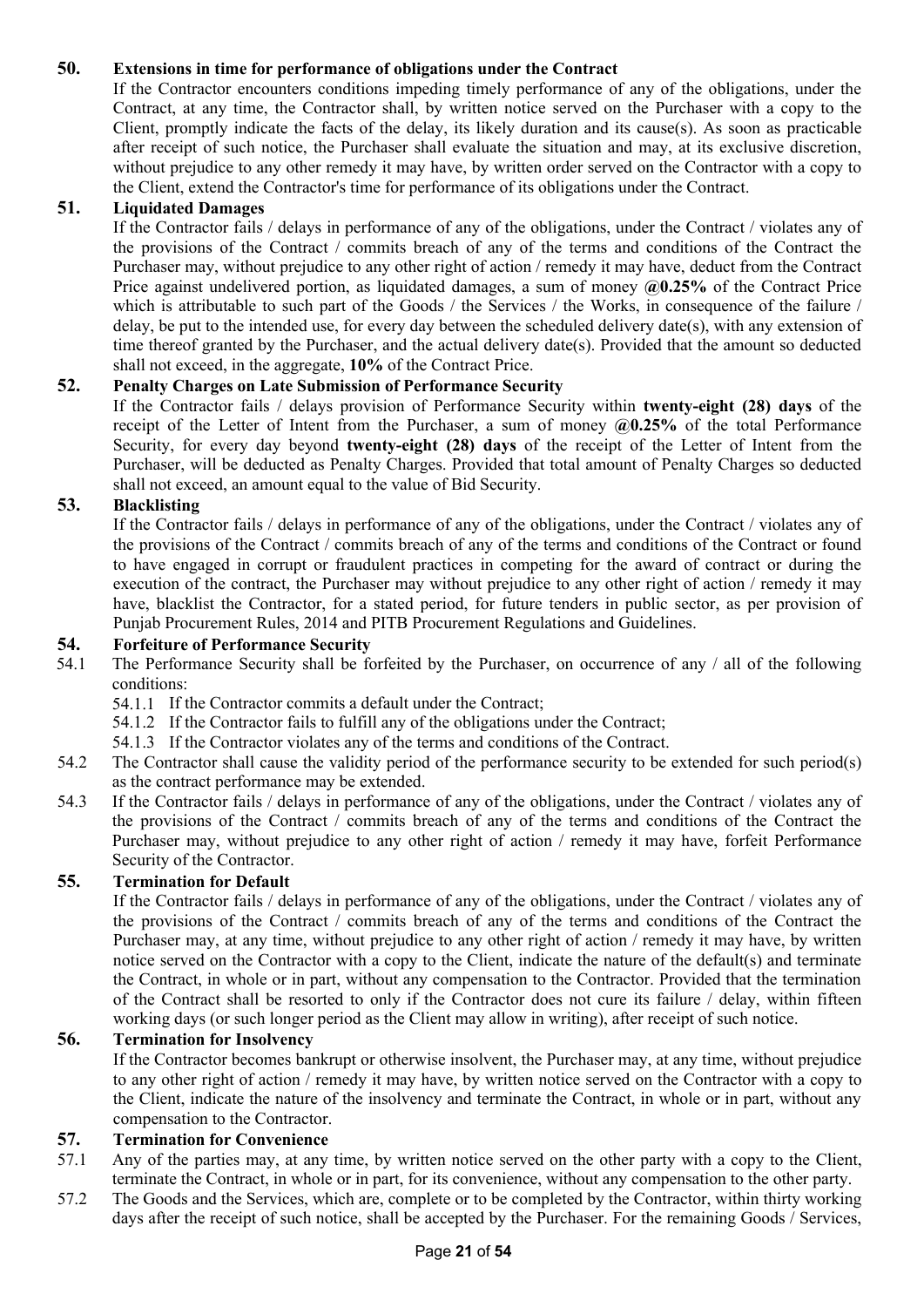the Purchaser may elect:

- 57.2.1 to have any portion thereof completed and delivered; and/or
- 57.2.2 to cancel the remainder and pay to the Contractor an agreed amount for partially completed Goods, Services, Works and materials / parts previously procured by the Contractor for the purpose of the Contract.

## **58. Force Majeure**

- 58.1 For the purpose of this contract "Force Majeure" means an event which is beyond the reasonable control of a party and which makes a party's performance of its obligations under the Contract impossible or so impractical as to be considered impossible under the circumstances, and includes, but is not limited to, War, Riots, Storm, Flood or other industrial actions (except where such strikes, lockouts or other industrial are within the power of the party invoking Force Majeure), confiscation or any other action by Government agencies. In all disputes between the parties as to matters arising pursuant to this Contract, the dispute be referred for resolution by arbitration under the Pakistan Arbitration Act, 1940, as amended, by one or more arbitrators selected in accordance with said Law. The place for arbitration shall be Lahore, Pakistan. The award shall be final and binding on the parties.
- 58.2 The Contractor shall not be liable for liquidated damages, forfeiture of its Performance Security, blacklisting for future tenders, termination for default, if and to the extent his failure / delay in performance /discharge of obligations under the Contract is the result of an event of Force Majeure.
- 58.3 If a Force Majeure situation arises, The Contractor shall, by written notice served on The Purchaser, indicate such condition and the cause thereof. Unless otherwise directed by The Purchaser in writing, The Contractor shall continue to perform under the Contract as far as is reasonably practical, and shall seek all reasonable alternative means for performance not prevented by the Force Majeure event.
- 58.4 Force Majeure shall not include (i) any event which is caused by the negligence or intentional action of a Party or Agents or Employees, nor (ii) any event which a diligent Party could reasonably have been expected to both (A) take into account at the time of the conclusion of this Contract and (B) avoid or overcome in the carrying out of its obligations here under.
- 58.5 Force Majeure shall not include insufficiency of funds or failure to make any payment required hereunder.

## **59. Dispute Resolution**

- 59.1 The Purchaser and the Contractor shall make every effort to amicably resolve, by direct informal negotiation, any disagreement or dispute arising between them under or in connection with the Contract.
- 59.2 If, after thirty working days, from the commencement of such informal negotiations, the Purchaser and the Contractor have been unable to amicably resolve a Contract dispute, either party may, require that the dispute be referred for resolution by arbitration under the Pakistan Arbitration Act, 1940, as amended, by one or more arbitrators selected in accordance with said Law. The place for arbitration shall be Lahore, Pakistan. The award shall be final and binding on the parties.

## **60. Statutes and Regulations**

- 60.1 The Contract shall be governed by and interpreted in accordance with the laws of Pakistan.
- 60.2 The Contractor shall, in all matters arising in the performance of the Contract, conform, in all respects, with the provisions of all Central, Provincial and Local Laws, Statutes, Regulations and By-Laws in force in Pakistan, and shall give all notices and pay all fees required to be given or paid and shall keep the Purchaser indemnified against all penalties and liability of any kind for breach of any of the same.
- 60.3 The Courts at Lahore shall have the exclusive territorial jurisdiction in respect of any dispute or difference of any kind arising out of or in connection with the Contract.

## **61. The Client**

- 61.1 The Client shall only carry out such duties and exercise such authority as specified in the Contract. The Client shall have no authority to relieve the Contractor of any of his obligations under the Contract, except as expressly stated in the Contract.
- 61.2 The Contractor shall proceed with the decisions, instructions or approvals given by the Client in accordance with these Conditions.
- 61.3 The Client shall conform to all the relevant clauses of this Tender Document to carry out all responsibilities assigned thereto in a timely manner.

## **62. Authorized Representative**

- 62.1 The Purchaser, the Client or the Contractor may, at their exclusive discretion, appoint their Authorized Representative and may, from time to time, delegate any / all of the duties / authority, vested in them, to their authorized Representative(s), including but not limited to, signing on their behalf to legally bind them, and may, at any time, revoke such delegation.
- 62.2 The Authorized Representative shall only carry out such duties and exercise such authority as may be delegated to him, by the Purchaser, the Client or the Contractor.
- 62.3 Any such delegation or revocation shall be in writing and shall not take effect until notified to the other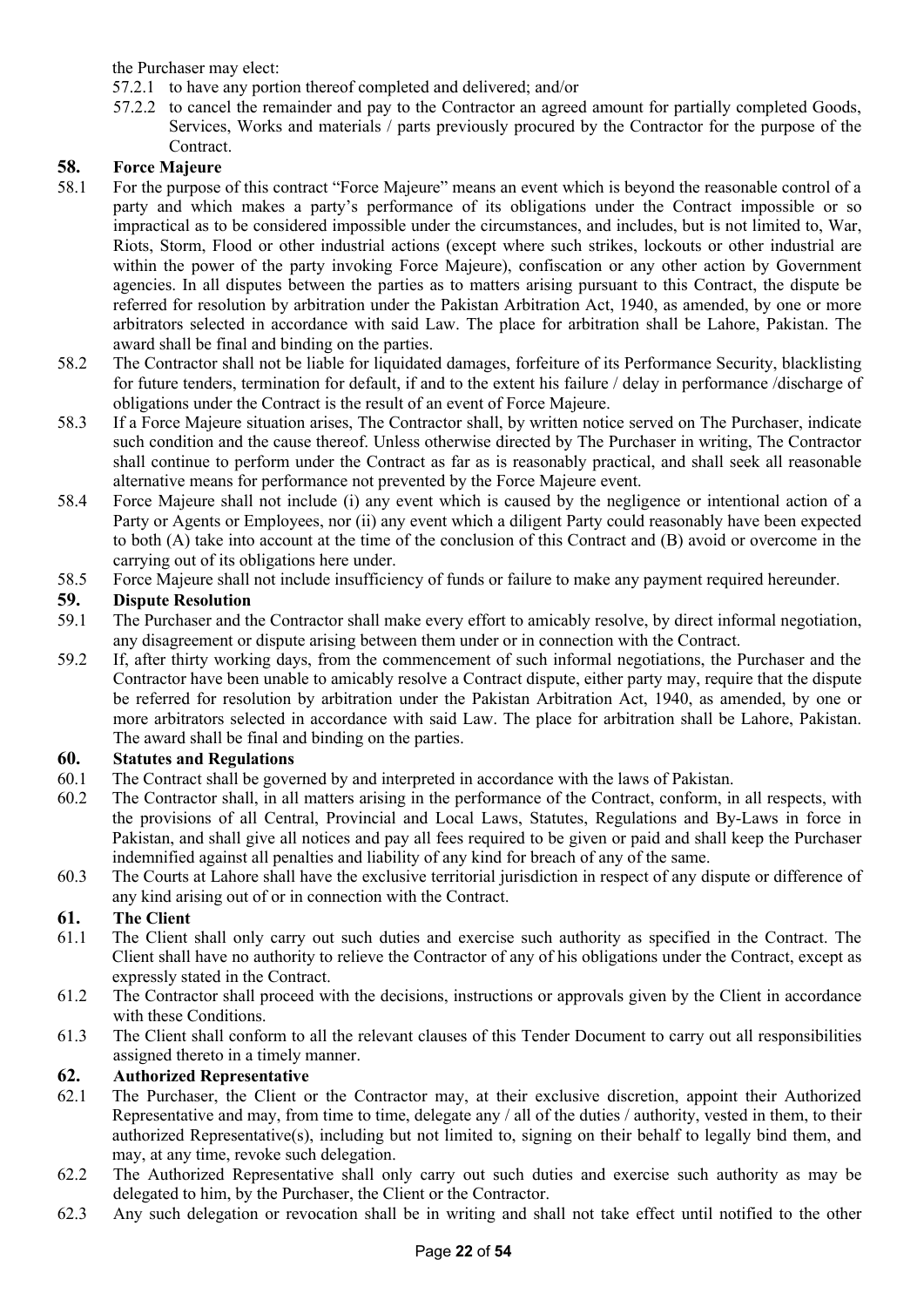parties to the Contract.

- 62.4 Any decision, instruction or approval given by the Authorized Representative, in accordance with such delegation, shall have the same effect as though it had been given by the principal.
- 62.5 Notwithstanding Clause 62.2, any failure of the Authorized Representative to disapprove any Goods or Services or Works shall not prejudice the right of the Client to disapprove such Goods or Services or Works and to give instructions for the rectification thereof.
- 62.6 If the Contractor questions any decision or instruction of the Authorized Representative of the Purchaser / the Client, the Contractor may refer the matter to the Purchaser / the Client who shall confirm, reverse or vary such decision or instruction.

## **63. Waiver**

Failure of either party to insist upon strict performance of the obligations of the other party, under the Contract, shall in no way be deemed or construed to affect in any way the right of that party to require such performance.

## **64. Documentation**

The Contractor shall furnish the user documentation, the operation manuals, and service manuals for each appropriate unit of the supplied Goods and other information pertaining to the performance of the Goods, in hard copy format, in soft copy format and in the form of on-line help, before the Goods are taken over by the Purchaser.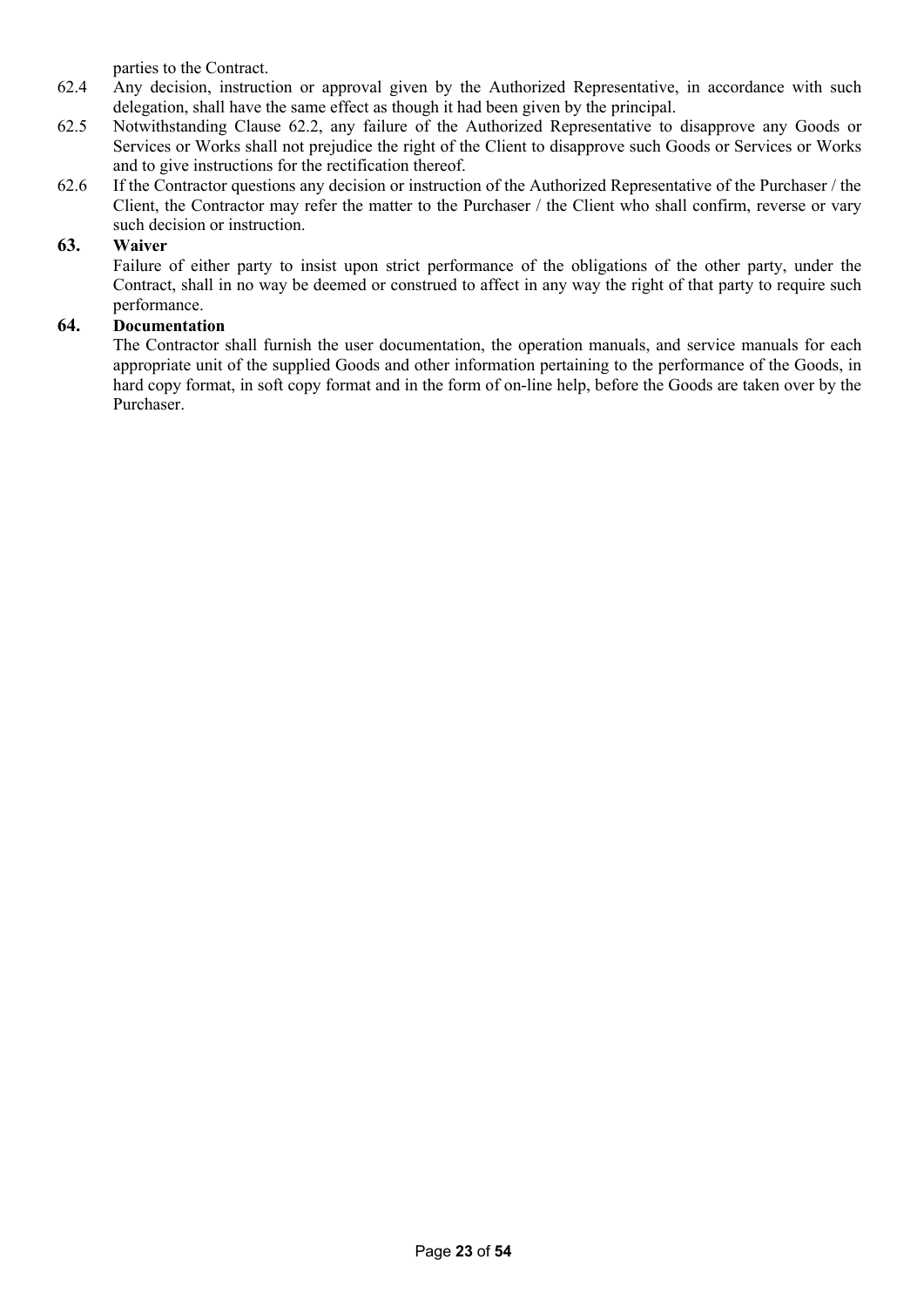### **ANNEXURE-A**

### **TECHNICAL SPECIFICATIONS**

**NOTE: Duly filled technical specifications sheets with required information must be enclosed in their respective technical bids against relevant Lot(s), by the bidder(s).**

### **LOT NO. 01**

| <b>ITEM 01: Desktop Computer Core i5 (Quantity: 407)</b>                                               |                                                               |                                    |  |  |
|--------------------------------------------------------------------------------------------------------|---------------------------------------------------------------|------------------------------------|--|--|
| <b>Item Description</b><br>(Minimum Specifications)                                                    | <b>Quoted</b><br>Item $(s)$<br>(Make &<br>$M_{c}$ $J_{c}$ $V$ | <b>Offered</b><br>Specification(s) |  |  |
| <b>Processor:</b> Intel® 10th Generation Core™ i5 2.9 GHz (Base<br>Frequency) or higher                |                                                               |                                    |  |  |
| Mother Board: Intel Chipset                                                                            |                                                               |                                    |  |  |
| Memory: 8 GB DDR-4 or higher                                                                           |                                                               |                                    |  |  |
| Hard Disk Drive: 1 TB or higher.                                                                       |                                                               |                                    |  |  |
| Video/Display Card: Integrated                                                                         |                                                               |                                    |  |  |
| <b>Sound Card: Integrated</b>                                                                          |                                                               |                                    |  |  |
| Network Adapter: Built-in Gigabit Ethernet card                                                        |                                                               |                                    |  |  |
| (Microsoft Windows Supportive)                                                                         |                                                               |                                    |  |  |
| LCD Display: 18.5" or higher LED Monitor.                                                              |                                                               |                                    |  |  |
| <b>Integrated I/O Interfaces:</b> Six USB Ports (USB<br>2.0/3.0/3.1), PCI/PCIe slot etc. HDMI/VGA Port |                                                               |                                    |  |  |
| <b>Wireless LAN:</b> Wireless $802.11b/g/n$ or ac.                                                     |                                                               |                                    |  |  |
| Mouse & Key Board: USB Wired Keyboard, 2-Button USB                                                    |                                                               |                                    |  |  |
| 2.0 Optical Mouse with Scroll.                                                                         |                                                               |                                    |  |  |
| Windows (optional): Licensed Windows 10 Professional.                                                  |                                                               |                                    |  |  |
| Note: One (01) Year Parts and Labor warranty for all components on site, as mentioned in this          |                                                               |                                    |  |  |
| document.                                                                                              |                                                               |                                    |  |  |

| <b>ITEM 02: UPS (Quantity: 407)</b>                                                                               |                                                   |                                          |  |  |
|-------------------------------------------------------------------------------------------------------------------|---------------------------------------------------|------------------------------------------|--|--|
| <b>Item Description (Minimum Specification)</b>                                                                   | Quoted<br>Item $(s)$<br>(Make &<br><b>Model</b> ) | <b>Offered</b><br><b>Specification(s</b> |  |  |
| <b>Power:</b> 1 KVA with dry batteries                                                                            |                                                   |                                          |  |  |
| <b>Runtime:</b> At least 5-6 minutes backup time or higher on 70%<br>load                                         |                                                   |                                          |  |  |
| <b>Recharge Time:</b> 6-8 hours recharge time                                                                     |                                                   |                                          |  |  |
| Surge protection: Surge protection, processor control, Line<br><b>Interactive Technology</b>                      |                                                   |                                          |  |  |
| <b>Power Factor: 0.6 Power factor</b>                                                                             |                                                   |                                          |  |  |
| <b>Port:</b> Serial/USB Port Plug and Play                                                                        |                                                   |                                          |  |  |
| <b>Along With Other Standard Feature</b>                                                                          |                                                   |                                          |  |  |
| <b>Note:</b> One (01) Year Parts and Labor warranty for all components on site, as mentioned in this<br>document. |                                                   |                                          |  |  |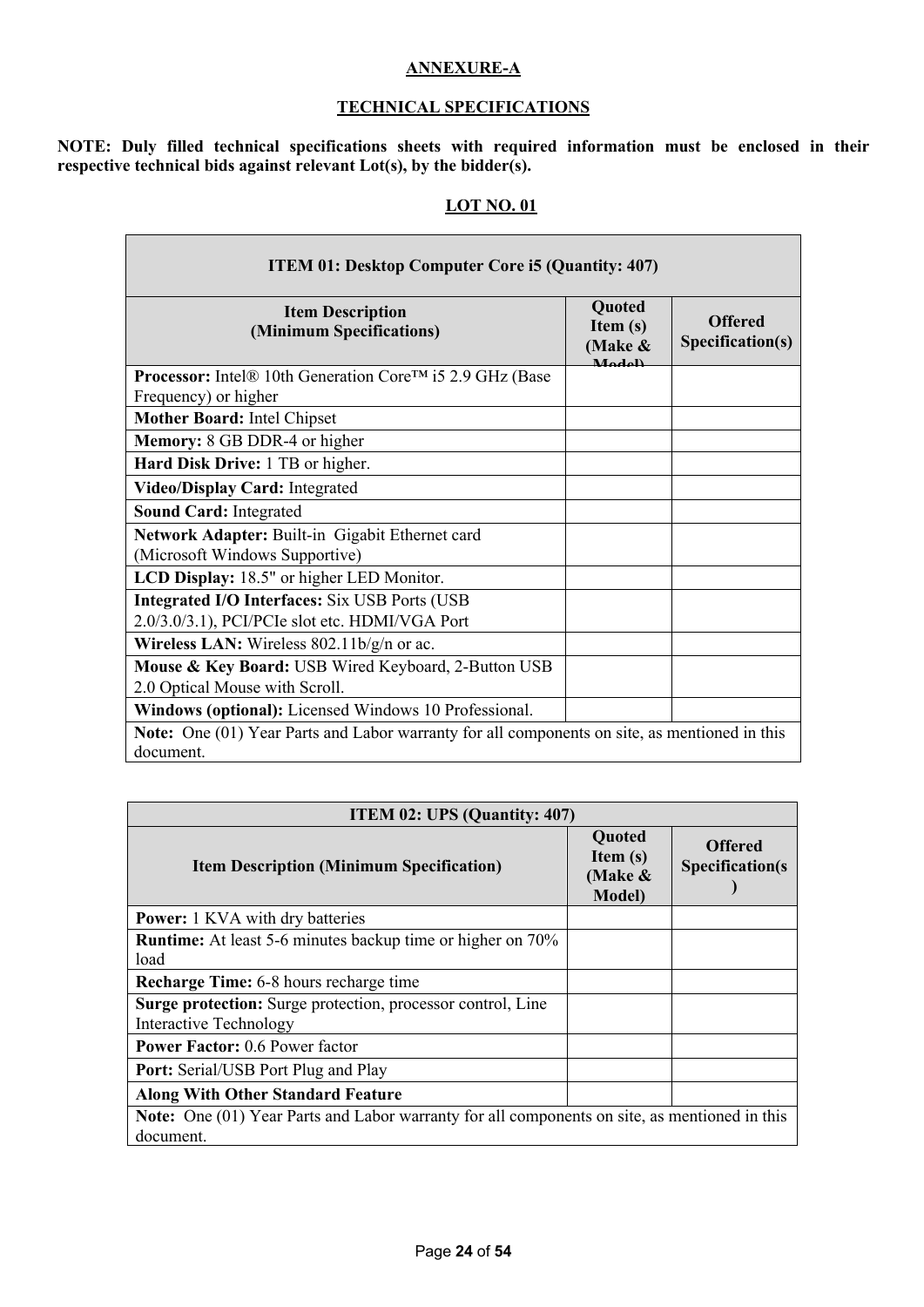| <b>ITEM 01: Laptop Core i7 (Quantity: 15)</b>                                                 |                                                          |                                    |  |
|-----------------------------------------------------------------------------------------------|----------------------------------------------------------|------------------------------------|--|
| <b>Item Description (Minimum Specifications)</b>                                              | <b>Quoted</b><br>Item $(s)$<br>(Make &<br><b>Model</b> ) | <b>Offered</b><br>Specification(s) |  |
| Processor: 11Generation Intel Core i7 (4.7 GHz base<br>frequency) or higher                   |                                                          |                                    |  |
| Chipset: Integrated with TPM 2.0                                                              |                                                          |                                    |  |
| <b>Chipset:</b> Integrated                                                                    |                                                          |                                    |  |
| System Memory: 16GB DDR4 and upto 64 GB (supported)                                           |                                                          |                                    |  |
| Hard Disk Drive: 512GB SSD or higher                                                          |                                                          |                                    |  |
| Keyboard/Touchpad: Standard keyboard and Precision<br>Touchpad                                |                                                          |                                    |  |
| Display: 14"-15.6" or higher FHD Display.                                                     |                                                          |                                    |  |
| WIFI and Bluetooth 2x2 Wireless (802.11 b/g/n or ac)                                          |                                                          |                                    |  |
| Carrying Case: originial carrying case of same brand                                          |                                                          |                                    |  |
| Mouse: Wireless Optical Mouse of same brand original.                                         |                                                          |                                    |  |
| <b>Audio:</b> built-in speakers                                                               |                                                          |                                    |  |
| I/O Ports: Audio/ Microphone Jack, 2 x USB 2.0/3.0 or more,<br>1X HDMI/VGA port.              |                                                          |                                    |  |
| Battery and Adaptor: minimum 3-4 hours battery life                                           |                                                          |                                    |  |
| Camera: Built-in Camera                                                                       |                                                          |                                    |  |
| Windows (Optional): Licensed Windows 10 Professional<br>(OEM Installed)                       |                                                          |                                    |  |
| Note: One (01) Year Parts and Labor warranty for all components on site, as mentioned in this |                                                          |                                    |  |
| document.                                                                                     |                                                          |                                    |  |

| <b>ITEM 02: Laptop Core i5 (Quantity: 43)</b>                                                 |                        |                  |  |
|-----------------------------------------------------------------------------------------------|------------------------|------------------|--|
| <b>Item Description (Minimum Specifications)</b>                                              | <b>Quoted Item (s)</b> | <b>Offered</b>   |  |
|                                                                                               | (Make & Model)         | Specification(s) |  |
| <b>Processor</b> 11th Generation Intel Core i5 (4.2GHz Max                                    |                        |                  |  |
| Turbo frequency) or higher                                                                    |                        |                  |  |
| <b>Chipset</b> Integrated with TPM 2.0                                                        |                        |                  |  |
| <b>Graphics</b> Integrated                                                                    |                        |                  |  |
| System Memory 08GB DDR4 or higher.                                                            |                        |                  |  |
| Hard Disk Drive 512GB SSD or higher                                                           |                        |                  |  |
| Keyboard/Touchpad Standard keyboard and Precision                                             |                        |                  |  |
| Touchpad                                                                                      |                        |                  |  |
| <b>Display</b> 14"-15.6" or higher FHD Display.                                               |                        |                  |  |
| WIFI and Bluetooth 2x2 Wireless (802.11 b/g/n or ac)                                          |                        |                  |  |
| Carrying Case: Standard carrying case of same brand                                           |                        |                  |  |
| Mouse Wireless Optical Mouse of same brand.                                                   |                        |                  |  |
| Audio built-in speakers                                                                       |                        |                  |  |
| I/O Ports Audio/ Microphone Jack, 2 x USB 2.0/3.0 or                                          |                        |                  |  |
| more, 1X HDMI/VGA port.                                                                       |                        |                  |  |
| Battery and Adaptor minimum 3-4 hours battery life                                            |                        |                  |  |
| Camera Built-in Camera                                                                        |                        |                  |  |
| Note: One (01) Year Parts and Labor warranty for all components on site, as mentioned in this |                        |                  |  |
| document.                                                                                     |                        |                  |  |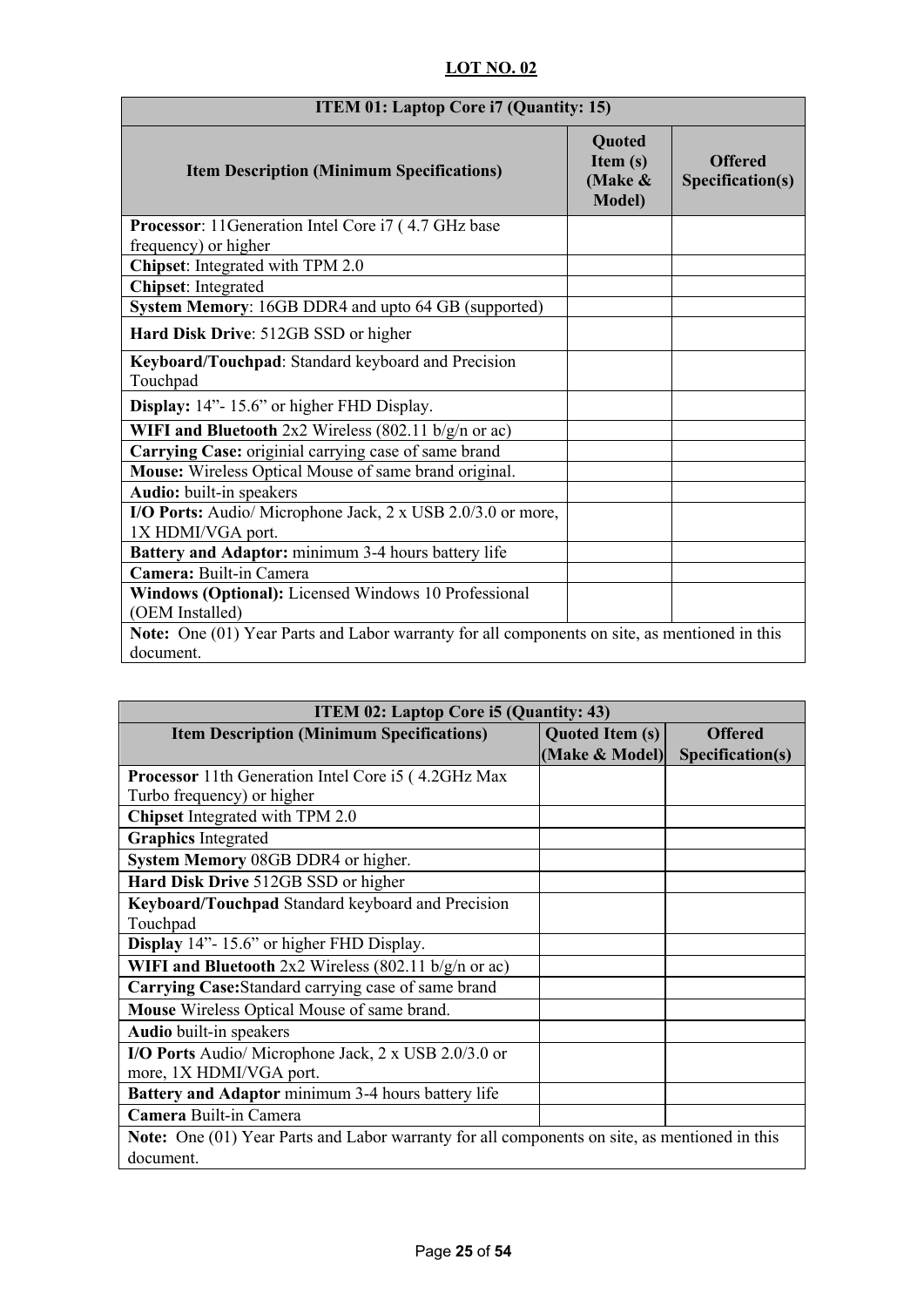| <b>ITEM 01: LASER JET PRINTERS (Quantity: 112)</b>                                       |                                                      |                                    |  |  |
|------------------------------------------------------------------------------------------|------------------------------------------------------|------------------------------------|--|--|
| <b>Item Description (Minimum Specifications)</b>                                         | Quoted<br>Item $(s)$<br>(Make $\&$<br><b>Model</b> ) | <b>Offered</b><br>Specification(s) |  |  |
| <b>Print Technology: Laser</b>                                                           |                                                      |                                    |  |  |
| Print speed: 38PPM (A4) or higher                                                        |                                                      |                                    |  |  |
| Print Resolution: up-to 1200 x 1200                                                      |                                                      |                                    |  |  |
| <b>Duplex printing: Auto</b>                                                             |                                                      |                                    |  |  |
| Processor: 600MHZ or Higher                                                              |                                                      |                                    |  |  |
| <b>Memory: 256MB</b> or higher                                                           |                                                      |                                    |  |  |
| Connectivity/Interfaces: 1 x USB port, 1 x Gigabit                                       |                                                      |                                    |  |  |
| Ethernet                                                                                 |                                                      |                                    |  |  |
| <b>Paper Handling:</b>                                                                   |                                                      |                                    |  |  |
| Size: A4/ Legal/ Letter                                                                  |                                                      |                                    |  |  |
| Input: 100 sheets tray, 150 sheets tray                                                  |                                                      |                                    |  |  |
| <b>Output:</b> 150 sheets bin                                                            |                                                      |                                    |  |  |
| <b>OS support:</b> Compatible with Windows 8/8.1/10 and                                  |                                                      |                                    |  |  |
| latest YES                                                                               |                                                      |                                    |  |  |
| Monthly Duty Cycle: 4000 Pages or higher                                                 |                                                      |                                    |  |  |
| Accessories: USB cable, power cable, Full Capacity Toner                                 |                                                      |                                    |  |  |
| and other allied accessories                                                             |                                                      |                                    |  |  |
| Note: One (01) Year Parts and Labor warranty for all components on site, as mentioned in |                                                      |                                    |  |  |
| this document.                                                                           |                                                      |                                    |  |  |

| <b>ITEM 02: Heavy Duty Printer (Qty = 2)</b>                                                    |                                                      |                                         |
|-------------------------------------------------------------------------------------------------|------------------------------------------------------|-----------------------------------------|
| <b>Minimum Specifications</b>                                                                   | Quoted<br>Item $(s)$<br>(Make $\&$<br><b>Model</b> ) | <b>Offered</b><br><b>Specifications</b> |
| <b>Print Technology:</b> Laser Printing B&W, Duplex                                             |                                                      |                                         |
| Print Speed: 40 PPM (A4 size) or higher, black and white                                        |                                                      |                                         |
| Print Resolution: 1200 x 1200 dpi minimum                                                       |                                                      |                                         |
| Memory: 256MB RAM minimum                                                                       |                                                      |                                         |
| Processor: 600 MHz minimum                                                                      |                                                      |                                         |
| Media size supported: Letter, A4, Legal                                                         |                                                      |                                         |
| Paper Tray: Minimum 2:1 Standard, 1 Multipurpose                                                |                                                      |                                         |
| <b>Interface:</b> USB 2.0 or higher, Gigabit Ethernet                                           |                                                      |                                         |
| Monthly Duty Cycle: 50,000 Pages or higher                                                      |                                                      |                                         |
| <b>Duplex Printing:</b> Yes, Automatic                                                          |                                                      |                                         |
| <b>Operating System:</b> Windows 10 / Windows 8.1 /                                             |                                                      |                                         |
| Windows 8 along with USB cable and other standard                                               |                                                      |                                         |
| accessories                                                                                     |                                                      |                                         |
| Accessories: USB cable, power cable, Full Capacity Toner                                        |                                                      |                                         |
| and other allied accessories                                                                    |                                                      |                                         |
| <b>Note:</b> One (01) Year Parts and Labor warranty for all components on site, as mentioned in |                                                      |                                         |
| this document.                                                                                  |                                                      |                                         |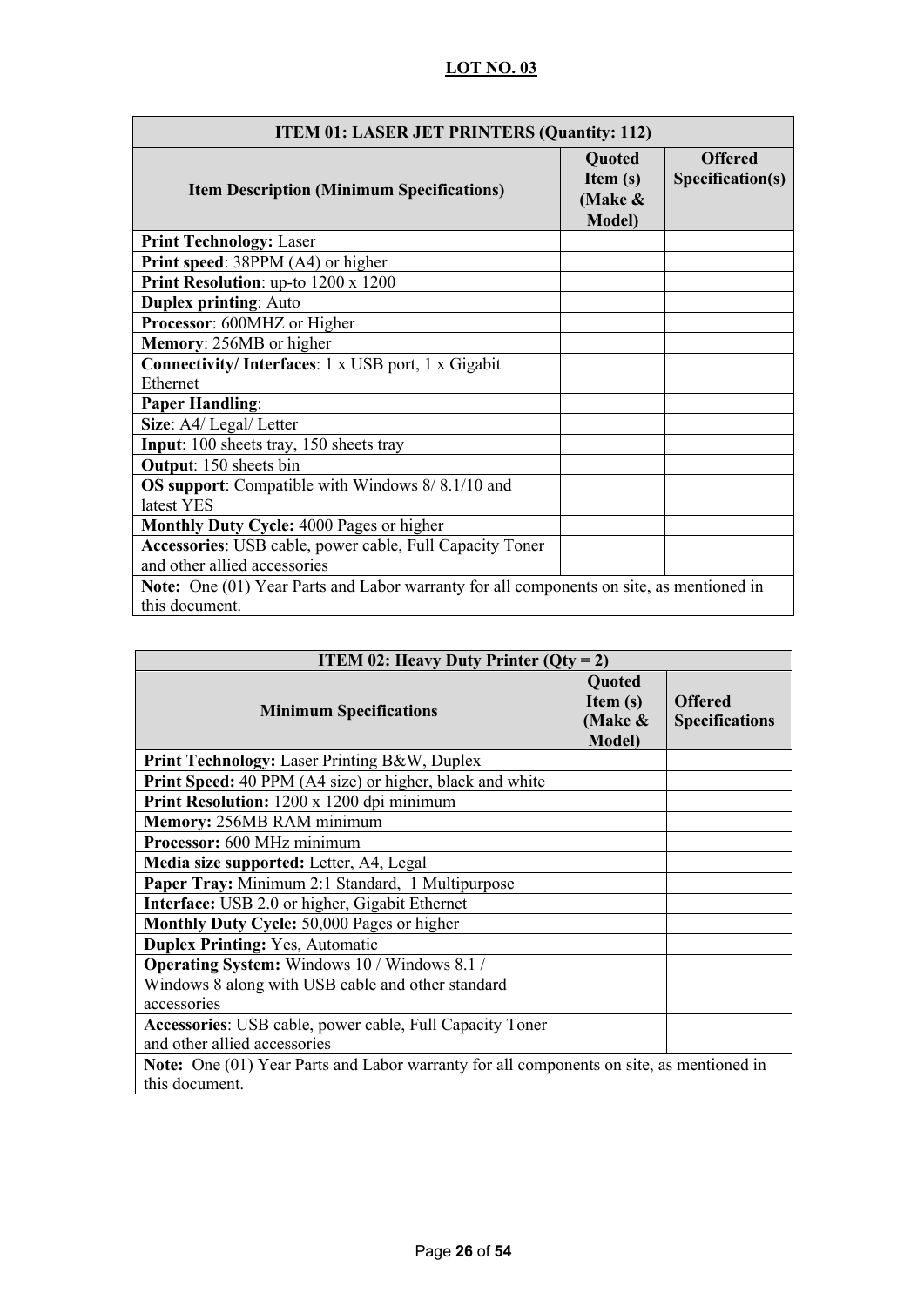| <b>ITEM 03: Photocopy machine (Qty = 1)</b>                                              |                                                        |                                             |
|------------------------------------------------------------------------------------------|--------------------------------------------------------|---------------------------------------------|
| <b>Item Description (Minimum Specifications)</b>                                         | <b>Quoted Item</b><br>(s)<br>(Make &<br><b>Model</b> ) | <b>Offered</b><br><b>Specification</b><br>s |
| <b>Printing/Copy/Color Scan capability</b>                                               |                                                        |                                             |
| 25 ppm/cpm $(A4)$ or higher                                                              |                                                        |                                             |
| <b>Document Feeder RADF</b> or higher                                                    |                                                        |                                             |
| Touchscreen 5" or higher                                                                 |                                                        |                                             |
| <b>Duplex Printing Auto, Built-in</b>                                                    |                                                        |                                             |
| Print Resolution 1200x1200 dpi or 2400x600 dpi or higher                                 |                                                        |                                             |
| Scanning Resolution 600 x 600 dpi,                                                       |                                                        |                                             |
| <b>Input/ output Capacity</b> input $(500 X 2)$ or higher, 1 x                           |                                                        |                                             |
| Bypass Input Tray, 1x Output Bin                                                         |                                                        |                                             |
| Zoom Capacity $25\%$ - $400\%$                                                           |                                                        |                                             |
| <b>Multiple Copies Support 999 or higher</b>                                             |                                                        |                                             |
| Paper Support Type A4, Letter, Legal, A3                                                 |                                                        |                                             |
| <b>Memory</b> 2GB or higher                                                              |                                                        |                                             |
| <b>Connectivity Gigabit Ethernet, USB</b>                                                |                                                        |                                             |
| <b>Additional Tonner: Full capacity original tonner (this is in</b>                      |                                                        |                                             |
| addition to the installed starter tonner)                                                |                                                        |                                             |
| Note: One (01) Year Parts and Labor warranty for all components on site, as mentioned in |                                                        |                                             |
| this document.                                                                           |                                                        |                                             |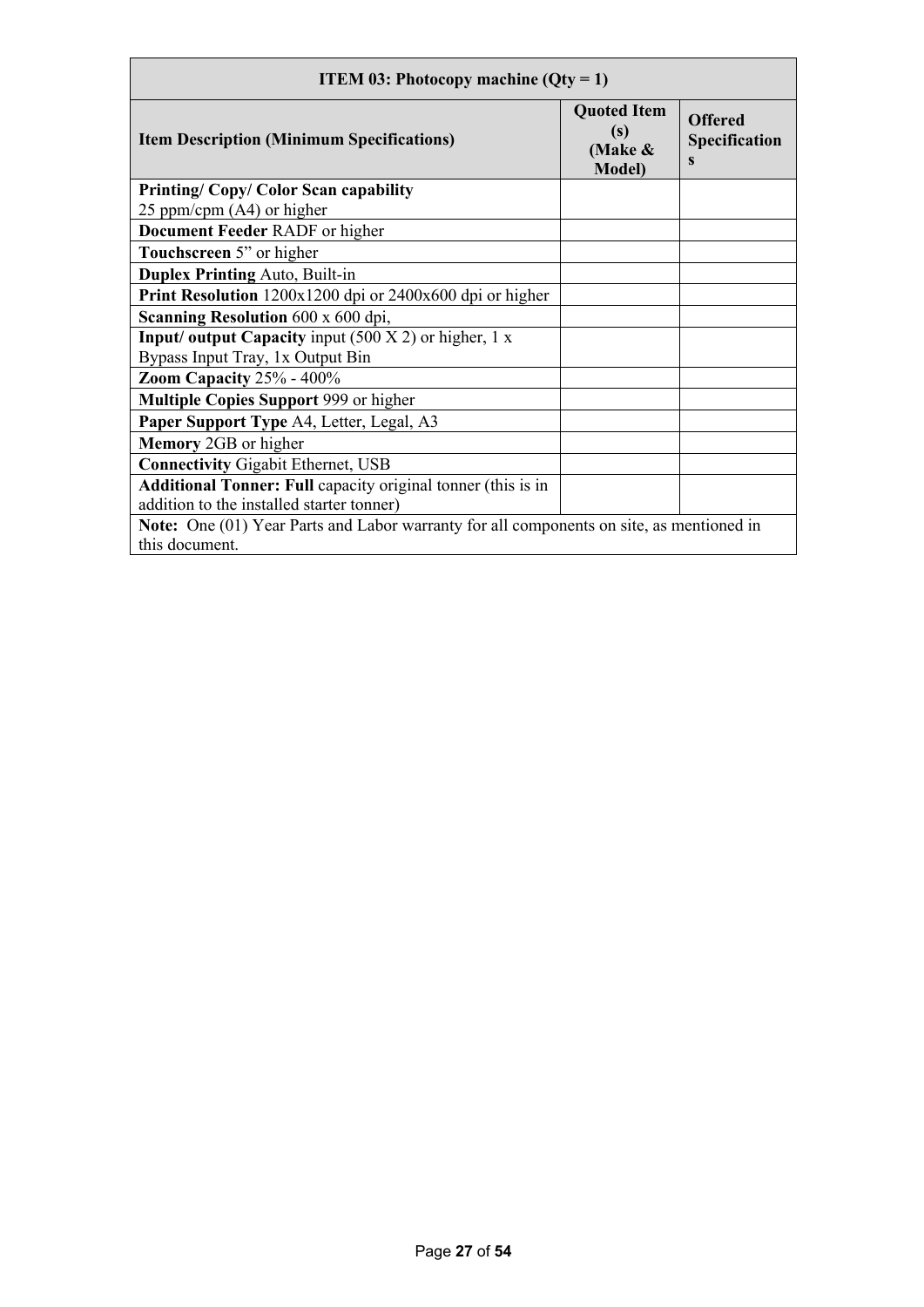# **LOT 04**

| <b>ITEM 01:</b> Scanner ( $Qty = 1$ )                                                                |                                                 |                                             |
|------------------------------------------------------------------------------------------------------|-------------------------------------------------|---------------------------------------------|
| <b>ITEM Description (Minimum Specifications)</b>                                                     | Quoted Item (s)<br>(Make $\&$<br><b>Model</b> ) | <b>Offered</b><br><b>Specification</b><br>s |
| Document feeding: Flatbed & Automatic Document Feeder                                                |                                                 |                                             |
| (ADF). Document Size: A4 for flatbed & Legal for ADF.                                                |                                                 |                                             |
| Scanning Resolution: $600x600$ or higher. Scanning modes: B/W $&$                                    |                                                 |                                             |
| Color @200dpi or higher. Scanning Speed: 20ppm (A4 size B/W)                                         |                                                 |                                             |
| or higher. Duplex scanning for ADF. With other standard features                                     |                                                 |                                             |
| along with USB cable. Drivers: Microsoft windows 7/8/10.                                             |                                                 |                                             |
| <b>Note:</b> One (01) Year Parts and Labor warranty for all components on site, as mentioned in this |                                                 |                                             |
| document.                                                                                            |                                                 |                                             |

| <b>ITEM 02: Heavy Duty Scanner (Qty = 1)</b>                             |                                                           |                                      |
|--------------------------------------------------------------------------|-----------------------------------------------------------|--------------------------------------|
| <b>ITEM Description (Minimum Specifications)</b>                         | <b>Quoted Item</b><br>(s)<br>(Make $\&$<br><b>Model</b> ) | <b>Offered</b><br>Specificati<br>ons |
| Scanner Type: ADF type                                                   |                                                           |                                      |
| Scanning Technology: CIS/CCD                                             |                                                           |                                      |
| Scan Size: ADF: up to A3 Size                                            |                                                           |                                      |
| Scan Speed $\omega$ A4 300 dpi: 45 PPM or higher                         |                                                           |                                      |
| Daily Duty Volume: 10,000 pages per day or above                         |                                                           |                                      |
| Resolution: 600 dpi                                                      |                                                           |                                      |
| Connectivity: USB 2.0 $& 3.0$ compatible                                 |                                                           |                                      |
| Output Resolution: 75/100/150/200/300/400/600 dpi                        |                                                           |                                      |
| Paper feeder Capacity: 250 sheets or higher                              |                                                           |                                      |
| Output formats: B/W, greyscale, 24 bit color                             |                                                           |                                      |
| Scan File Format: TIFF/Multi-page TIFF, PDF, RTF, TXT,<br>Searchable PDF |                                                           |                                      |
| Warranty: 1 Year Warranty                                                |                                                           |                                      |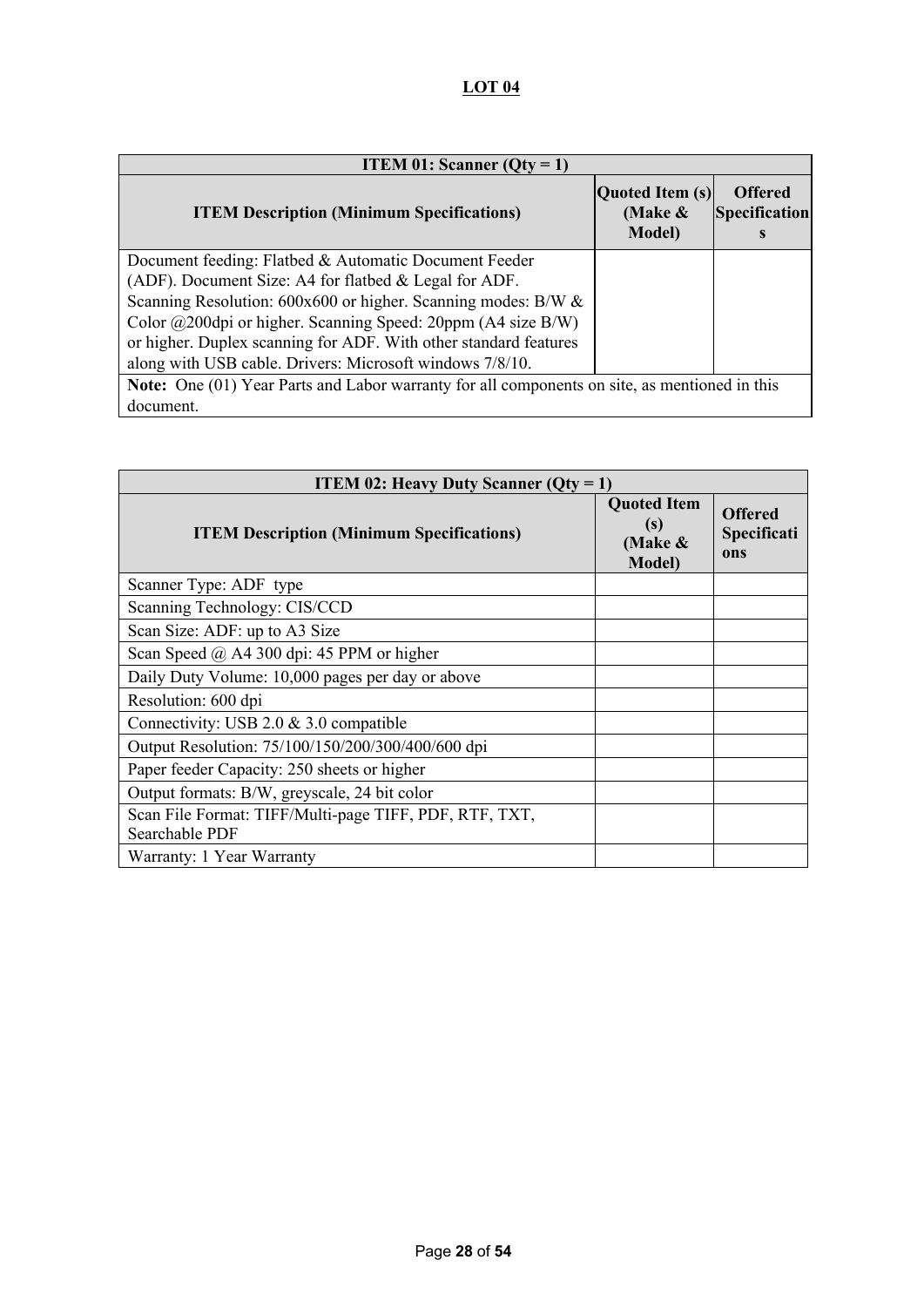| <b>ITEM 01: Lamination Machine (Quantity: 12)</b>                                                                 |                                                          |                                        |
|-------------------------------------------------------------------------------------------------------------------|----------------------------------------------------------|----------------------------------------|
| <b>Item Description (Minimum Specifications)</b>                                                                  | <b>Quoted Item</b><br>$(s)$ (Make $\&$<br><b>Model</b> ) | <b>Offered</b><br>Specificatio<br>n(s) |
| <b>Type:</b> Hot Pouch laminator                                                                                  |                                                          |                                        |
| <b>Mode of operation: carrier less</b>                                                                            |                                                          |                                        |
| <b>Roller:</b> 2 rollers or more                                                                                  |                                                          |                                        |
| <b>Lamination pouch:</b> A3, A4                                                                                   |                                                          |                                        |
| <b>Temperature Control: Variable</b>                                                                              |                                                          |                                        |
| <b>Note:</b> One (01) Year Parts and Labor warranty for all components on site, as mentioned in this<br>document. |                                                          |                                        |

| <b>ITEM 02: Thermal Printer (Quantity: 30)</b>                                                |                                                          |                                        |
|-----------------------------------------------------------------------------------------------|----------------------------------------------------------|----------------------------------------|
| <b>Item Description (Minimum Specifications)</b>                                              | <b>Quoted Item</b><br>$(s)$ (Make $\&$<br><b>Model</b> ) | <b>Offered</b><br>Specificatio<br>n(s) |
| <b>Print Method: Direct Thermal</b>                                                           |                                                          |                                        |
| <b>Resolution:</b> 203 dpi (8 dots/mm)                                                        |                                                          |                                        |
| Print Speed: Max. 230 mm/s                                                                    |                                                          |                                        |
| Print Width: Max. 72 mm                                                                       |                                                          |                                        |
| Interface Standard: Built-in USB, Serial, Ethernet                                            |                                                          |                                        |
| Fonts: Alphanumeric; Simplified Chinese; 47 codepages                                         |                                                          |                                        |
| Barcode: UPC-A, UPC-E, EAN-8, EAN-13, CODE 39, ITF,                                           |                                                          |                                        |
| CODEBAR, CODE 128, CODE 93, QR, PDF417                                                        |                                                          |                                        |
| Standard: Paper out, cover open, cutter jam                                                   |                                                          |                                        |
| <b>Paper Type: Thermal Receipt Paper</b>                                                      |                                                          |                                        |
| Paper Width: 58 mm/80 mm                                                                      |                                                          |                                        |
| <b>Paper Thickness:</b> 0.056 mm $\sim$ 0.13 mm                                               |                                                          |                                        |
| Roll Paper Diameter: Max. 83 mm (O.D.)                                                        |                                                          |                                        |
| Paper Cut: Partial cut                                                                        |                                                          |                                        |
| Accessories: USB Cable/Serial cable, Paper roll, Power Adapter,                               |                                                          |                                        |
| Power Cord, CD, Quick Start Guide                                                             |                                                          |                                        |
| <b>Reliability Cutter:</b> 1.5 million cuts                                                   |                                                          |                                        |
| Driver: HPRT Driver: Windows XP/Vista, 7/8/10. Linux, Mac                                     |                                                          |                                        |
| SDK: WinCE, Win Mobile, Android, iOS                                                          |                                                          |                                        |
| Note: One (01) Year Parts and Labor warranty for all components on site, as mentioned in this |                                                          |                                        |
| document.                                                                                     |                                                          |                                        |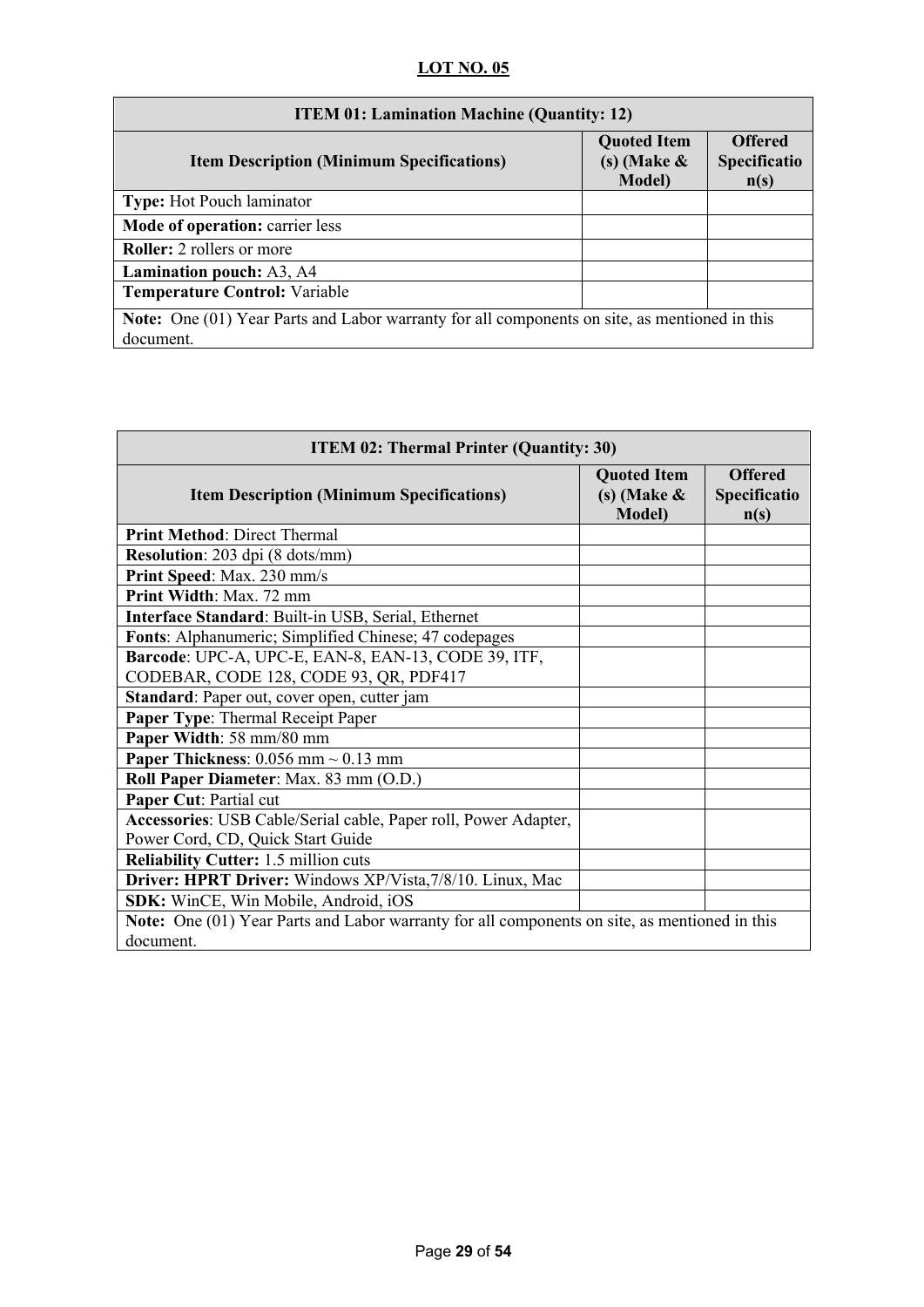| <b>ITEM 01: Label Printer (Quantity: 19)</b>                                                                      |                                                   |                                        |
|-------------------------------------------------------------------------------------------------------------------|---------------------------------------------------|----------------------------------------|
| <b>Item Description (Minimum Specifications)</b>                                                                  | Quoted<br>Item $(s)$<br>(Make &<br><b>Model</b> ) | <b>Offered</b><br>Specificatio<br>n(s) |
| Printing Method: Thermal Transfer                                                                                 |                                                   |                                        |
| Resolution: 203 dpi                                                                                               |                                                   |                                        |
| Max Printing Speed: 4 ips (101.6 mm/s)                                                                            |                                                   |                                        |
| Max Printing Width: $4.25(108 \text{ mm})$                                                                        |                                                   |                                        |
| Max Printing Length: 157(4000 mm)                                                                                 |                                                   |                                        |
| Memory: 8 MB FLASH ROM, 16 MB SDRAM                                                                               |                                                   |                                        |
| Media: Roll-feed, die-cut, continuous, fan-fold, tags, tickets in plain<br>paper or thermal paper,                |                                                   |                                        |
| Supply roll: OD 8(203.2 mm) max. ID 1(25.4 mm) min.                                                               |                                                   |                                        |
| Media Sensor: Reflective (Adjustable) / Transmissive                                                              |                                                   |                                        |
| Interfaces: USB /LAN/RS-232                                                                                       |                                                   |                                        |
| <b>Note:</b> One (01) Year Parts and Labor warranty for all components on site, as mentioned in this<br>document. |                                                   |                                        |

| <b>ITEM 02: Barcode Reader / QR code Reader (Quantity: 38)</b>                                             |                                                        |                                               |
|------------------------------------------------------------------------------------------------------------|--------------------------------------------------------|-----------------------------------------------|
| <b>Item Description (Minimum Specifications)</b>                                                           | <b>Quoted Item</b><br>(s) (Make $\&$<br><b>Model</b> ) | <b>Offered</b><br><b>Specificatio</b><br>n(s) |
| <b>Reading mode: Imager</b>                                                                                |                                                        |                                               |
| light source: 265 LUX (130nm)                                                                              |                                                        |                                               |
| <b>Scan mode:</b> Bidirectional scanning                                                                   |                                                        |                                               |
| <b>Scan Speed: 300 times/s</b>                                                                             |                                                        |                                               |
| <b>Resolution: &gt;4mil</b>                                                                                |                                                        |                                               |
| Decoding type: UPC-A, UPC-E, UPC-E1, EAN13, EAN-8,                                                         |                                                        |                                               |
| ISBN/ISSN, Code39 Code 39 Full ASC II, Code32, Trioptic 39,                                                |                                                        |                                               |
| Industrial 2 of 5, Code 128, UCC/EAN128, ISBT128, Code 93,                                                 |                                                        |                                               |
| Code 11 $(USD-8)$                                                                                          |                                                        |                                               |
| <b>Reminder mode:</b> LED Buzzer, LED indicator light                                                      |                                                        |                                               |
| Interface support: RS-232, USB, PS2                                                                        |                                                        |                                               |
| Note: One (01) Year Parts and Labor warranty for all components on site, as mentioned in this<br>document. |                                                        |                                               |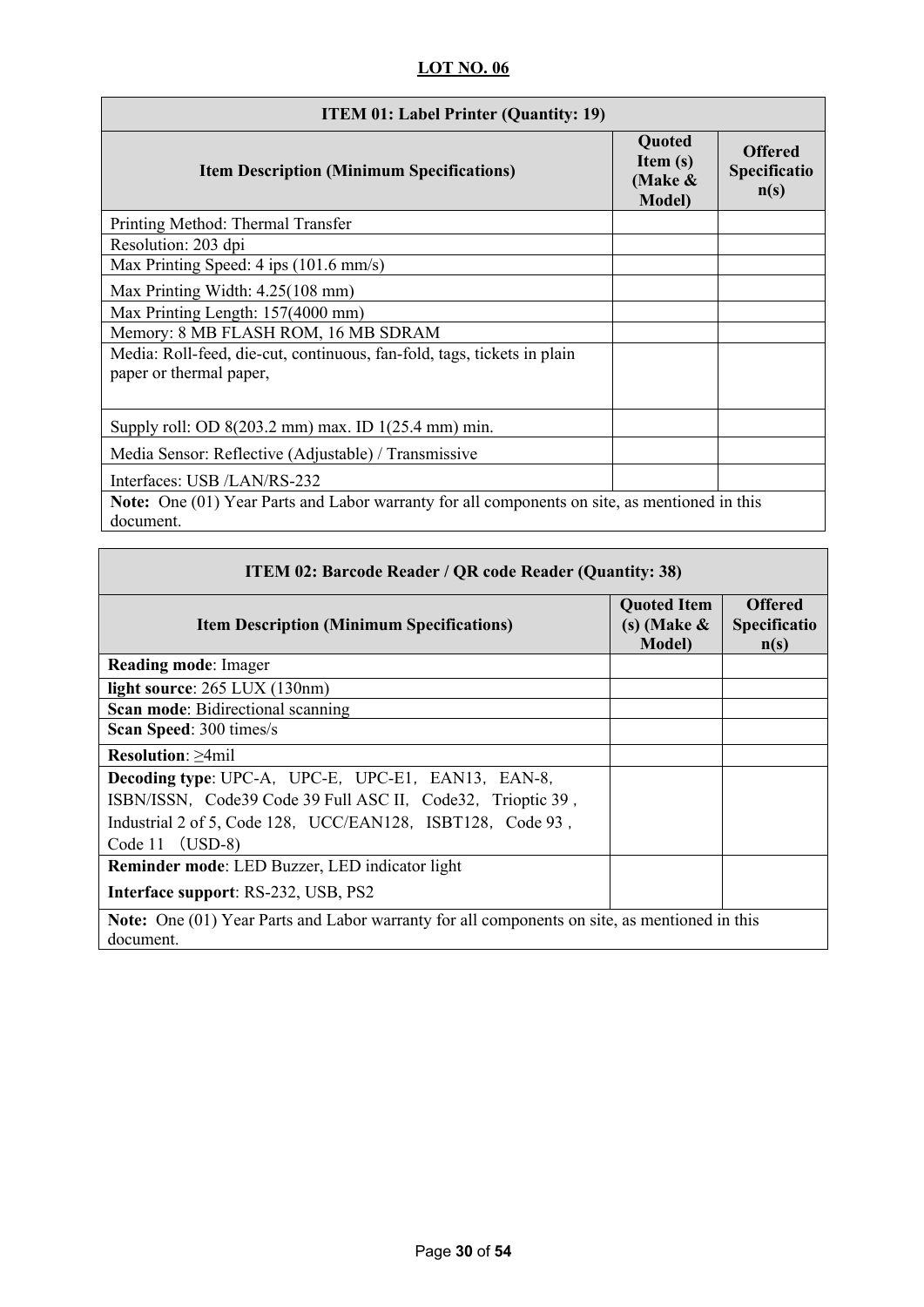| ITEM 01: LED $40$ " (Quantity: 2)                                                                       |                                                          |                                    |
|---------------------------------------------------------------------------------------------------------|----------------------------------------------------------|------------------------------------|
| <b>Item Description (Minimum Specifications)</b>                                                        | <b>Quoted Item</b><br>$(s)$ (Make $\&$<br><b>Model</b> ) | <b>Offered</b><br>Specification(s) |
| <b>LED TV:</b> LED TV 40" or higher,                                                                    |                                                          |                                    |
| <b>Resolution:</b> Full HD 1920 x 1080 or higher                                                        |                                                          |                                    |
| AV Input/output : $2 \times$ HDMI or higher, $1 \times$ USB or higher                                   |                                                          |                                    |
| Accessories: Wall Mount Bracket, 10 Meter HDMI cable compatible with                                    |                                                          |                                    |
| screen and Power Cable                                                                                  |                                                          |                                    |
| Note: One (01) Year Parts and Labor warranty for all components on site, as mentioned in this document. |                                                          |                                    |

| ITEM 02: LED $55$ " (Quantity: 13)                                                                      |                                                        |                                    |
|---------------------------------------------------------------------------------------------------------|--------------------------------------------------------|------------------------------------|
| <b>Item Description (Minimum Specifications)</b>                                                        | <b>Quoted Item</b><br>(s) (Make $\&$<br><b>Model</b> ) | <b>Offered</b><br>Specification(s) |
| Type: LED or better technology                                                                          |                                                        |                                    |
| Screen Size: 55" or higher                                                                              |                                                        |                                    |
| Resolution: Full HD 1920x1080p or higher                                                                |                                                        |                                    |
| AV Input/output : $2 \times$ HDMI or higher, $1 \times$ USB or higher                                   |                                                        |                                    |
| Accessories: Wall Mount Bracket, 10 Meter HDMI cable compatible with                                    |                                                        |                                    |
| screen and Power Cable                                                                                  |                                                        |                                    |
| Note: One (01) Year Parts and Labor warranty for all components on site, as mentioned in this document. |                                                        |                                    |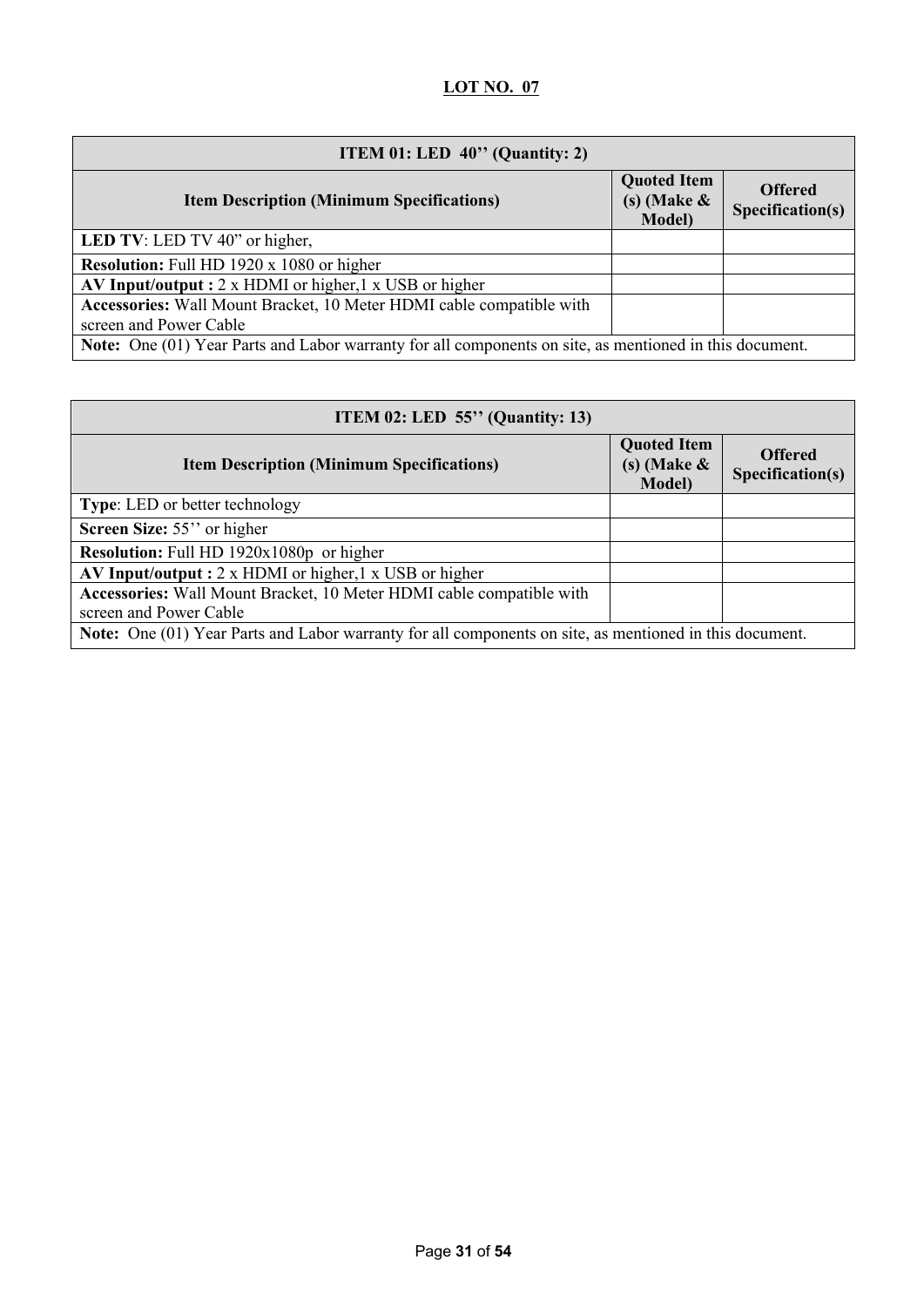| <b>ITEM 01: QUE MANAGEMENT SYSTEM Ticket Dispenser (Qty = 02)</b>                                              |                                                           |                                             |
|----------------------------------------------------------------------------------------------------------------|-----------------------------------------------------------|---------------------------------------------|
| <b>Minimum Specifications</b>                                                                                  | <b>Quoted Item</b><br>(s)<br>(Make $\&$<br><b>Model</b> ) | <b>Offered</b><br><b>Specificat</b><br>ions |
| Ticket Dispenser: Button Printer or higher with Embedded Web                                                   |                                                           |                                             |
| Technology, 5 Push Buttons option or more, Ethernet Connection, Floor                                          |                                                           |                                             |
| Stand with logo effect on front Thermal Printer Head, No Ink or Toner                                          |                                                           |                                             |
| Support all Windows fonts Multi Queuing Options                                                                |                                                           |                                             |
| Queuing Software: Queuing Software: Customize Ticket & Text,                                                   |                                                           |                                             |
| Statistical Data of Served Categories, waiting time, Serving Time, Ticket                                      |                                                           |                                             |
| Parking etc. Integrated with any software.                                                                     |                                                           |                                             |
| Installation: Supply, Installation, Cabling, Delivery, Commissioning,                                          |                                                           |                                             |
| Training will be the responsibility of the bidder at each site                                                 |                                                           |                                             |
| <b>Note:</b> One (01) Year Parts and Labor warranty for all components on site, as mentioned in this document. |                                                           |                                             |

| <b>ITEM 02: LCD MONITOR for QMS Display (Qty = 99)</b>                                        |                                                    |                                      |
|-----------------------------------------------------------------------------------------------|----------------------------------------------------|--------------------------------------|
| <b>Minimum Specifications</b>                                                                 | Quoted<br>Item (s)<br>(Make $\&$<br><b>Model</b> ) | <b>Offered</b><br>Specificati<br>ons |
| 1. Display Size: 15 inch or higher                                                            |                                                    |                                      |
| 2. Brightness: 250 cd/m2 or better                                                            |                                                    |                                      |
| Input Interface: 1x HDMI or more                                                              |                                                    |                                      |
| <b>3. Resolution:</b> $480 \times 800$ or better                                              |                                                    |                                      |
| 4. Viewing Direction: ALL                                                                     |                                                    |                                      |
| 5. Colors 65K or higher                                                                       |                                                    |                                      |
| 6: HDMI: 10 meter or higher                                                                   |                                                    |                                      |
| 7: Wall mount bracket and other related accessories                                           |                                                    |                                      |
| Note: One (01) Year Parts and Labor warranty for all components on site, as mentioned in this |                                                    |                                      |
| document.                                                                                     |                                                    |                                      |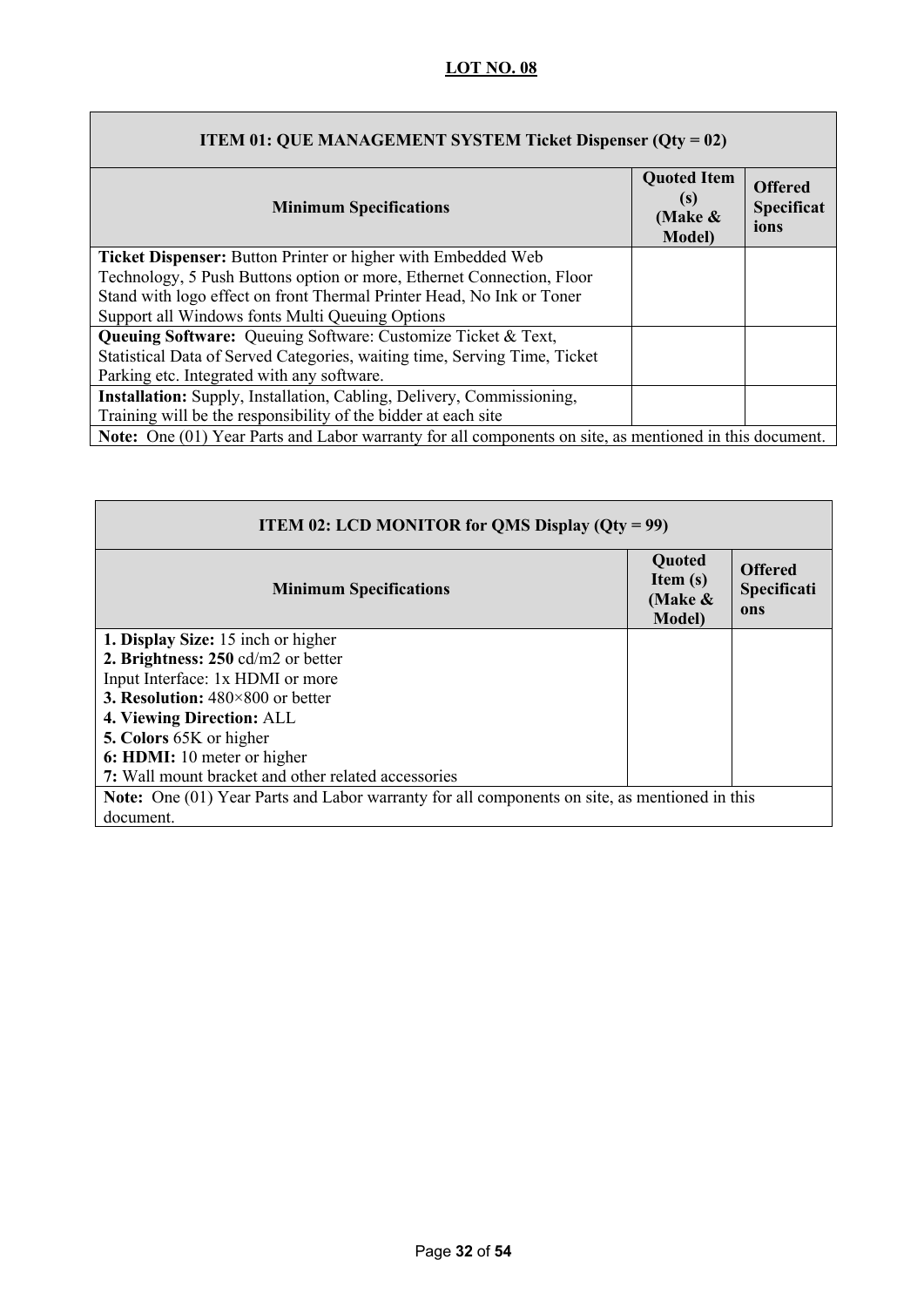# **LOT 09**

| <b>ITEM 01: Laptop Carrying Trolleys (Quantity: 67)</b>                                                                                                   |                                                        |                                        |
|-----------------------------------------------------------------------------------------------------------------------------------------------------------|--------------------------------------------------------|----------------------------------------|
| <b>Item Description (Minimum Specifications)</b>                                                                                                          | <b>Quoted</b><br>Item (s)<br>(Make &<br><b>Model</b> ) | <b>Offered</b><br>Specifica<br>tion(s) |
| <b>Applicable Scene: Laptop Table</b>                                                                                                                     |                                                        |                                        |
| <b>Load:</b> $100 \text{ kg}$                                                                                                                             |                                                        |                                        |
| Product Accessories: Main Panel, Bracket, Lifting Bar, Mouse, Main<br>Frame, Mouse                                                                        |                                                        |                                        |
| Bracket, Upright, Bracket, Steering Wheel, Screw Assembly, Wrench,<br>Screwdriver                                                                         |                                                        |                                        |
| Features: 360 ° rotation, pulley design, wear, Smooth surface easy to<br>clean, steel                                                                     |                                                        |                                        |
| hardness, load-bearing, portable basket, adjustable base length                                                                                           |                                                        |                                        |
| Laptop lock panel                                                                                                                                         |                                                        |                                        |
| <b>Material: All Steel</b>                                                                                                                                |                                                        |                                        |
| Product Accessories: Main Panel, Bracket, Lifting Bar, Mouse, Main<br>Frame, Mouse                                                                        |                                                        |                                        |
| Bracket, Upright, Bracket, Steering Wheel, Screw Assembly, Wrench,<br>Screwdriver                                                                         |                                                        |                                        |
| Size: Main board (40 * 40cm), memory board (40 * 20cm), minimum<br>height (65cm),                                                                         |                                                        |                                        |
| maximum height (95cm)                                                                                                                                     |                                                        |                                        |
| Note: All-steel base with long service life<br>Note: One (01) Year Parts and Labor warranty for all components on site, as mentioned in this<br>document. |                                                        |                                        |

| <b>ITEM 02: Hard Drive (Quantity: 2)</b>                                                                          |                                                      |                                    |  |  |
|-------------------------------------------------------------------------------------------------------------------|------------------------------------------------------|------------------------------------|--|--|
| <b>Item Description (Minimum Specifications)</b>                                                                  | Quoted<br>Item $(s)$<br>(Make $\&$<br><b>Model</b> ) | <b>Offered</b><br>Specification(s) |  |  |
| Capacity: 2TB,                                                                                                    |                                                      |                                    |  |  |
| Interface: 3.0 USB                                                                                                |                                                      |                                    |  |  |
| <b>Rotational speed: 5400 rpm or higher</b>                                                                       |                                                      |                                    |  |  |
| Casing: Shock proof Plastic/ Rubber casing                                                                        |                                                      |                                    |  |  |
| <b>Note:</b> One (01) Year Parts and Labor warranty for all components on site, as mentioned in this<br>document. |                                                      |                                    |  |  |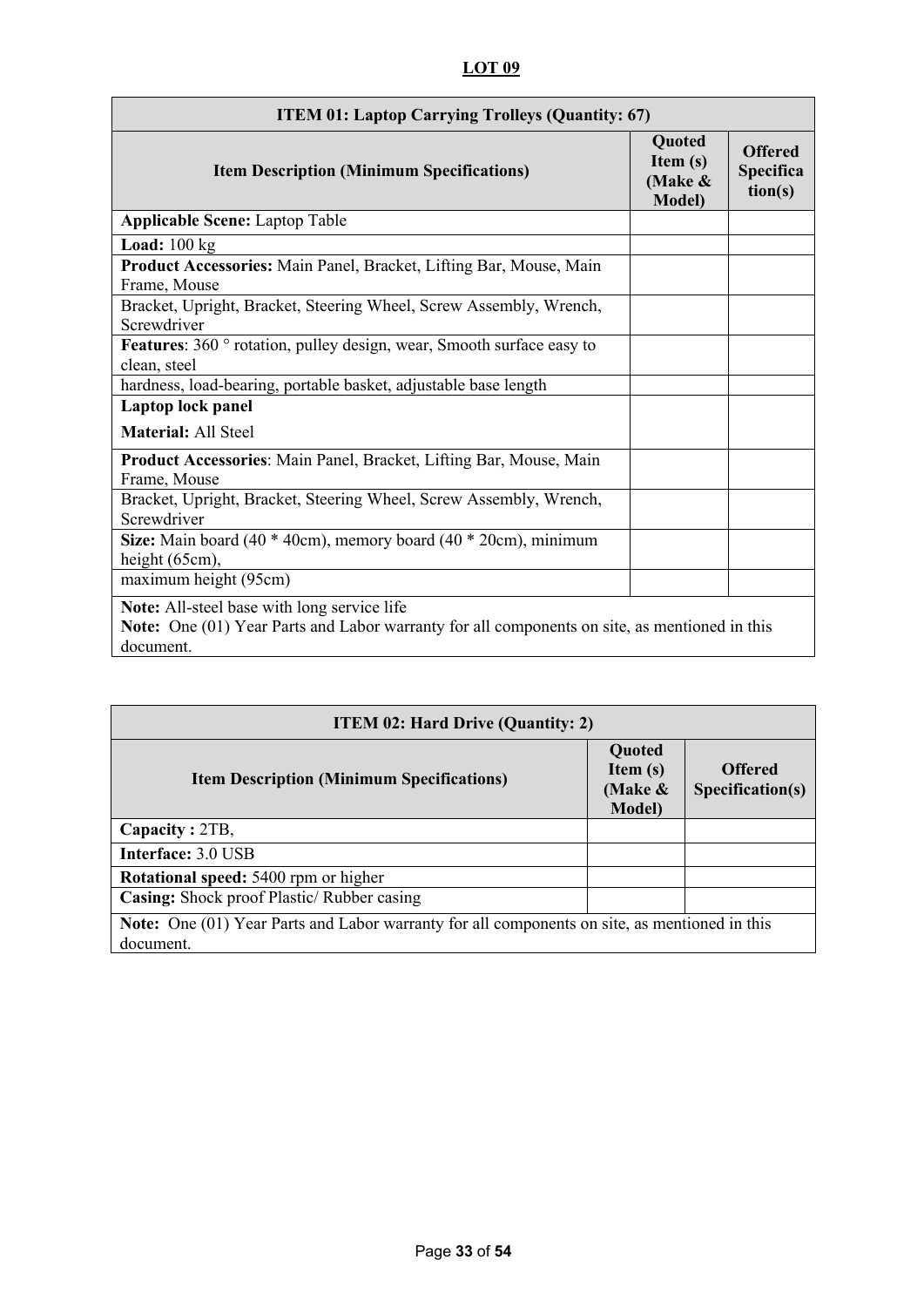#### **FORMS & OTHER REQUIRED DOCUMENTS**

### **ANNEXURE-B**

#### **TECHNICAL PROPOSAL SUBMISSION FORM**

[Location, Date]

To

(Name and address of Client / Purchaser)

Dear Sir,

We, the undersigned, offer to provide the (insert title of assignment) in accordance with your Request for Proposal/Tender Document No. (insert number) dated (insert date) and our Proposal. We are hereby submitting our Proposal, which includes the Technical Proposal and the Financial Proposal sealed in two separate envelopes.

We undertake, if our Proposal is accepted, to provide (insert procurement title) related to the assignment.

We also confirm that the Government of Pakistan / Punjab has not declared us, or any Sub-Contractors for any part of the Contract, ineligible on charges of engaging in corrupt, fraudulent, collusive or coercive practices. We furthermore, pledge not to indulge in such practices in competing for or in executing the Contract, and we are aware of the relevant provisions of the Proposal Document.

We understand you are not bound to accept any Proposal you receive.

Yours sincerely,

Authorized Signature (Original) (In full and initials) Name and Designation of Signatory Name of Firm Address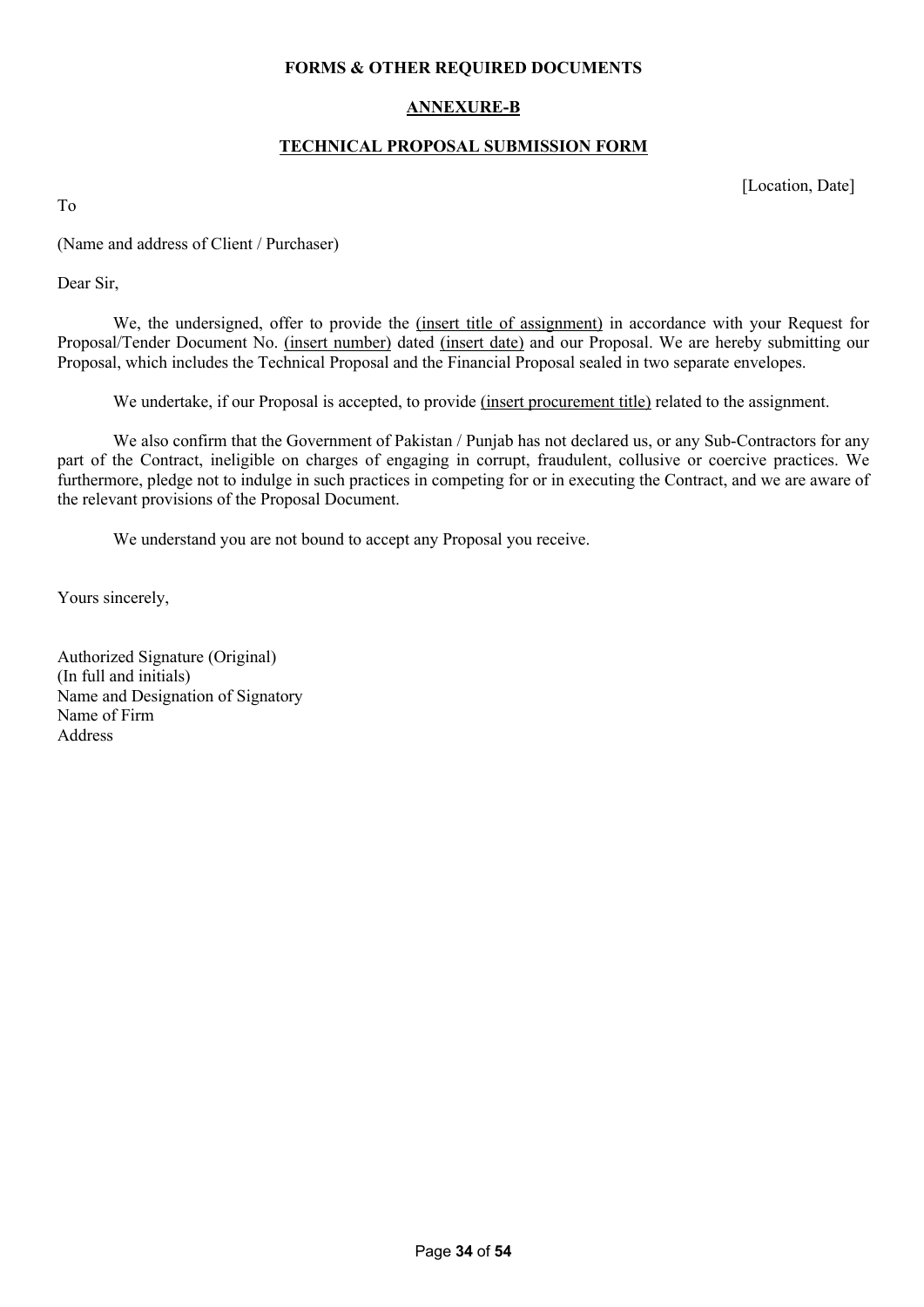## **ANNEXURE-C**

#### **FINANCIAL PROPOSAL SUBMISSION FORM (PART OF FINANCIAL BID ENVELOPE)**

[Location, Date]

To

(Name and address of Client / Purchaser)

Dear Sir,

We, the undersigned, offer to provide the (insert title of assignment) in accordance with your Request for Proposal/Tender Document No. (insert number) dated (insert date) and our Proposal. Our attached Financial Proposal is for the sum of (insert amount in words and figures). This amount is inclusive of all taxes.

Our Financial Proposal shall be binding upon us up to expiration of the validity period of the Proposal, i.e., before the date indicated in (insert clause No.) of the Proposal Data Sheet.

We also declare that the Government of Pakistan / Punjab has not declared us or any Sub-Contractors for any part of the Contract, ineligible on charges of engaging in corrupt, fraudulent, collusive, or coercive practices. We furthermore, pledge not to indulge in such practices in competing for or in executing the Contract, and are aware of the relevant provisions of the Proposal Document.

We understand you are not bound to accept any Proposal you receive.

Yours sincerely,

Authorized Signature (Original) (In full and initials) Name and Designation of Signatory Name of Firm Address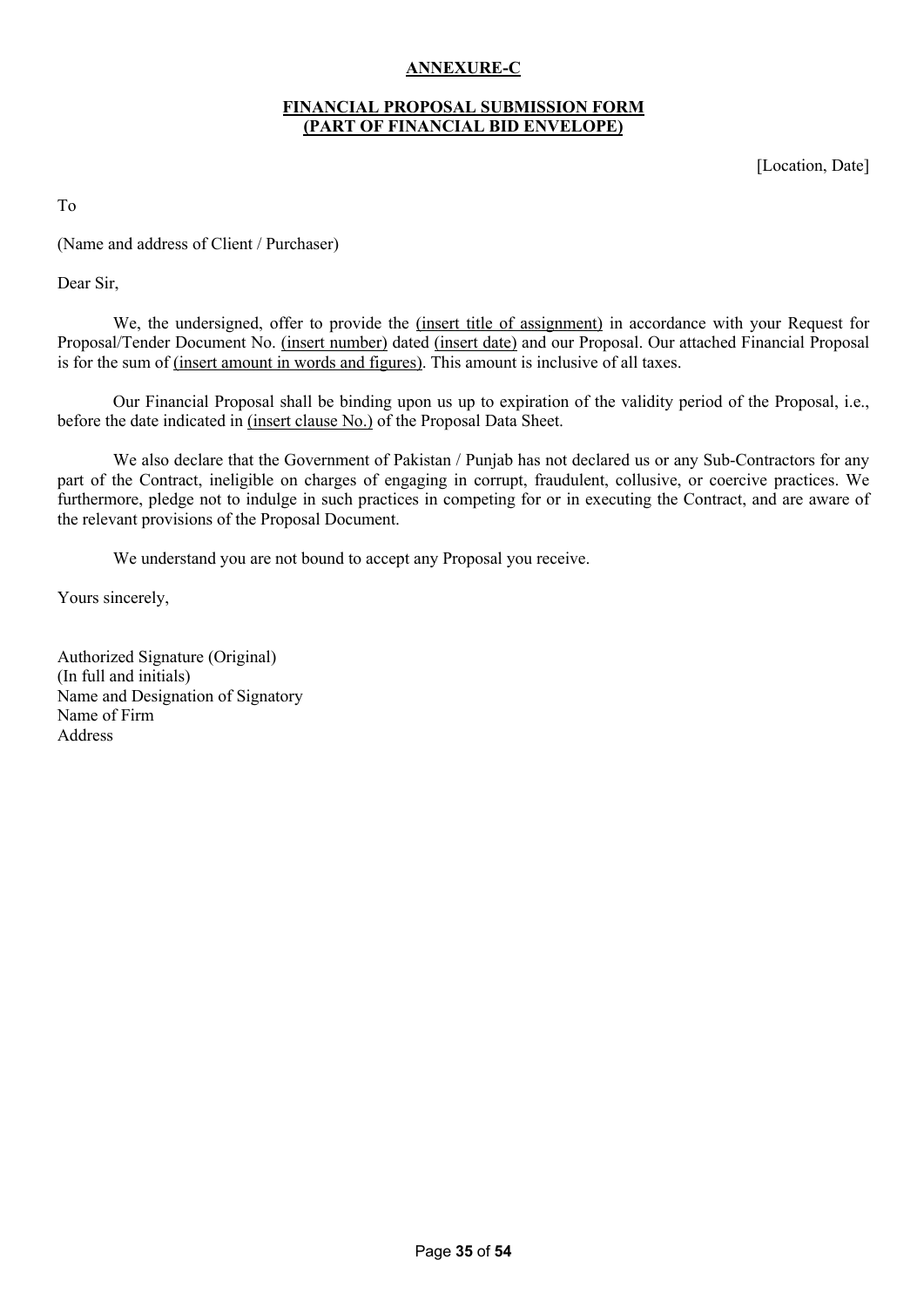## **ANNEXURE-D**

#### **PRICE SCHEDULE/ FINANCIAL COST SHEET (FOR EACH LOT SEPARATELY)**

#### **LOT NO. 01**

| Sr. No                 | <b>Description (Minimum Specifications)</b> | Quoted<br>Item $(s)$<br>(Make $\&$<br><b>Model</b> ) | No. of<br>Units $(1)$ | <b>Price Per Unit</b><br>(Incl. all Tax)<br>if applicable,<br><b>PKR</b> | <b>Total Price</b><br>(No. of Units *<br><b>Per Unit Price</b><br>incl. all Taxes)<br>$3 = (1*2)$ |
|------------------------|---------------------------------------------|------------------------------------------------------|-----------------------|--------------------------------------------------------------------------|---------------------------------------------------------------------------------------------------|
|                        | <b>DESKTOP COMPUTER CORE I5</b>             |                                                      | 407                   |                                                                          |                                                                                                   |
|                        | <b>UPS</b>                                  |                                                      | 407                   |                                                                          |                                                                                                   |
| <b>Total Bid Price</b> |                                             |                                                      |                       |                                                                          |                                                                                                   |

### **NOTE:**

- **(i)** X will determine the total bid cost for all items under each Lot.
- **(ii)** Prices must be quoted for all items under each Lot.
- **(iii)**Hardware quoted must be legally imported in Pakistan after paying all taxes.
- **(iv)** The quoted brand must be among the top five (05) selling brands as per the latest Gartner/IDC report.
- **(v)** The Purchaser reserves exclusive rights to increase / decrease the quantities of the items mentioned vide this tender document.
- **(vi)** Warranty after purchase of items, as mentioned in Annexure A of this tender document.

Total Cost (in words) PKR \_\_\_\_\_\_\_\_ Date  $\Box$ 

> Signature of authorized person Name:

(Company Seal)

 $\overline{\phantom{a}}$  , where  $\overline{\phantom{a}}$ In the capacity of Duly authority by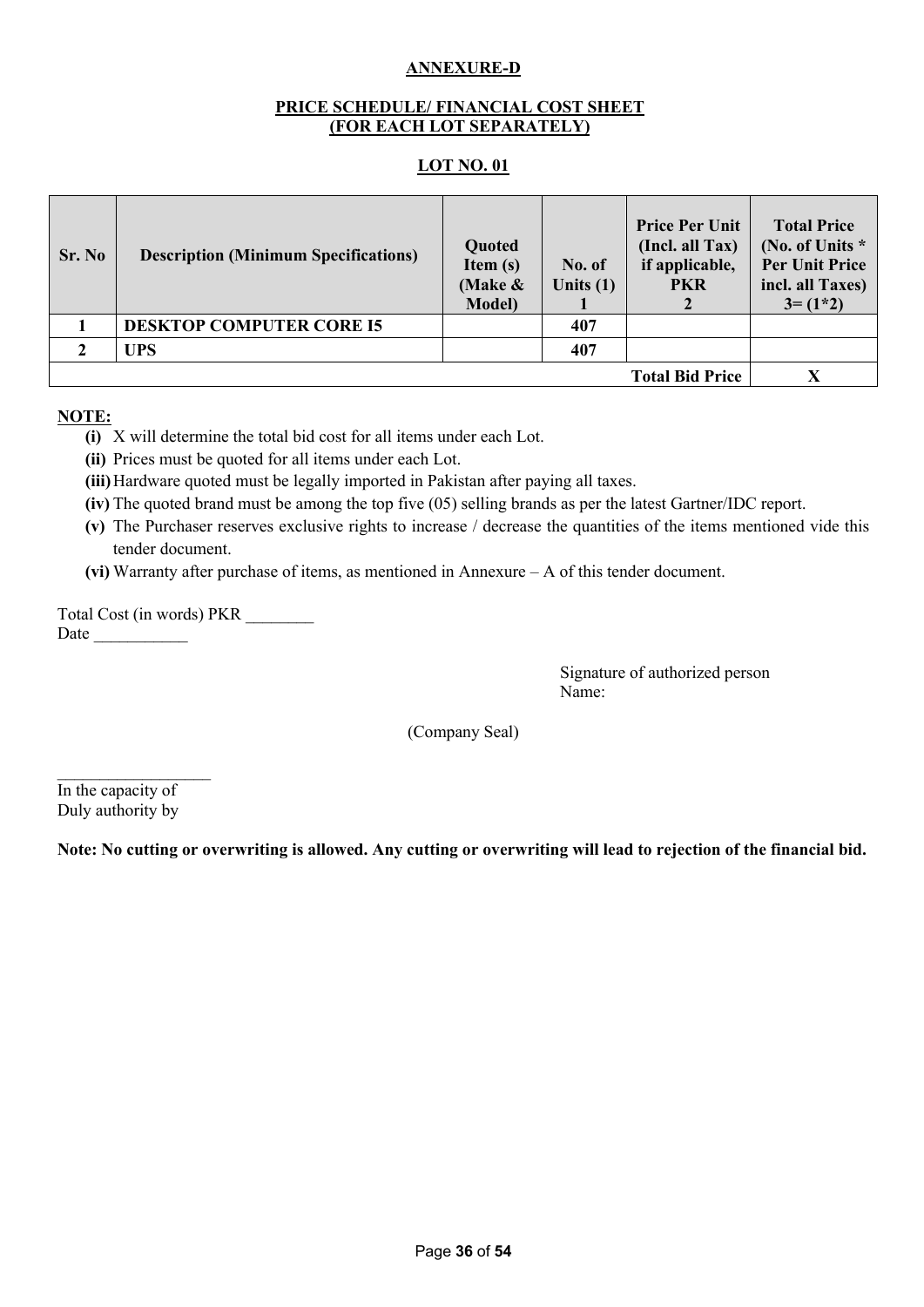| Sr. No | <b>Description (Minimum Specifications)</b> | Quoted<br>Item $(s)$<br>(Make $\&$<br><b>Model</b> ) | No. of<br>Units $(1)$ | <b>Price Per Unit</b><br>(Incl. all Tax)<br>if applicable,<br><b>PKR</b> | <b>Total Price</b><br>(No. of Units *<br><b>Per Unit Price</b><br>incl. all Taxes)<br>$3 = (1*2)$ |
|--------|---------------------------------------------|------------------------------------------------------|-----------------------|--------------------------------------------------------------------------|---------------------------------------------------------------------------------------------------|
|        | <b>LAPTOP CORE I7</b>                       |                                                      | 15                    |                                                                          |                                                                                                   |
|        | <b>LAPTOP CORE I5</b>                       |                                                      | 43                    |                                                                          |                                                                                                   |
|        |                                             |                                                      |                       | <b>Total Bid Price</b>                                                   |                                                                                                   |

## **NOTE:**

- **(i)** X will determine the total bid cost for all items under each Lot.
- **(ii)** Prices must be quoted for all items under each Lot.
- **(iii)**Hardware quoted must be legally imported in Pakistan after paying all taxes.
- **(iv)** The quoted brand must be among the top five (05) selling brands as per the latest Gartner/IDC report.
- **(v)** The Purchaser reserves exclusive rights to increase / decrease the quantities of the items mentioned vide this tender document.
- **(vi)** Warranty after purchase of items, as mentioned in Annexure A of this tender document.

Total Cost (in words) PKR \_\_\_\_\_\_\_\_ Date  $\Box$ 

> Signature of authorized person Name:

(Company Seal)

In the capacity of Duly authority by

 $\overline{\phantom{a}}$  , where  $\overline{\phantom{a}}$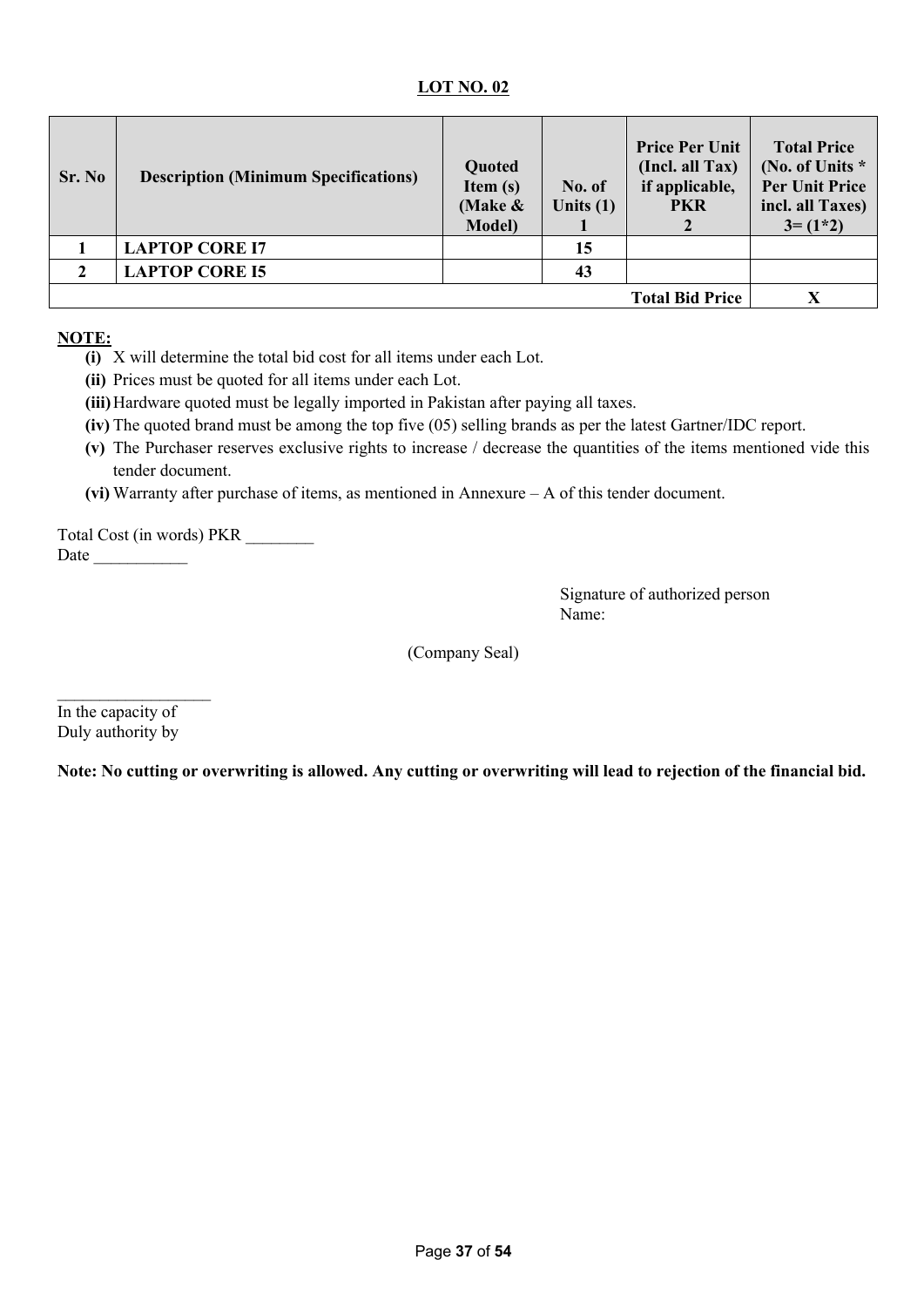| Sr. No                 | <b>Description (Minimum Specifications)</b> | Quoted<br>Item $(s)$<br>(Make $\&$<br><b>Model</b> ) | No. of<br><b>Units</b><br>(1) | <b>Price Per</b><br>Unit (Incl. all<br>Tax) if<br>applicable,<br><b>PKR</b> | <b>Total Price</b><br>(No. of Units<br>$\ast$<br>Per Unit<br>Price incl. all<br>Taxes)<br>$3 = (1*2)$ |
|------------------------|---------------------------------------------|------------------------------------------------------|-------------------------------|-----------------------------------------------------------------------------|-------------------------------------------------------------------------------------------------------|
|                        | <b>LASER JET PRINTERS</b>                   |                                                      | 112                           |                                                                             |                                                                                                       |
| $\mathbf{2}$           | <b>HEAVY DUTY PRINTER</b>                   |                                                      | 02                            |                                                                             |                                                                                                       |
| 3                      | PHOTOCOPY MACHINE                           |                                                      | 01                            |                                                                             |                                                                                                       |
| <b>Total Bid Price</b> |                                             |                                                      |                               |                                                                             | X                                                                                                     |

## **NOTE:**

- **(i)** X will determine the total bid cost for all items under each Lot.
- **(ii)** Prices must be quoted for all items under each Lot.
- **(iii)**Hardware quoted must be legally imported in Pakistan after paying all taxes.
- **(iv)** The Purchaser reserves exclusive rights to increase / decrease the quantities of the items mentioned vide this tender document.
- **(v)** Warranty after purchase of items, as mentioned in Annexure A of this tender document.

Total Cost (in words) PKR \_\_\_\_\_\_\_\_ Date  $\Box$ 

> Signature of authorized person Name:

(Company Seal)

 $\mathcal{L}_\text{max}$ In the capacity of Duly authority by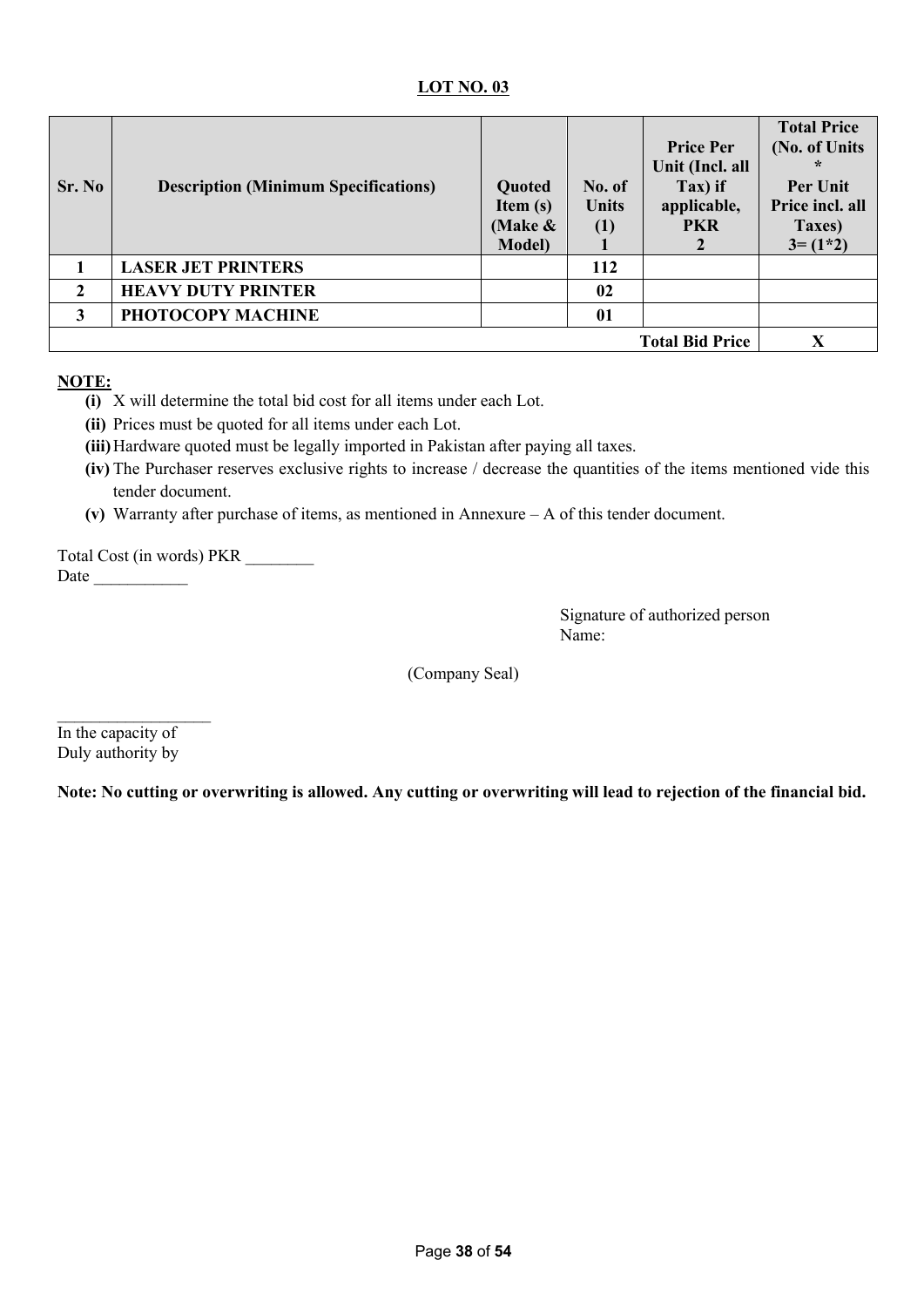| Sr. No | <b>Description (Minimum Specifications)</b> | Quoted<br>Item $(s)$<br>(Make $\&$<br><b>Model</b> ) | No. of<br><b>Units</b><br>(1) | <b>Price Per</b><br>Unit (Incl. all<br>Tax) if<br>applicable,<br><b>PKR</b> | <b>Total Price</b><br>(No. of Units<br>$\ast$<br>Per Unit<br>Price incl. all<br>Taxes)<br>$3 = (1*2)$ |
|--------|---------------------------------------------|------------------------------------------------------|-------------------------------|-----------------------------------------------------------------------------|-------------------------------------------------------------------------------------------------------|
|        | <b>Scanner</b>                              |                                                      | 01                            |                                                                             |                                                                                                       |
|        | <b>Heavy Duty Scanner</b>                   |                                                      | 01                            |                                                                             |                                                                                                       |
|        |                                             |                                                      |                               | <b>Total Bid Price</b>                                                      | X                                                                                                     |

## **NOTE:**

- **(i)** X will determine the total bid cost for all items under each Lot.
- **(ii)** Prices must be quoted for all items under each Lot.
- **(iii)**Hardware quoted must be legally imported in Pakistan after paying all taxes.
- **(iv)** The Purchaser reserves exclusive rights to increase / decrease the quantities of the items mentioned vide this tender document.
- **(v)** Warranty after purchase of items, as mentioned in Annexure A of this tender document.

Total Cost (in words) PKR \_\_\_\_\_\_\_\_ Date  $\Box$ 

> Signature of authorized person Name:

(Company Seal)

 $\mathcal{L}_\text{max}$ In the capacity of Duly authority by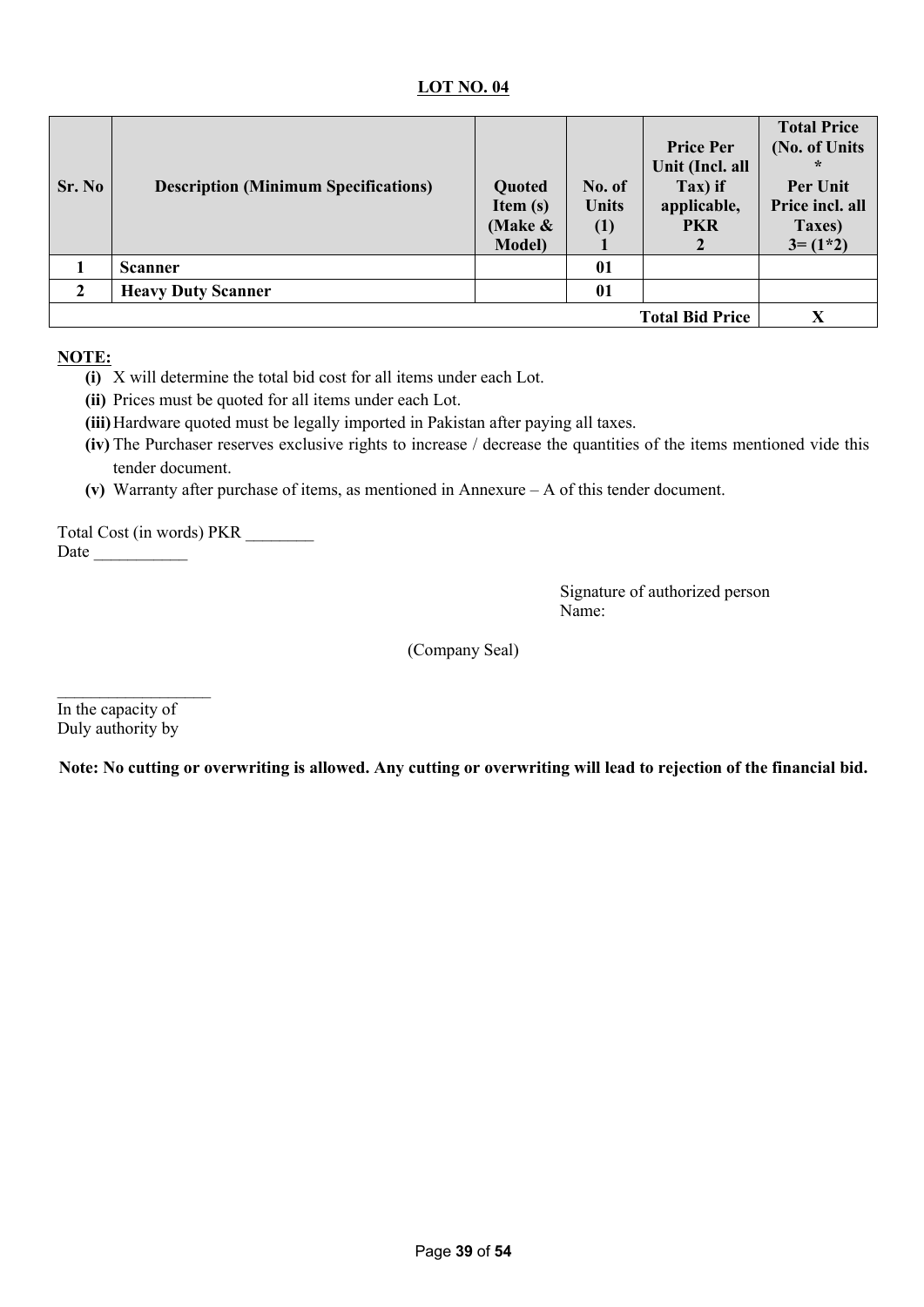| Sr. No | <b>Description (Minimum Specifications)</b> | Quoted<br><b>Item</b><br>(s)<br>(Make<br>&<br><b>Model</b> ) | No. of<br><b>Units</b><br>(1) | <b>Price Per</b><br>Unit (Incl.<br>all Tax) if<br>applicable,<br><b>PKR</b> | <b>Total Price</b><br>(No. of Units<br>∗<br>Per Unit<br>Price incl.<br>all Taxes)<br>$3 = (1*2)$ |
|--------|---------------------------------------------|--------------------------------------------------------------|-------------------------------|-----------------------------------------------------------------------------|--------------------------------------------------------------------------------------------------|
|        | <b>Lamination Machine</b>                   |                                                              | 12                            |                                                                             |                                                                                                  |
|        | <b>Thermal Printer</b>                      |                                                              | 30                            |                                                                             |                                                                                                  |
|        |                                             |                                                              |                               | <b>Total Bid Price</b>                                                      | X                                                                                                |

## **NOTE:**

- **(i)** X will determine the total bid cost for all items under each Lot.
- **(ii)** Prices must be quoted for all items under each Lot.
- **(iii)**Quoted items must be legally imported in Pakistan after paying all taxes.
- **(iv)** The Purchaser reserves exclusive rights to increase / decrease the quantities of the items mentioned vide this tender document.
- **(v)** Warranty after purchase of items, as mentioned in Annexure A of this tender document.

Total Cost (in words) PKR \_\_\_\_\_\_\_\_ Date  $\Box$ 

> Signature of authorized person Name:

(Company Seal)

 $\mathcal{L}_\text{max}$ In the capacity of Duly authority by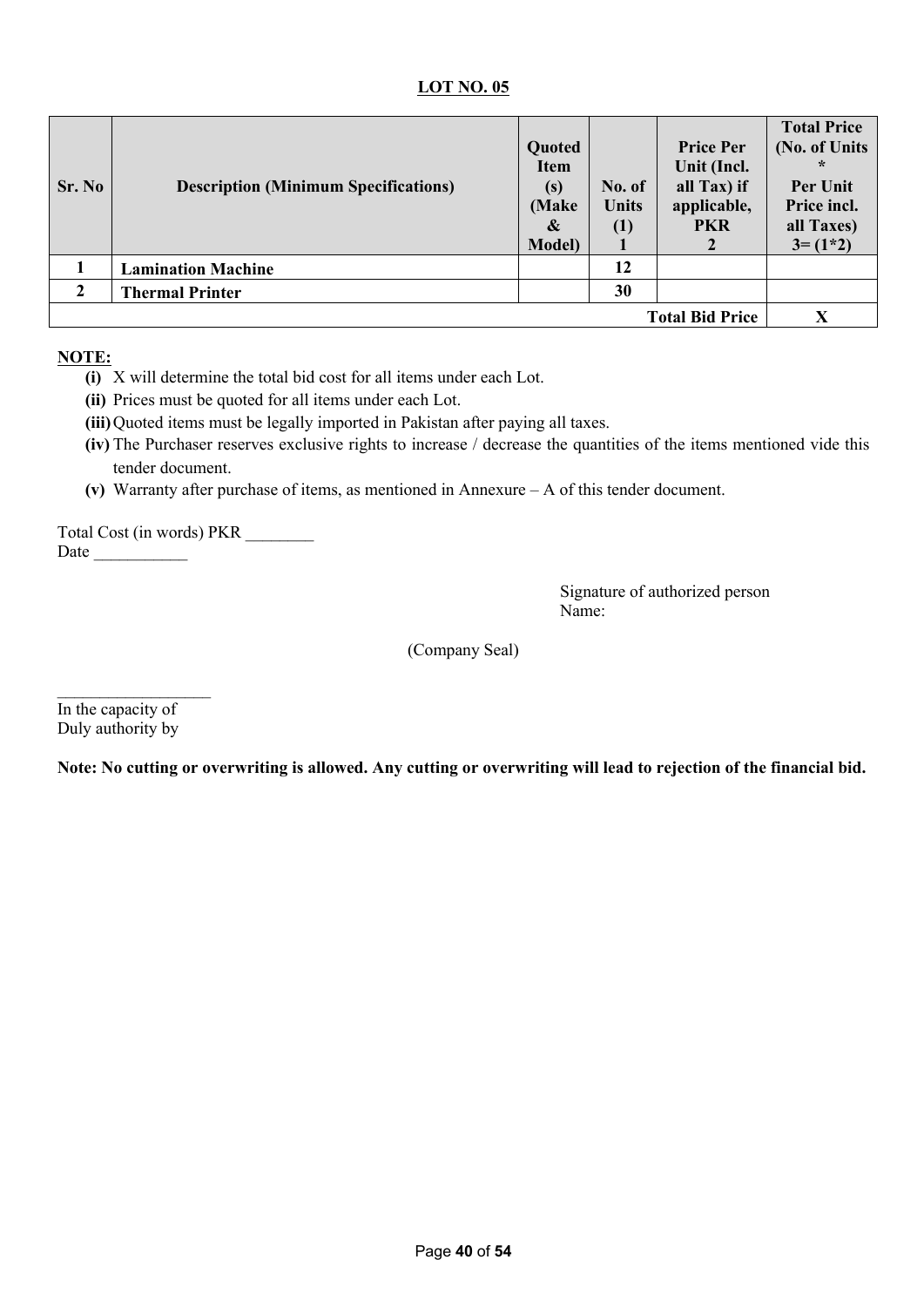| Sr. No       | <b>Description (Minimum Specifications)</b> | Quoted<br>Item $(s)$<br>(Make $\&$<br><b>Model</b> ) | No. of<br><b>Units</b><br>(1) | <b>Price Per</b><br>Unit (Incl. all<br>Tax) if<br>applicable,<br><b>PKR</b> | <b>Total Price</b><br>(No. of Units<br>$\ast$<br>Per Unit<br>Price incl. all<br>Taxes)<br>$3 = (1*2)$ |
|--------------|---------------------------------------------|------------------------------------------------------|-------------------------------|-----------------------------------------------------------------------------|-------------------------------------------------------------------------------------------------------|
|              | <b>Label Printer</b>                        |                                                      | 19                            |                                                                             |                                                                                                       |
| $\mathbf{2}$ | <b>Barcode Reader / QR code Reader</b>      |                                                      | 38                            |                                                                             |                                                                                                       |
|              |                                             |                                                      |                               | <b>Total Bid Price</b>                                                      |                                                                                                       |

### **NOTE:**

- **(i)** X will determine the total bid cost for all items under each Lot.
- **(ii)** Prices must be quoted for all items under each Lot.
- **(iii)**Hardware quoted must be legally imported in Pakistan after paying all taxes.
- **(iv)** The Purchaser reserves exclusive rights to increase / decrease the quantities of the items mentioned vide this tender document.
- **(v)** Warranty after purchase of items, as mentioned in Annexure A of this tender document.

Total Cost (in words) PKR \_\_\_\_\_\_\_\_ Date  $\Box$ 

> Signature of authorized person Name:

(Company Seal)

 $\mathcal{L}_\text{max}$ In the capacity of Duly authority by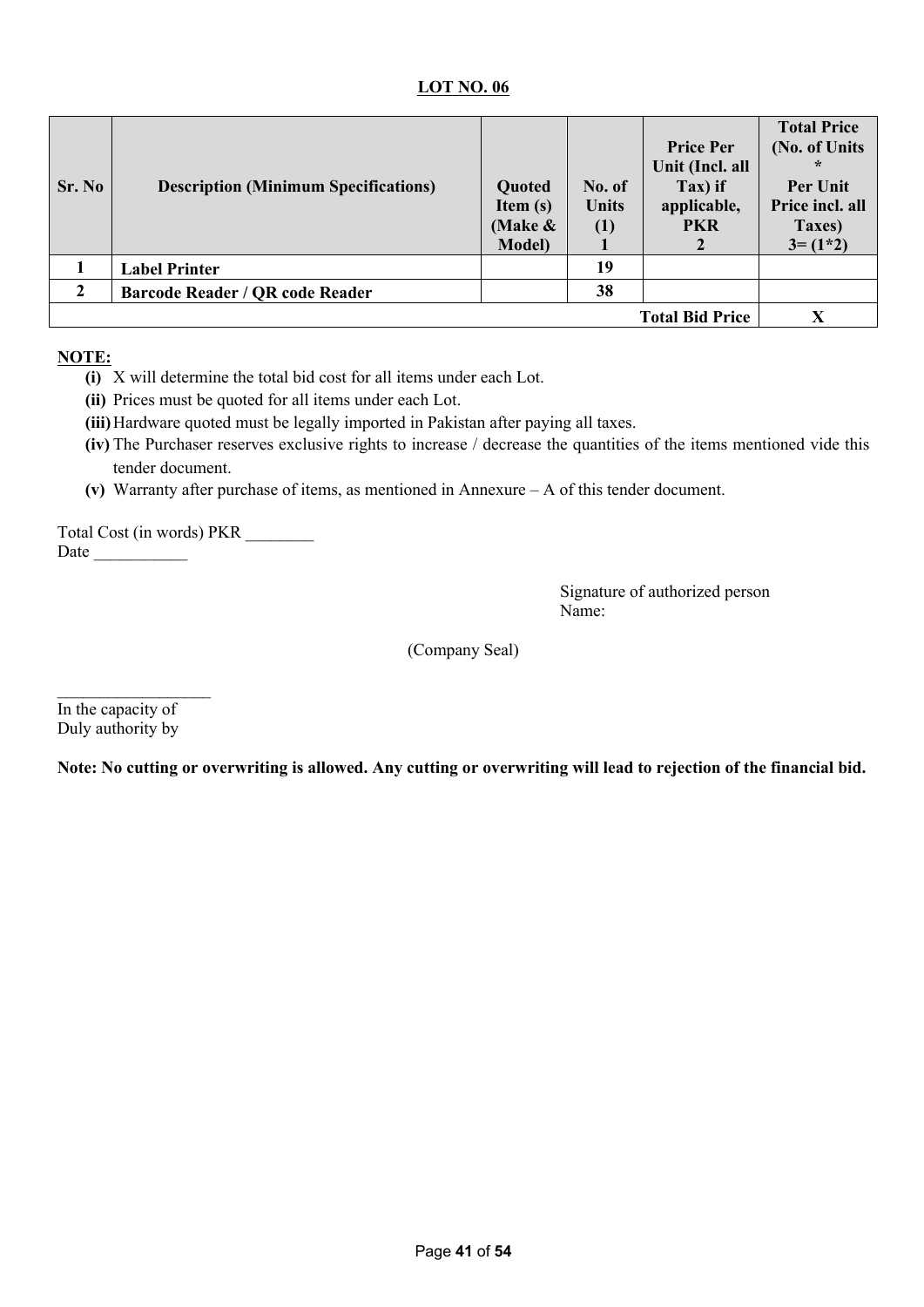| Sr. No | <b>Description (Minimum Specifications)</b> | Quoted<br>Item $(s)$<br>(Make $\&$<br><b>Model</b> ) | No. of<br><b>Units</b><br>(1) | <b>Price Per</b><br>Unit (Incl. all<br>Tax) if<br>applicable,<br><b>PKR</b> | <b>Total Price</b><br>(No. of Units<br>$\ast$<br>Per Unit<br>Price incl. all<br>Taxes)<br>$3 = (1*2)$ |
|--------|---------------------------------------------|------------------------------------------------------|-------------------------------|-----------------------------------------------------------------------------|-------------------------------------------------------------------------------------------------------|
|        | LED $40$ "                                  |                                                      | 02                            |                                                                             |                                                                                                       |
| 2      | LED $55$ "                                  |                                                      | 13                            |                                                                             |                                                                                                       |
|        |                                             |                                                      |                               | <b>Total Bid Price</b>                                                      | X                                                                                                     |

## **NOTE:**

- **(i)** X will determine the total bid cost for all items under each Lot.
- **(ii)** Prices must be quoted for all items under each Lot.
- **(iii)**Hardware quoted must be legally imported in Pakistan after paying all taxes.
- **(iv)** The Purchaser reserves exclusive rights to increase / decrease the quantities of the items mentioned vide this tender document.
- **(v)** Warranty after purchase of items, as mentioned in Annexure A of this tender document.

Total Cost (in words) PKR \_\_\_\_\_\_\_\_ Date  $\frac{1}{\sqrt{1-\frac{1}{2}}\cdot\frac{1}{\sqrt{1-\frac{1}{2}}}}$ 

> Signature of authorized person Name:

(Company Seal)

In the capacity of Duly authority by

 $\overline{\phantom{a}}$  , where  $\overline{\phantom{a}}$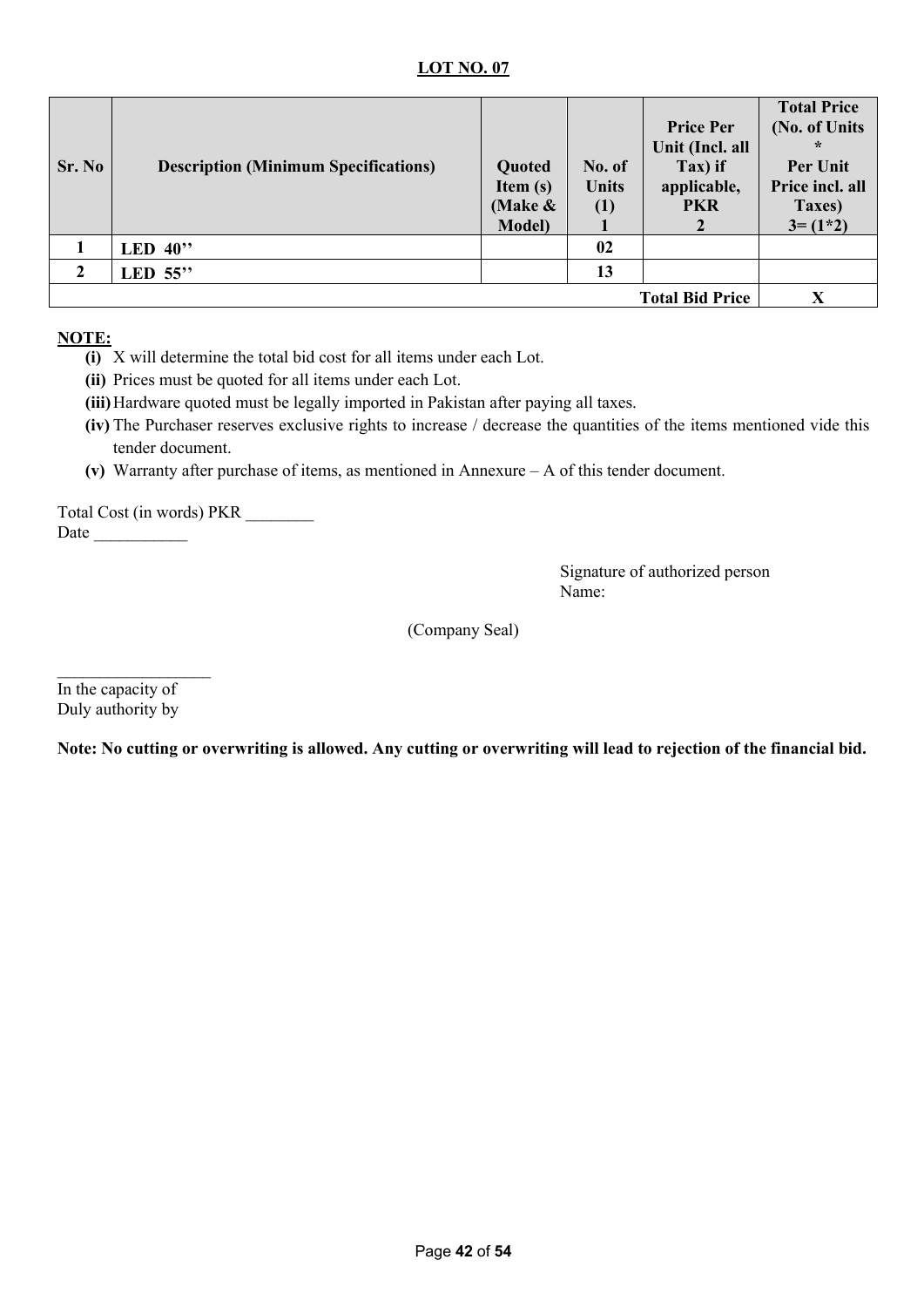| Sr. No                 | <b>Description (Minimum Specifications)</b>   | Quoted<br><b>Item</b><br>(s)<br>(Make<br>&<br><b>Model</b> ) | No.<br>of<br><b>Units</b><br>(1) | <b>Price Per</b><br>Unit (Incl.<br>all Tax) if<br>applicable,<br><b>PKR</b> | <b>Total Price</b><br>(No. of<br>Units *<br><b>Per Unit</b><br>Price incl.<br>all Taxes)<br>$3 = (1*2)$ |
|------------------------|-----------------------------------------------|--------------------------------------------------------------|----------------------------------|-----------------------------------------------------------------------------|---------------------------------------------------------------------------------------------------------|
|                        | <b>QUE MANAGEMENT SYSTEM TICKET DISPENSER</b> |                                                              | 02                               |                                                                             |                                                                                                         |
|                        | <b>LCD MONITOR FOR QMS DISPLAY</b>            |                                                              | 99                               |                                                                             |                                                                                                         |
| <b>Total Bid Price</b> |                                               |                                                              | X                                |                                                                             |                                                                                                         |

## **NOTE:**

- **(i)** X will determine the total bid cost for all items under each Lot.
- **(ii)** Prices must be quoted for all items under each Lot.
- **(iii)**Hardware quoted must be legally imported in Pakistan after paying all taxes.
- **(iv)** The Purchaser reserves exclusive rights to increase / decrease the quantities of the items mentioned vide this tender document.
- **(v)** Warranty after purchase of items, as mentioned in Annexure A of this tender document.

Total Cost (in words) PKR \_\_\_\_\_\_\_\_ Date  $\frac{1}{\sqrt{1-\frac{1}{2}}\cdot\frac{1}{\sqrt{1-\frac{1}{2}}}}$ 

> Signature of authorized person Name:

(Company Seal)

In the capacity of Duly authority by

 $\overline{\phantom{a}}$  , where  $\overline{\phantom{a}}$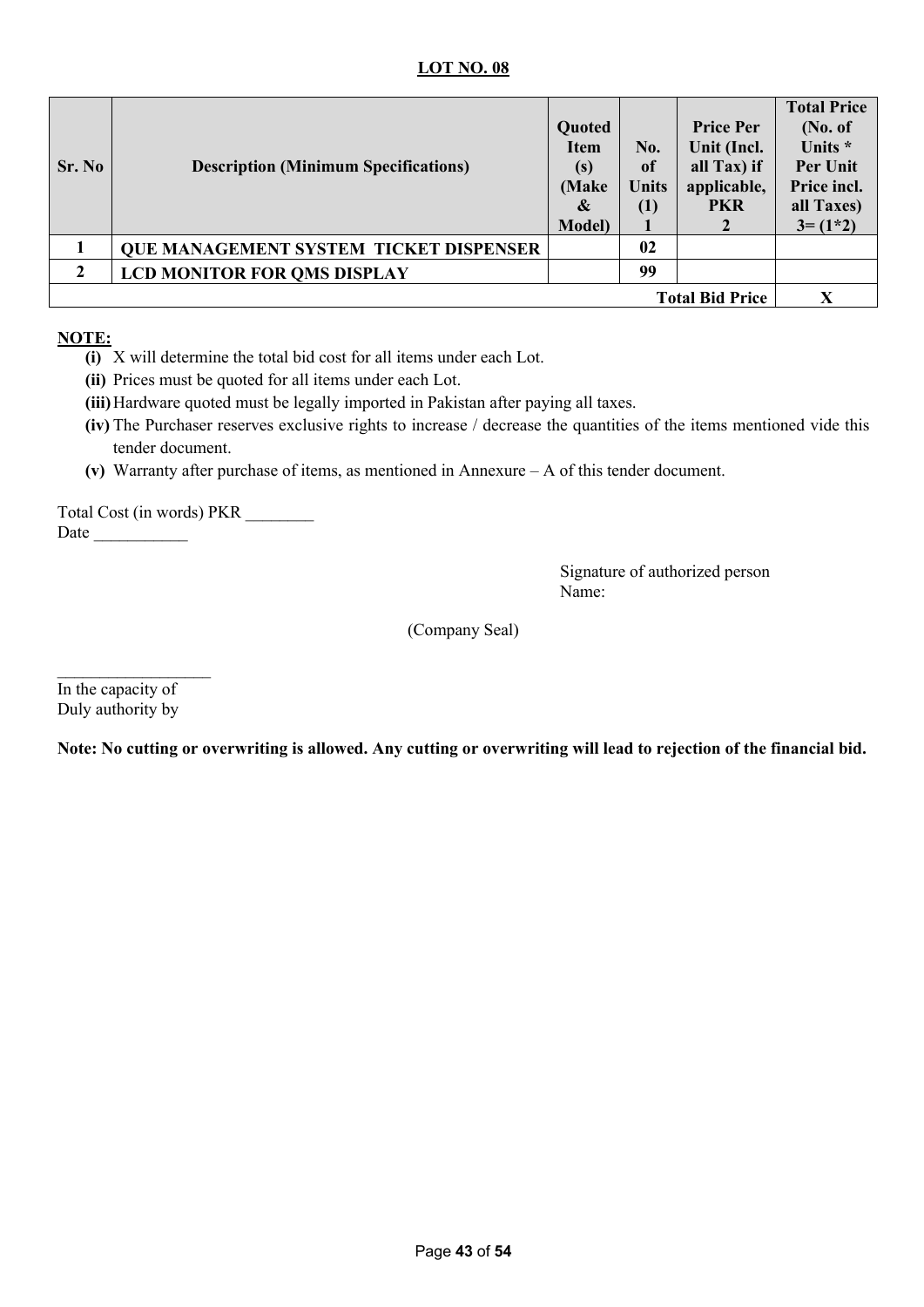| Sr. No | <b>Description (Minimum Specifications)</b> | Quoted<br>Item $(s)$<br>(Make $\&$<br><b>Model</b> ) | No. of<br><b>Units</b><br>(1) | <b>Price Per</b><br>Unit (Incl. all<br>Tax) if<br>applicable,<br><b>PKR</b> | <b>Total Price</b><br>(No. of Units<br>$\ast$<br>Per Unit<br>Price incl. all<br>Taxes)<br>$3 = (1*2)$ |
|--------|---------------------------------------------|------------------------------------------------------|-------------------------------|-----------------------------------------------------------------------------|-------------------------------------------------------------------------------------------------------|
|        | <b>Laptop Carrying Trolleys</b>             |                                                      | 67                            |                                                                             |                                                                                                       |
|        | <b>Hard Drive</b>                           |                                                      | 02                            |                                                                             |                                                                                                       |
|        |                                             |                                                      |                               | <b>Total Bid Price</b>                                                      | X                                                                                                     |

## **NOTE:**

- **(i)** X will determine the total bid cost for all items under each Lot.
- **(ii)** Prices must be quoted for all items under each Lot.
- **(iii)**Hardware quoted must be legally imported in Pakistan after paying all taxes.
- **(iv)** The Purchaser reserves exclusive rights to increase / decrease the quantities of the items mentioned vide this tender document.
- **(v)** Warranty after purchase of items, as mentioned in Annexure A of this tender document.

Total Cost (in words) PKR \_\_\_\_\_\_\_\_ Date  $\frac{1}{\sqrt{1-\frac{1}{2}}\cdot\frac{1}{\sqrt{1-\frac{1}{2}}}}$ 

> Signature of authorized person Name:

(Company Seal)

In the capacity of Duly authority by

 $\overline{\phantom{a}}$  , where  $\overline{\phantom{a}}$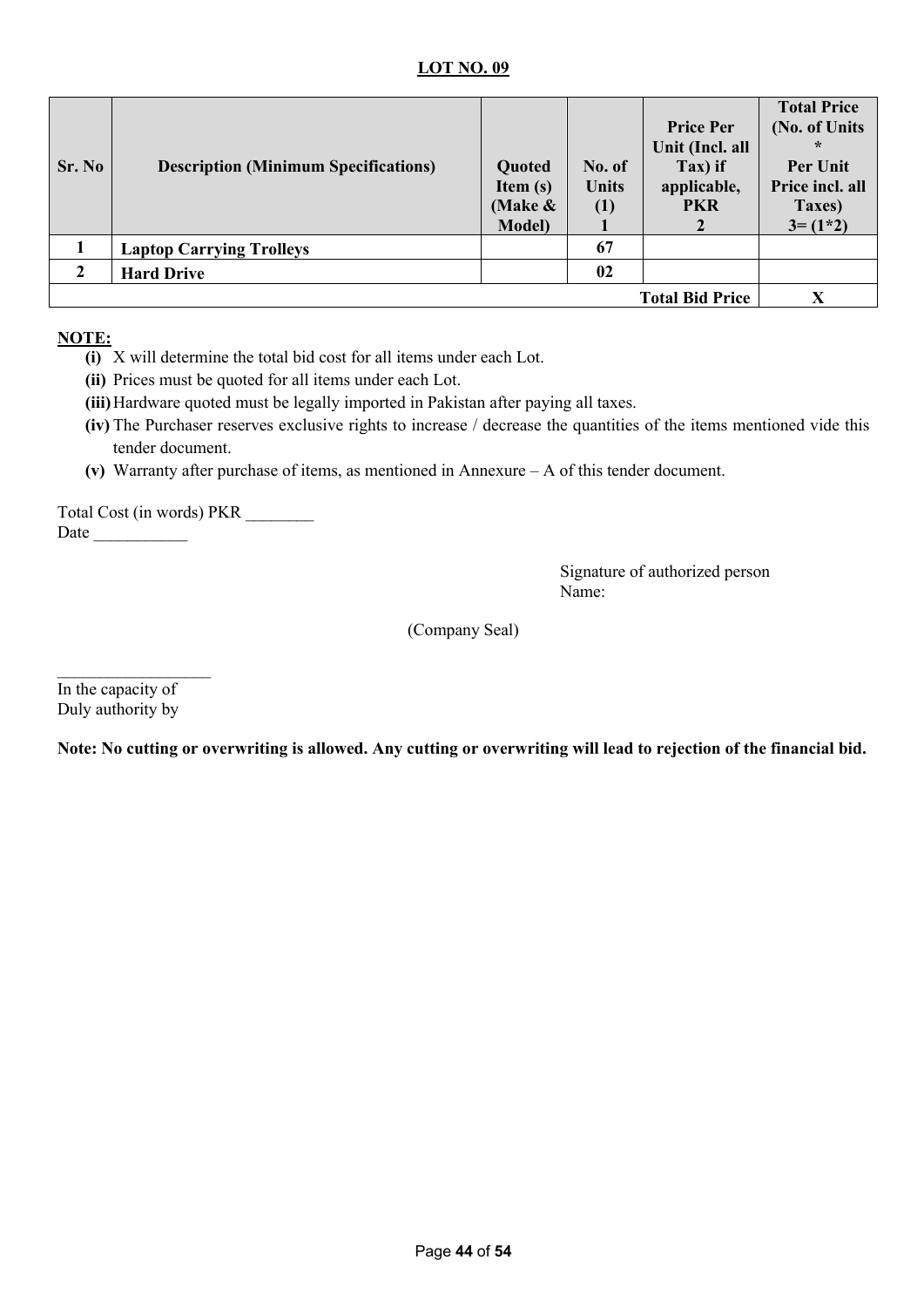## **ANNEXURE-E**

## **FORMAT FOR COVER LETTER**

To

(Name and address of Purchaser)

**Sub: \_\_\_\_\_\_\_\_\_\_\_\_\_\_\_\_\_\_\_\_\_\_\_\_\_\_\_\_\_\_\_\_\_\_\_\_\_\_\_\_\_\_\_\_\_\_\_\_.** 

Dear Sir,

- **a)** Having examined the tender document and Appendixes we, the undersigned, in conformity with the said document, offer to provide the said items / Services on terms of reference to be signed upon the award of contract for the sum indicated as per financial bid.
- **b)** We undertake, if our proposal is accepted, to provide the items/services comprise in the contract within time frame specified, starting from the date of receipt of notification of award from the client Department / Office.
- **c)** We agree to abide by this proposal for the period of \_\_\_\_ days (as per requirement of the project) from the date of bid opening and it shall remain binding upon us and may be accepted at any time before the expiration of that period.
- **d)** We agree to execute a contract in the form to be communicated by the (insert name of the Purchaser), incorporating all agreements with such alterations or additions thereto as may be necessary to adapt such agreement to the circumstances of the standard.
- **e)** Unless and until a formal agreement is prepared and executed this proposal together with your written acceptance thereof shall constitute a binding contract agreement.
- **f)** We understand that you are not bound to accept a lowest or any bid you may receive, not to give any reason for rejection of any bid and that you will not defray any expenses incurred by us in biding.

\_\_\_\_\_\_\_\_\_\_\_\_\_\_\_\_\_\_\_\_\_\_\_\_\_\_\_\_\_\_\_\_\_ Authorized Signatures with Official Seal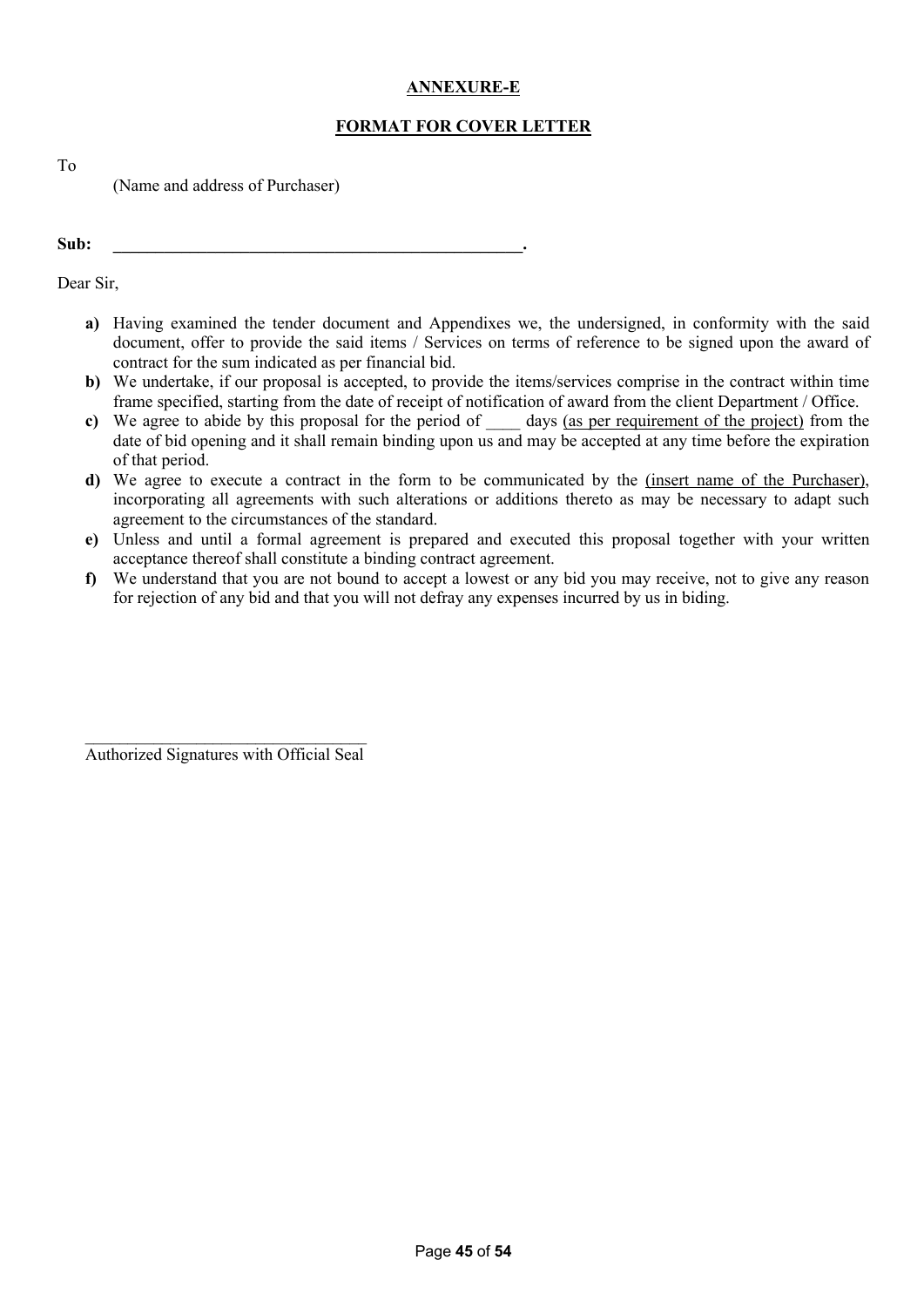## **ANNEXURE-F**

### **INSTRUCTION FOR PREPARATION OF POWER OF ATTORNEY**

- **a)** To be executed by an authorized representative of the bidder.
- **b**) The mode of execution of the Power of Attorney should be in accordance with the procedure, if any, laid down by the applicable law and the charter documents of the executants and when it is so required the same should be under common seal affixed in accordance with the required procedure.
- **c)** Also, wherever required, the Bidder should submit for verification the extract of the charter documents and documents such as a resolution/power of attorney in favor of the Person executing this Power of Attorney for the delegation of power hereunder on behalf of the Bidder.
- **d)** In case the Application is signed by an authorized Director / Partner or Proprietor of the Applicant, a certified copy of the appropriate resolution / document conveying such authority may be enclosed in lieu of the Power of Attorney.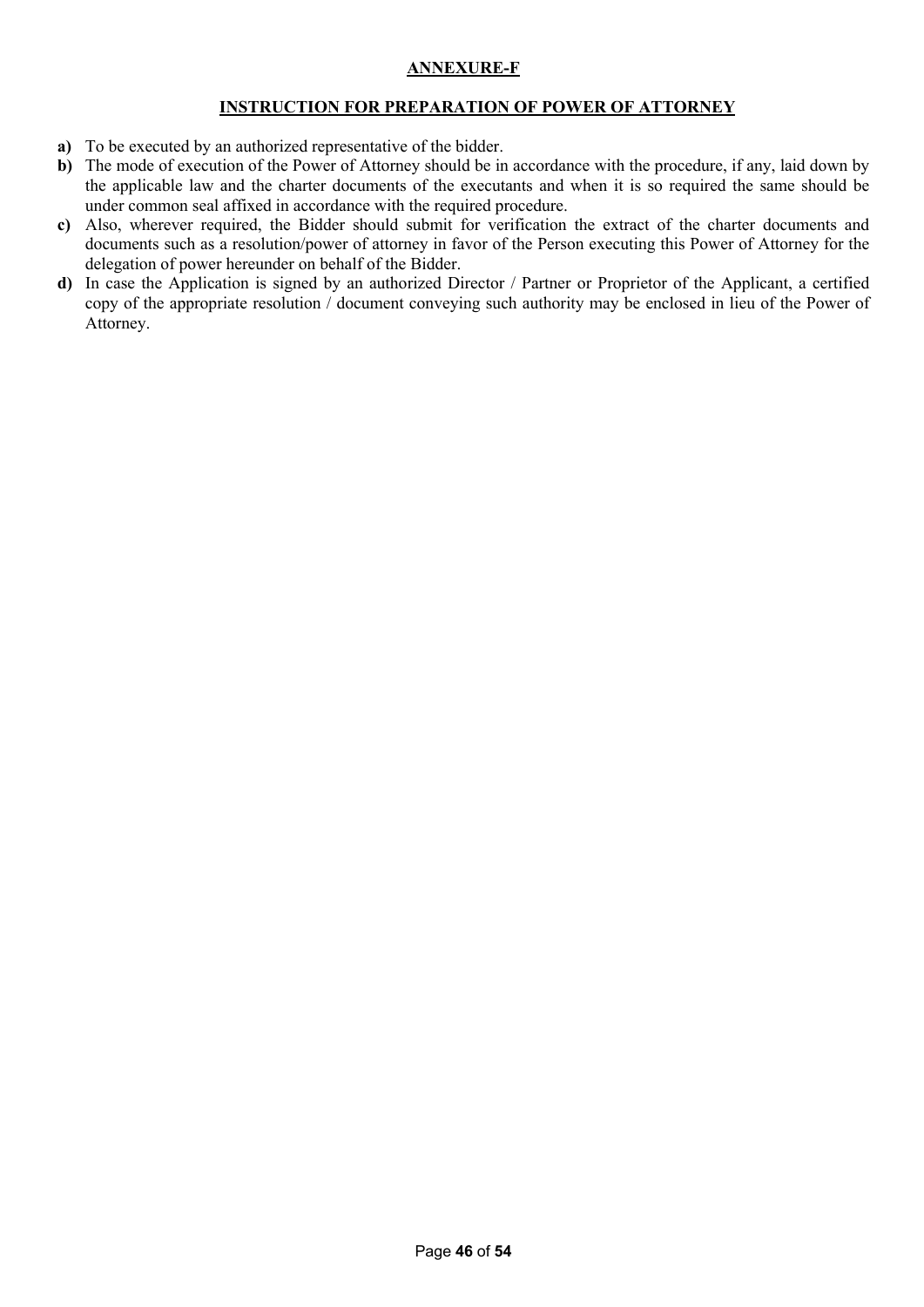#### **FORMAT OF POWER-OF-ATTORNEY**

### **POWER OF ATTORNEY**

(On Stamp Paper of relevant value)

Know all men by these presents, we (name of the company and address of the registered office) do hereby appoint and authorize Mr. / Ms. (full name and residential address) who is presently employed with us and holding the position of as our attorney, to do in our name and on our behalf, all such acts, deeds and things necessary in connection with or incidental to our proposal for (name of the project) in response to the tenders invited by the (name of the Purchaser) including signing and submission of all documents and providing information/responses to (name of the Purchaser) in all matters in connection with our Bid.

We hereby agree to ratify all acts, deeds and things lawfully done by our said attorney pursuant to this Power of Attorney and that all acts, deeds and things done by our aforesaid attorney shall and shall always be deemed to have been done by us.

Dated this \_\_\_\_\_ day of \_\_\_\_\_\_\_\_\_\_\_\_\_\_\_\_\_\_\_\_ 20\_\_

For \_\_\_\_\_\_\_\_\_\_\_\_\_\_\_\_\_\_\_\_\_\_\_\_\_\_\_\_\_\_\_\_

(Signature) (Name, Designation and Address) Accepted

(Signature) (Name, Title and Address of the Attorney) Date: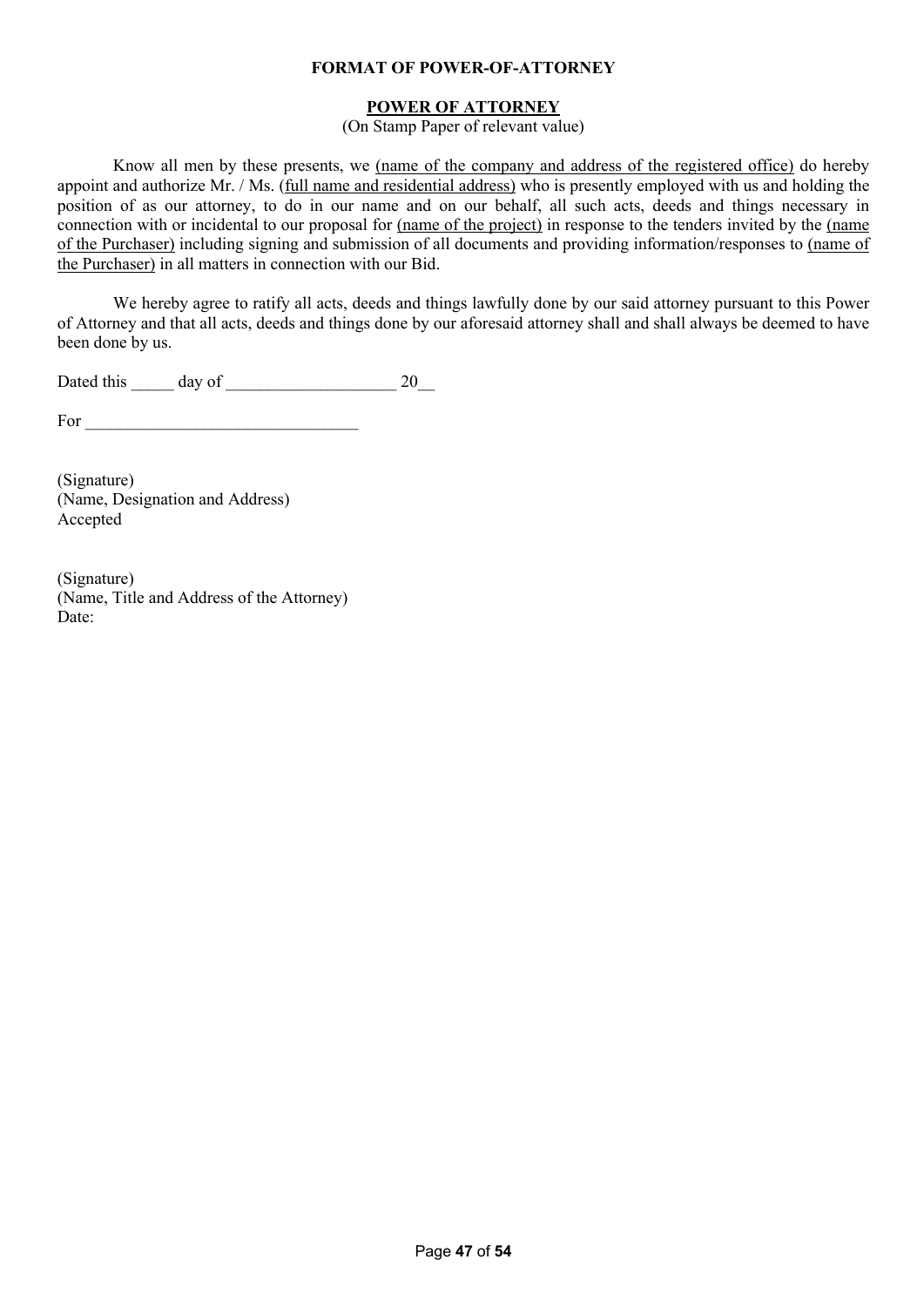### **ANNEXURE-G**

#### **UNDERTAKING**

It is certified that the information furnished here in and as per the document submitted is true and correct and nothing has been concealed or tampered with. We have gone through all the conditions of tender and are liable to any punitive action for furnishing false information / documents.

Dated this  $\frac{1}{20}$  day of  $\frac{20}{20}$ 

Signature

(Company Seal)

In the capacity of

 $\mathcal{L}_\text{max}$ 

Duly authorized to sign bids for and on behalf of: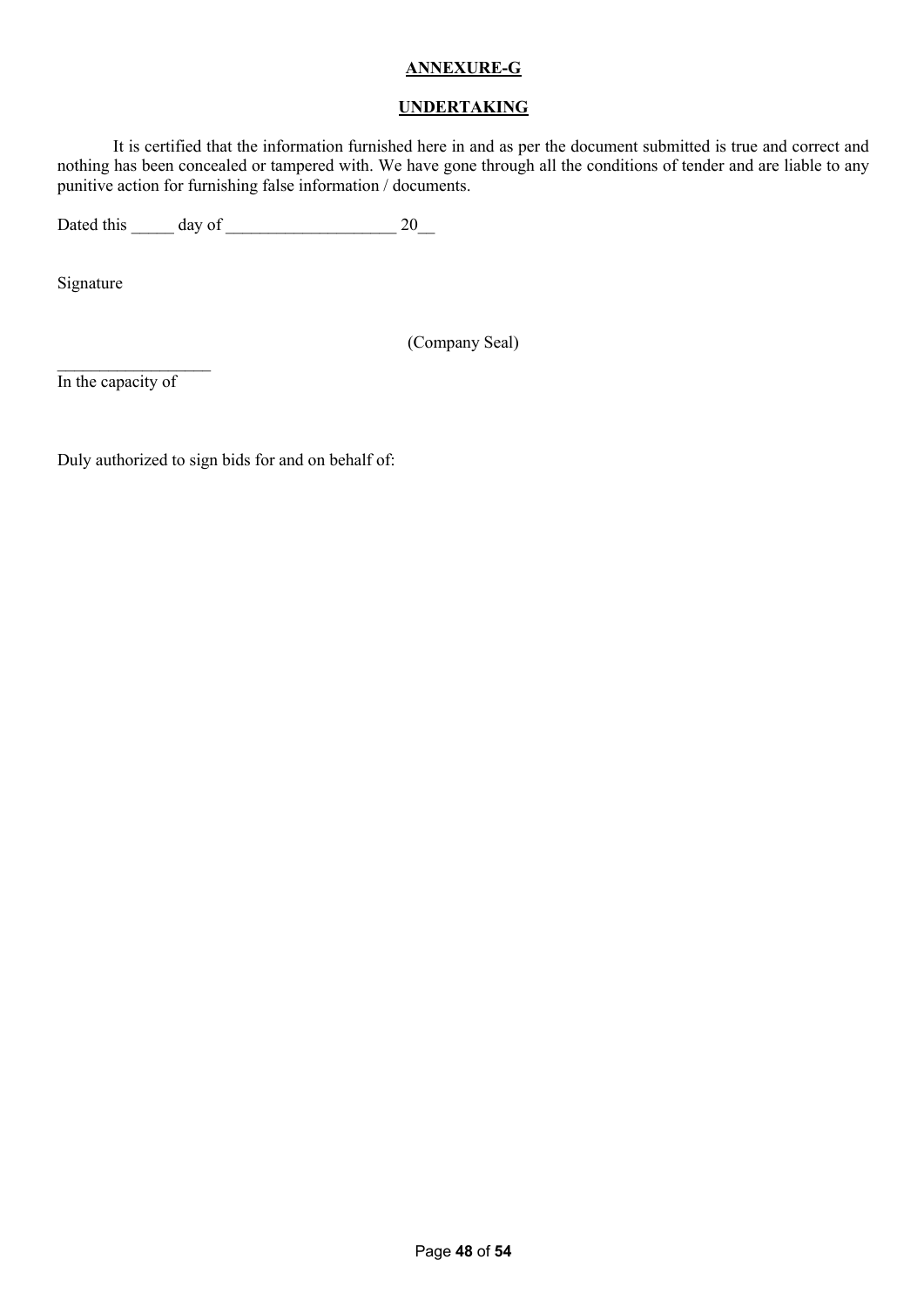### **ANNEXURE-H**

### **AFFIDAVIT (To be submitted on legal stamp paper)**

#### **(INTEGRITY PACT)**

We (Name of the bidder / supplier / service provider) being the first duly sworn on oath submit, that Mr. / Ms. (if participating through agent / representative) is the agent / representative duly authorized by (Name of the bidder company), hereinafter called the Contractor to submit the attached bid to the (Name of the Purchaser). Affiant further states that the said M/s (Bidding Firm/Company Name) has not paid, given or donate or agreed to pay, given or donate to any line officer or employee of the (Name of the Purchaser) any money or thing of value, either directly or indirectly, for special consideration in the letting of the contract, or for giving undue advantage to any of the bidder in the bidding and in the evaluation and selection of the bidder for contract or for refraining from properly and thoroughly maintaining projects implementations, reporting violation of the contract specification or other forms of non-compliance.

[The Seller/Supplier/Contractor] certifies that it has made and will make full disclosure of all agreements and arrangements with all persons in respect of or related to the transaction with the Purchaser and has not taken any action or will not take any action to circumvent the above declaration, representation or warranty.

[The Seller/Supplier/Contractor] accepts full responsibility and strict liability for making any false declaration, not making full disclosure, misrepresenting facts or taking any action likely to defeat the purpose of this declaration, representation and warranty. It agrees that any contract, right, interest, privilege or other obligation or benefit obtained or procured as aforesaid shall, without prejudice to any other right and remedies available to the Purchaser under any law, contract or other instrument, be voidable at the option of the Purchaser.

Notwithstanding any rights and remedies exercised by the Purchaser in this regard, [the Seller/Supplier/Contractor] agrees to indemnify the Purchaser for any loss or damage incurred by it on account of its corrupt business practices and further pay compensation to the Purchaser in an amount equivalent to ten time the sum of any commission, gratification, bribe, finder's fee or kickback given by [the Seller/Supplier/Contractor] as aforesaid for the purpose of obtaining or inducing the procurement of any contract, right, interest, privilege or other obligation or benefit in whatsoever form from the Purchaser.

> $\mathcal{L}_\text{max}$ Signature & Stamp

Subscribed and sworn to me this \_\_\_\_\_\_\_\_ day of  $20$ 

Notary Public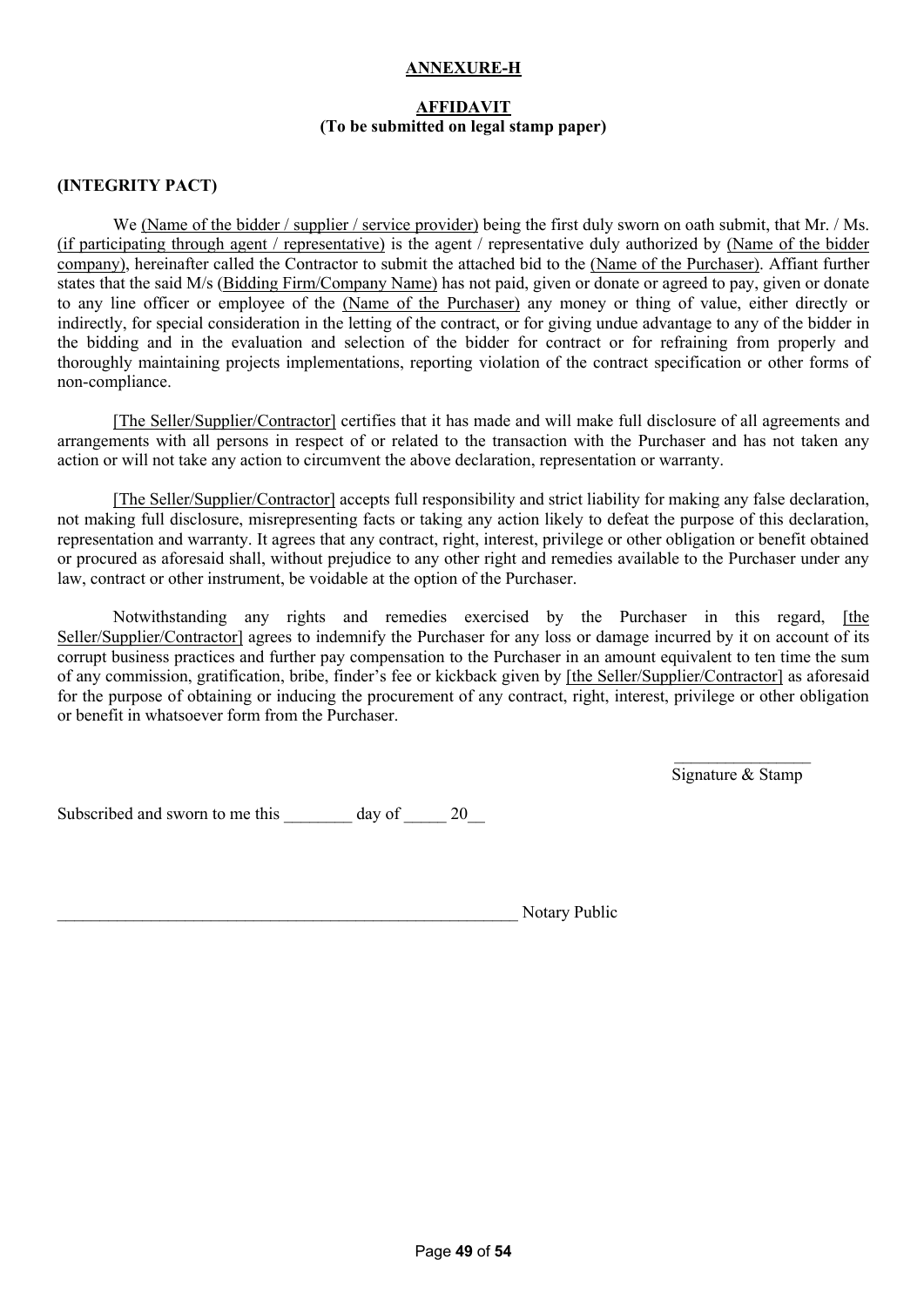## **ANNEXURE-I**

#### **PERFORMANCE SECURITY**

#### **Issuing Authority: Date of Issuance: Date of Expiry:**

**WHEREAS** [Name and Address of the Contractor] (hereinafter called "the Contractor") has agreed to supply the Goods and render the Services against Tender Name. (Insert procurement title), Tender No. (insert tender document No.), (hereinafter called "the Contract") for the Contract Value of PKR (in figures  $\lim_{t \to \infty}$  (in words  $\lim_{t \to \infty}$ ).

AND WHEREAS it has been stipulated in the Tender Document that the successful Contractor shall furnish Performance Security, within twenty eight (28) days of the receipt of the Acceptance Letter (Letter of Intent) from the Purchaser, in the form of a Bank Guarantee, issued by a scheduled bank operating in Pakistan, as per this format, for a sum equivalent to Rs.  $(10\% \text{ of the contract value})$  valid from the date of issue until all obligations have been fulfilled in accordance with the Contract;

AND WHEREAS [Name of the Bank] having registered office at [Address of the Bank], (hereinafter called "the Guarantor") has agreed to give the Contractor a Guarantee;

THEREFORE the Guarantor hereby affirms to bind himself, his successors and his assigns to the Purchaser, for the sum of PKR (in figures ) (in words ) and undertakes to pay to the Purchaser, upon receipt of his written demand(s), any sum(s) as specified by him, not exceeding the above limit in aggregate, without cavil / argument and without the Purchaser having to substantiate / prove or to show grounds / reasons for such claim(s), on the occurrence of any / all of the following conditions:

- 1. If the Contractor commits a default under the Contract;
- 2. If the Contractor fails to fulfill any of the obligations under the Contract;
- 3. If the Contractor violates any of the provisions of the Contract.

Provided that the Purchaser shall specify the occurred condition(s) owing to which the said sum is due to him.

Provided further that any demand(s) / claim(s) from the Purchaser shall reach the Guarantor before the expiry of the Guarantee.

This guarantee shall remain valid up to  $\qquad \qquad$  or until expiry of warranties / support period or all obligations have been fulfilled in accordance with the Contract, **whichever is later**.

Date this day of 2021.

#### **GUARANTOR**

| Signature   |  |
|-------------|--|
| $CNIC$ #    |  |
| Name        |  |
| Designation |  |
| Address     |  |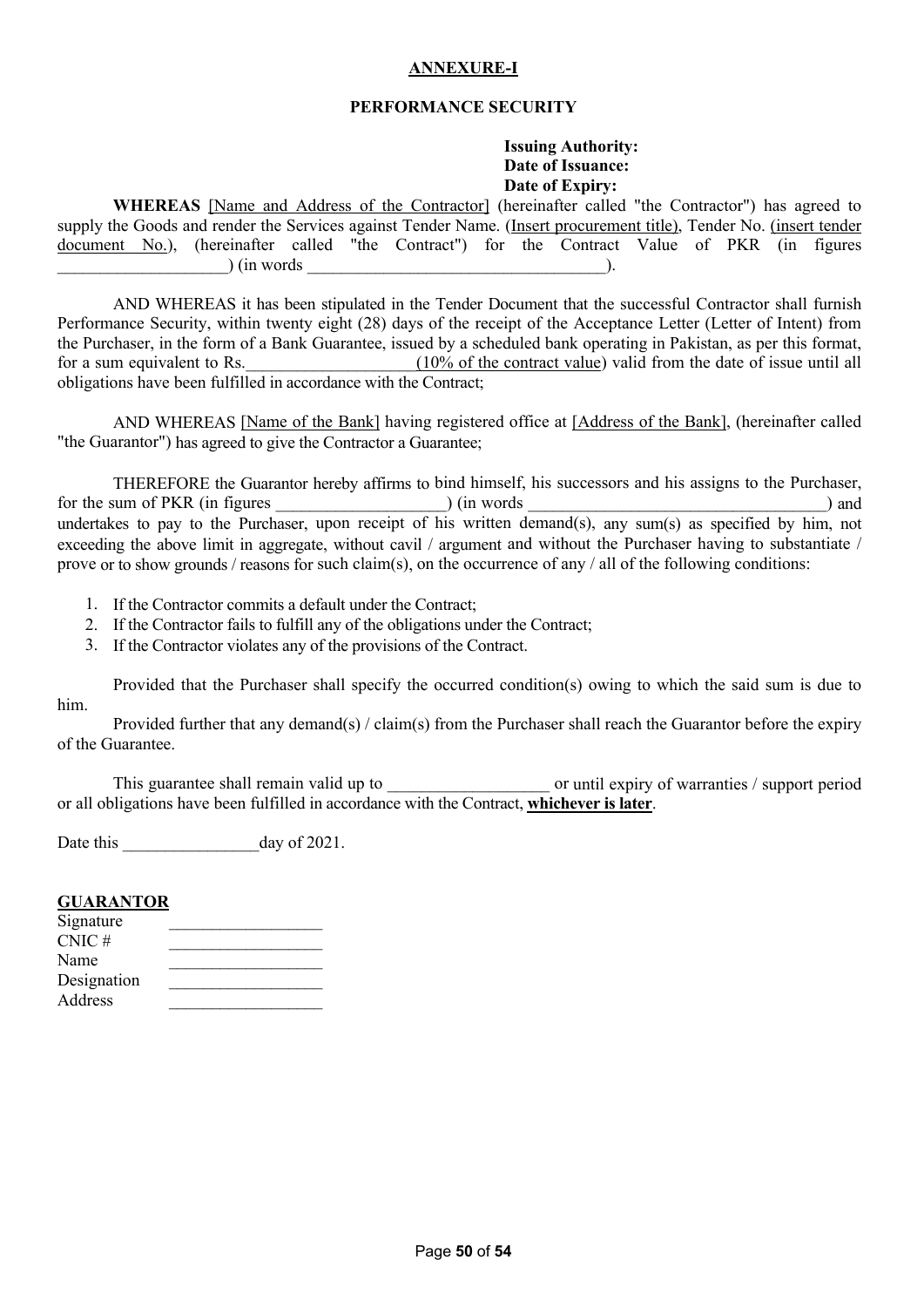## **ANNEXURE-J**

## **CHECKLIST FOR BID SUBMISSION**

### **TECHNICAL PROPOSAL**

#### **PART-A (04 DOCUMENT)**

- **1.** Bid Submission Form/Covering letter duly signed and stamped by authorized representative. **(Annexure-E)**
- **2.** Income Tax Registration certificate **(NTN)**
- **3.** General Sales Tax Registration **(Status = Active with FBR)**
- **4. Single Undertaking**

The compliance, delivery schedule and black listing statement should be made as per mentioned in tender documents. The following six things could be collectively mentioned or given on a paper i.e., **Stamp paper or Letter head of company**.

One Undertaking consisting on the following: -

- A. **Firm Blacklisting** i.e., firm is not blacklisted by any Provincial or Federal Government Department, Agency, Organization or Autonomous Body anywhere in Pakistan.
- B. **Compliance to Terms & condition mentioned in Tender document**, i.e. (All terms & conditions and qualifications listed anywhere in this tender document have been satisfactorily vetted) (**Annexure-G**).
- C. **Compliance to Delivery Schedule & Execution Schedule** as per tender document
- D. **Compliance that the quoted Goods are genuine**, brand new, non- refurbished, un-altered in any way, of the most recent / current model, imported through proper channel, and incorporate all recent improvements in design and materials.
- E. **Compliance to the technical specifications** to be procured mentioned vide (**Annexure-A)**

### **PART-B (02 DOCUMENT)**

- **1.** Technical Proposal Form **(Annexure-B)**
- **2.** Technical Bid/BOQ clearly mentioned Quoted Model with Technical specification offered, along with Brochures / Literature and online web link.

## **PART-C (05 DOCUMENTS)**

**1. Qualification Documents:** Authorization Certificates / Documents from principal/manufacturer/authorized dealers as per requirement given in technical evaluation criteria, **for relevant Lots i.e.**

*Has authorization Certificate/Document from the Principal / Manufacturer / Authorized Dealer to participate in this particular tender and indicating subject tender number (in case of dealer,*

- *A. Authorization document from principal to dealer and*
- *B. Certificate from dealer to the bidder is required*
- **2. Financial Reports**: **Annual Audited Report Last Year**, if required. In case of financial experience audit report or any other financial documents the dates should be considered.
- **3. Relevant Experience Documents:** (Purchase Orders / Contracts) for specified period i.e., 3 year/1 year etc.
- **4. Power of Attorney**: if an authorized representative is appointed, duly signed & stamped. **(Annexure-F)**
- **5. Integrity Pact**.

**(Note: No extra document will be received during evaluation process. Bidders are requested to send complete bid. Un-conditional Bids required to be submitted.)**

#### **FINANCIAL PROPOSAL**

## **PART- D (03 DOCUMENTS)**

- **1. Financial Proposal Form (Annexure-C)**, duly signed & stamped. (**AS per tender document)**
- **2. Price Schedule (Annexure-D)**, duly signed & stamped. **(Tax Calculation)**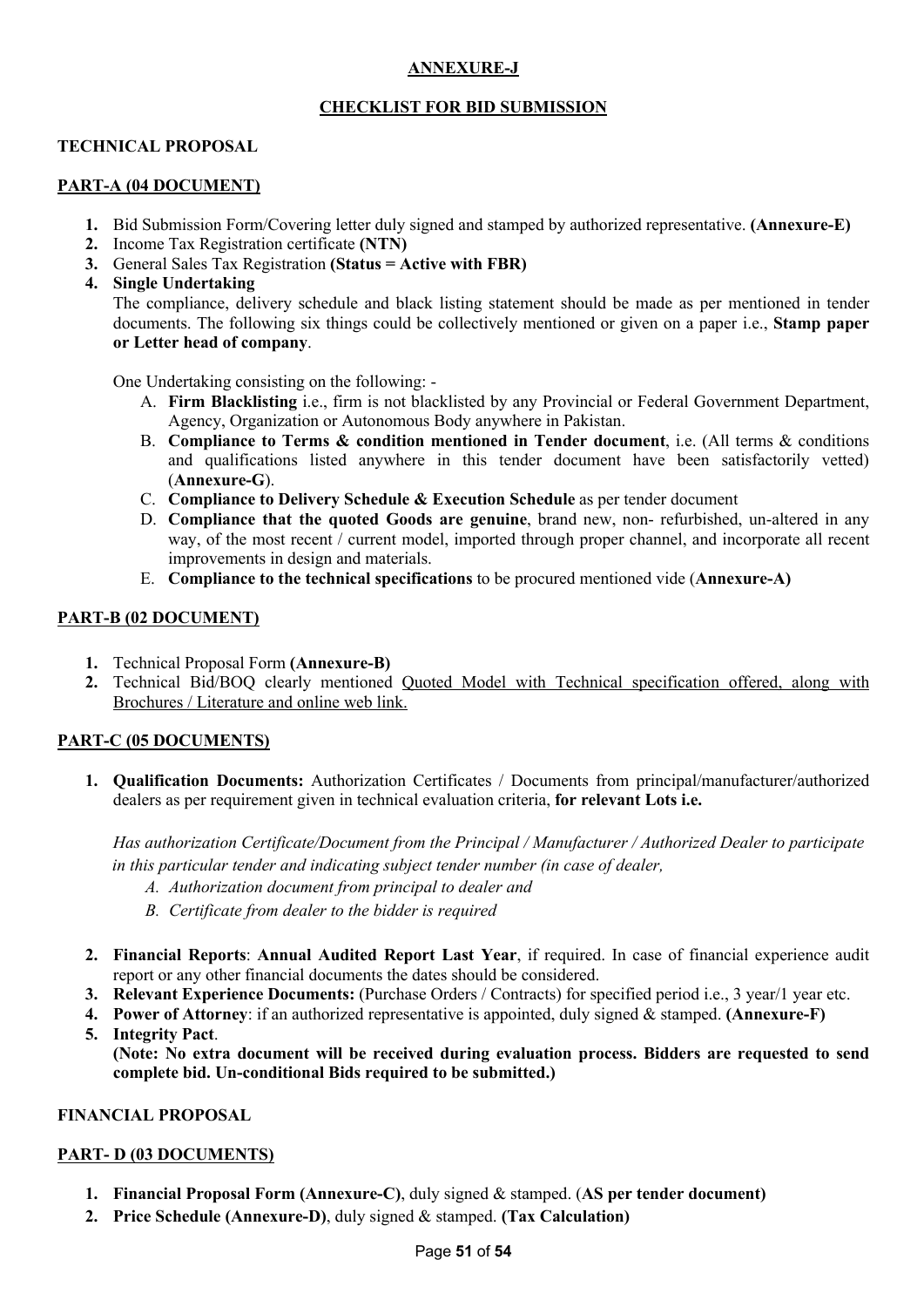**3. Bid Security**, as per provisions of the clause Bid Security of this document.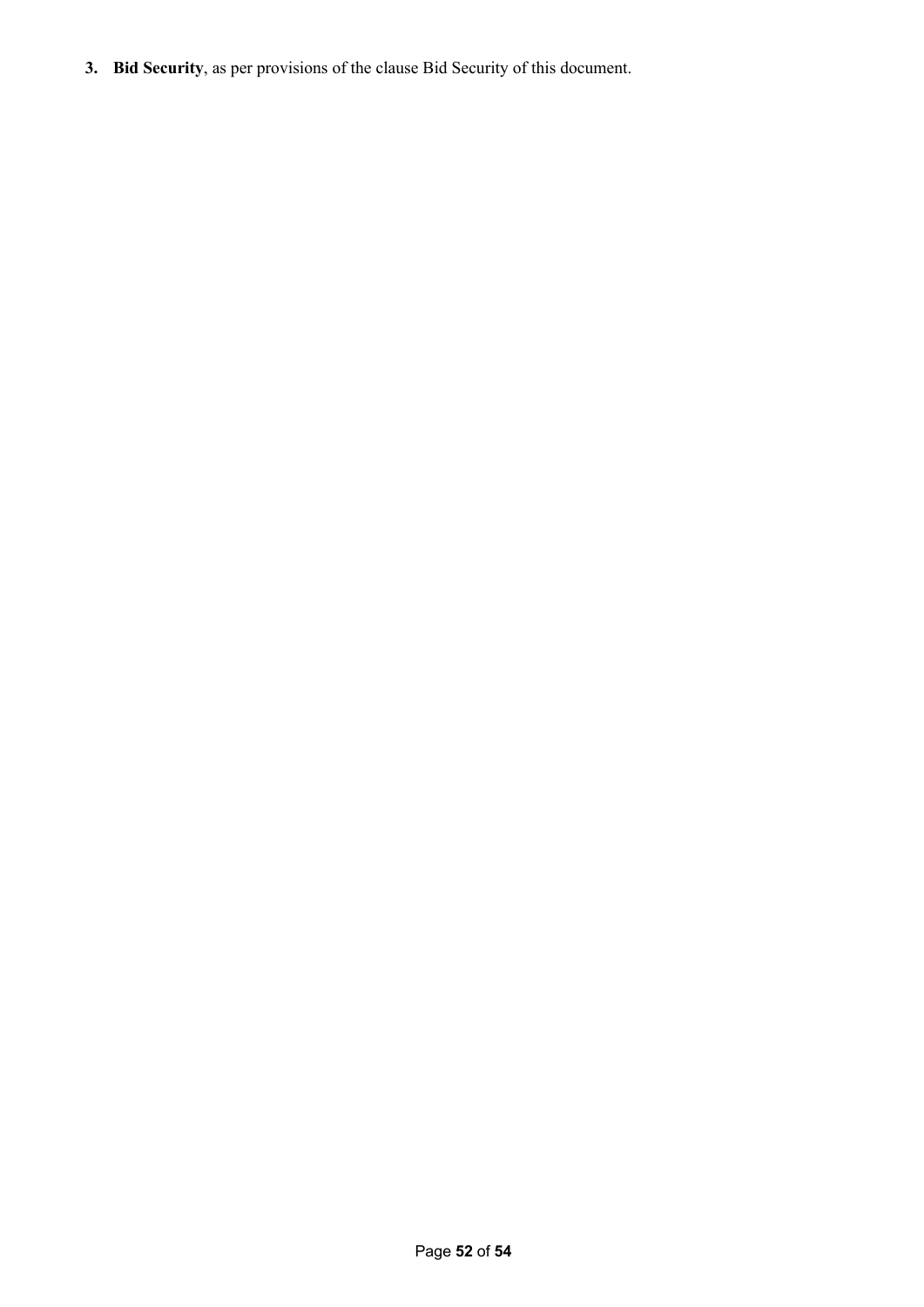## **ANNEXURE-K**

|                                                              | <b>CASH DEPOSIT SLIP</b>                                                    | No.          |                         |
|--------------------------------------------------------------|-----------------------------------------------------------------------------|--------------|-------------------------|
|                                                              | For Punjab Information Technology Board, Lahore                             | Date:        |                         |
| Deposited in:                                                |                                                                             |              | <b>Bank's Copy</b>      |
| Passion Robert                                               | The Bank of Punjab, ASTP Branch (0320) ASTP, Lahore.                        | A/C#         | <b>CPA 260-1</b>        |
| <b>Applicant Information:</b>                                |                                                                             |              |                         |
| Company Name:                                                |                                                                             |              |                         |
| Tender No. & Tender Title:                                   |                                                                             |              |                         |
| <b>Transaction Detail:</b>                                   |                                                                             |              |                         |
| Amount In Figures: Rs. 1,000/-                               | In Words:<br>Rupees one thousand only                                       |              |                         |
|                                                              |                                                                             |              |                         |
|                                                              | <b>CASH DEPOSIT SLIP</b>                                                    | No.          |                         |
|                                                              | For Punjab Information Technology Board, Lahore                             | Date:        |                         |
| Deposited in:                                                |                                                                             |              | <b>PITB's Copy</b>      |
| Passion Robert                                               | The Bank of Punjab, ASTP Branch (0320) ASTP, Lahore.                        | A/C#         | <b>CPA 260-1</b>        |
| <b>Applicant Information:</b>                                |                                                                             |              |                         |
| Company Name:<br>Tender No. & Tender Title:                  |                                                                             |              |                         |
| <b>Transaction Detail:</b><br>Amount In Figures: Rs. 1,000/- | In Words:<br>Rupees one thousand only                                       |              |                         |
|                                                              | <b>CASH DEPOSIT SLIP</b><br>For Punjab Information Technology Board, Lahore | No.<br>Date: |                         |
| Deposited in:                                                |                                                                             |              | <b>Customers's Copy</b> |
|                                                              | The Bank of Punjab, ASTP Branch (0320) ASTP, Lahore.                        | A/C#         | <b>CPA 260-1</b>        |
| <b>Applicant Information:</b>                                |                                                                             |              |                         |
| Company Name:<br>Tender No. & Tender Title:                  |                                                                             |              |                         |
| <b>Transaction Detail:</b>                                   |                                                                             |              |                         |
| Amount In Figures: Rs. 1,000/-                               | In Words:<br>Rupees one thousand only                                       |              |                         |